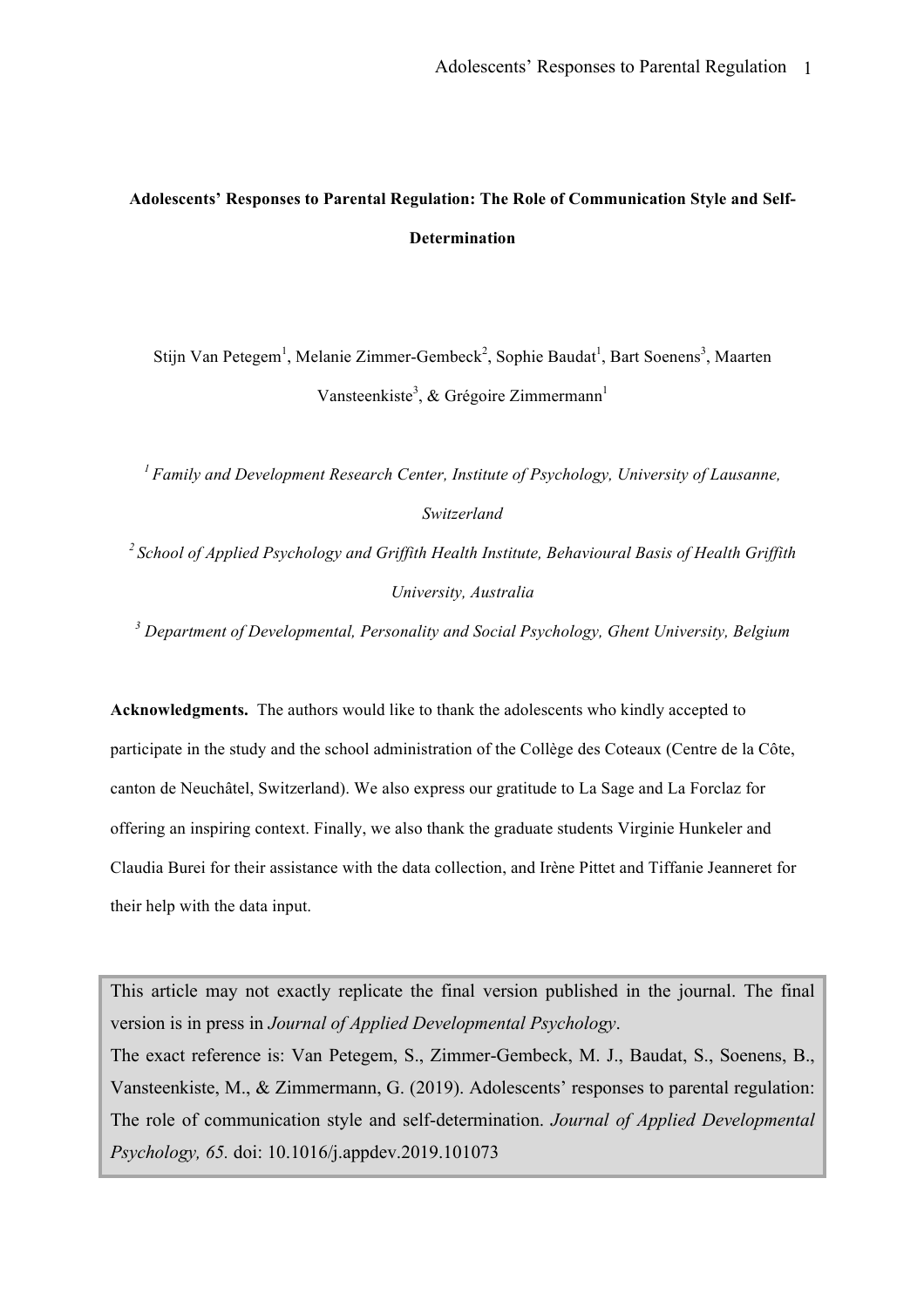#### **Abstract**

This study examined whether adolescents' perceptions and reactions to parental regulation were predicted by parents' communication style and by adolescents' self-determination. Adolescents (*N* = 294; *Mage* = 14.3) reported their self-determination, and then read a hypothetical scenario of parental regulation of their academic behavior, whereby parents' communication style was either autonomysupportive or psychologically controlling. Following the scenario, adolescents reported their perceptions of the situation (i.e., autonomy satisfaction, autonomy frustration, legitimacy) and their anticipated responses (i.e., oppositional defiance, negotiation). In response to psychological control, adolescents reported less autonomy satisfaction, more autonomy frustration, less legitimacy, and more defiance. Further, adolescents higher in self-determination reported less autonomy frustration, more legitimacy, less defiance, and more negotiation. Finally, self-determination moderated two effects of communication style: adolescents low on self-determination reported less legitimacy and more defiance in response to the psychologically controlling (vs. autonomy-supportive) situation. For adolescents high on self-determination, these between-vignette differences were not significant.

KEYWORDS: autonomy; control; self-determination; communication; parenting; legitimacy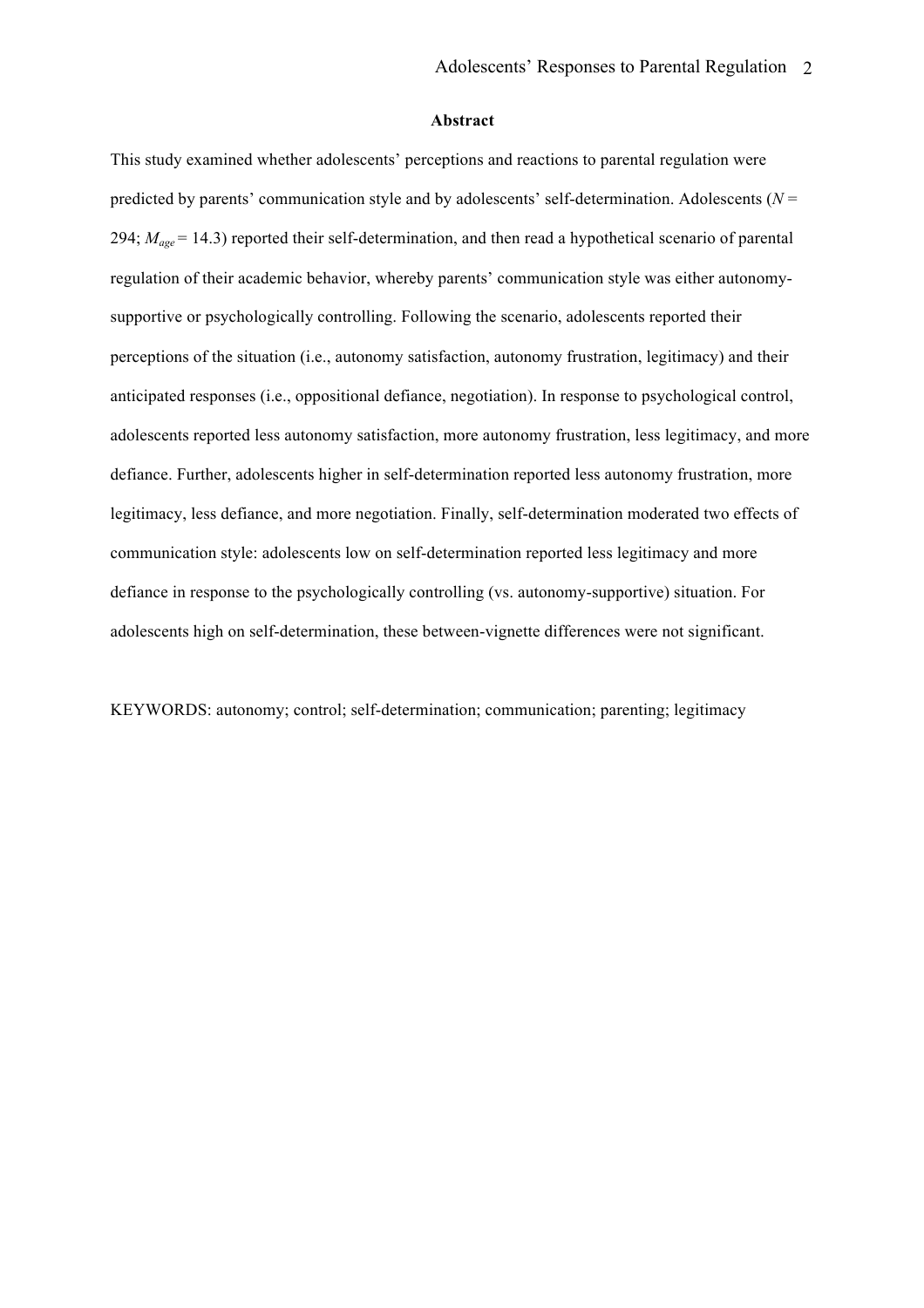# **Introduction**

It is important for children and adolescents that parents provide structure at home, which involves the provision of clear guidelines, expectations, and rules for the child's behavior, which are then followed up consistently (e.g., Fiese & Winter, 2010; Grolnick & Ryan, 1989; Grusec, Danyliuk, Kil, & O'Neill, 2017; Skinner, Johnson, & Snyder, 2005). However, regulating children's behavior is not always easy for parents. In fact, parental attempts to regulate their behavior can sometimes trigger parent-child conflict, especially when it is perceived as illegitimate or inappropriate (Brehm, 1966; Smetana, 2017). During adolescence, this may be particularly true for everyday issues, such as schoolwork, as adolescents increasingly question parents' rules and redefine the boundaries of what they conceive as falling under their personal, rather than their parents', legitimate authority (Smetana, 2011, 2018; Zimmer-Gembeck, Van Petegem, & Collins, 2018). Previous research based upon selfdetermination theory (SDT; Ryan & Deci, 2000, 2017) has indicated that adolescents' responses to their parents' regulatory behaviors are partly determined by the parents' communication style, with an autonomy-supportive style being related to more constructive responses than a controlling style (Van Petegem, Soenens, Vansteenkiste, & Beyers, 2015a; Vansteenkiste, Soenens, Van Petegem, & Duriez, 2014).

Yet, adolescents' personal characteristics also may play an important role for understanding how adolescents respond to parental regulation. On the basis of transactional and dynamic family socialization models, which underscore that children actively shape their own socialization (e.g., Kuczynski, 2003; Smetana, 2011), adolescents' own beliefs and characteristics can also affect how adolescents perceive and react to parental regulation. However, few studies have explicitly examined how adolescents' personal characteristics are related to adolescents' responses to situations of parental regulation. Notably, even fewer studies have examined the effect of adolescents' personal characteristics in conjunction with the effect of parents' communication style, thereby considering the unique and interactive contribution of both adolescents' personal characteristics and parents' communication style (for an exception, see Soenens et al., 2018, which focused on the role of adolescents' cultural orientation). This is unfortunate, as scholars call for a more dynamic conception of the socialization process and its outcomes (e.g., Kuczynski & Parkin, 2007), in which both parents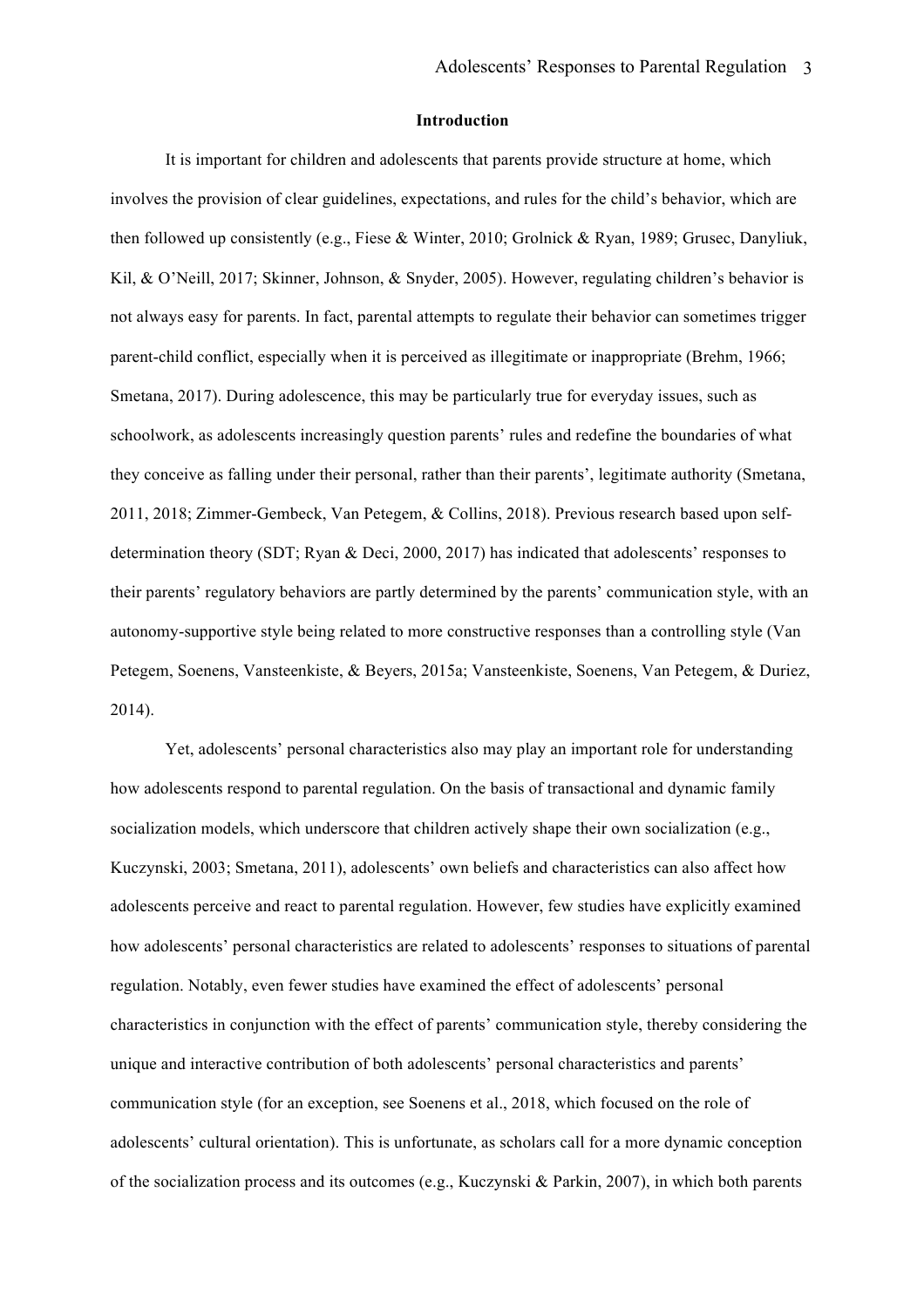and adolescents are seen as active agents who construct meanings through their interpretations of messages communicated during social interactions (Kuczynski, Parkin, & Pitman, 2014; Soenens, Vansteenkiste, & Beyers, 2019).

Making use of a vignette-based methodology (Aguinis  $\&$  Bradley, 2014), the present study aimed to examine the combined and interactive role of parents' communication style and adolescents' personal level of self-determination in the prediction of adolescents' ways of responding to a situation of parental regulation. We focused on parental regulation of academic issues, as school represents an important context of adolescents' lives (e.g., Eccles, 2004) and as academic achievement and competence are related to successful psychosocial adaptation during adolescence and beyond (e.g., Bryant, Schulenberg, O'Malley, Bachman & Johnston, 2003; Fröjd et al., 2008; Westerlund, Gustafsson, Theorell, Janlert, & Hammarström, 2013). Adolescents read one of two possible vignettes that described a situation in which a parent responds to a hypothetical situation of failure at school. The two vignettes differed in the presentation of the parents' communication style as either autonomysupportive or psychologically controlling. After reading the vignette, adolescents reported their appraisals (in terms of their experienced autonomy and perceived legitimacy) and their anticipated responses to the depicted situation (as indexed by their oppositional defiance and negotiation). We also investigated adolescents' self-determination, given that, according to SDT, the general level of self-determination (i.e., the tendency to regulate one's behavior upon one's personally endorsed values, preferences, and interests) would influence the way in which people process, interpret, and respond to specific situations (Hodgins & Knee, 2002; Skinner & Edge, 2002; Weinstein & Ryan, 2011). In this study, we therefore aimed to investigate whether adolescents' general level of selfdetermination helps to explain variability in adolescents' responses to a situation of autonomysupportive versus psychologically controlling parental regulation of their academic behavior.

# **Adolescents' Responses to Parents' Regulation**

**Parents' autonomy-supportive versus psychologically controlling communication style.** Developmental scholars increasingly agree that the effectiveness of parental regulation depends, in part, upon parents' communication style, which pertains to the way parents convey and follow up upon rules and regulations (e.g., Grolnick & Pomerantz, 2009; Grusec et al., 2017; Joussemet, Landry,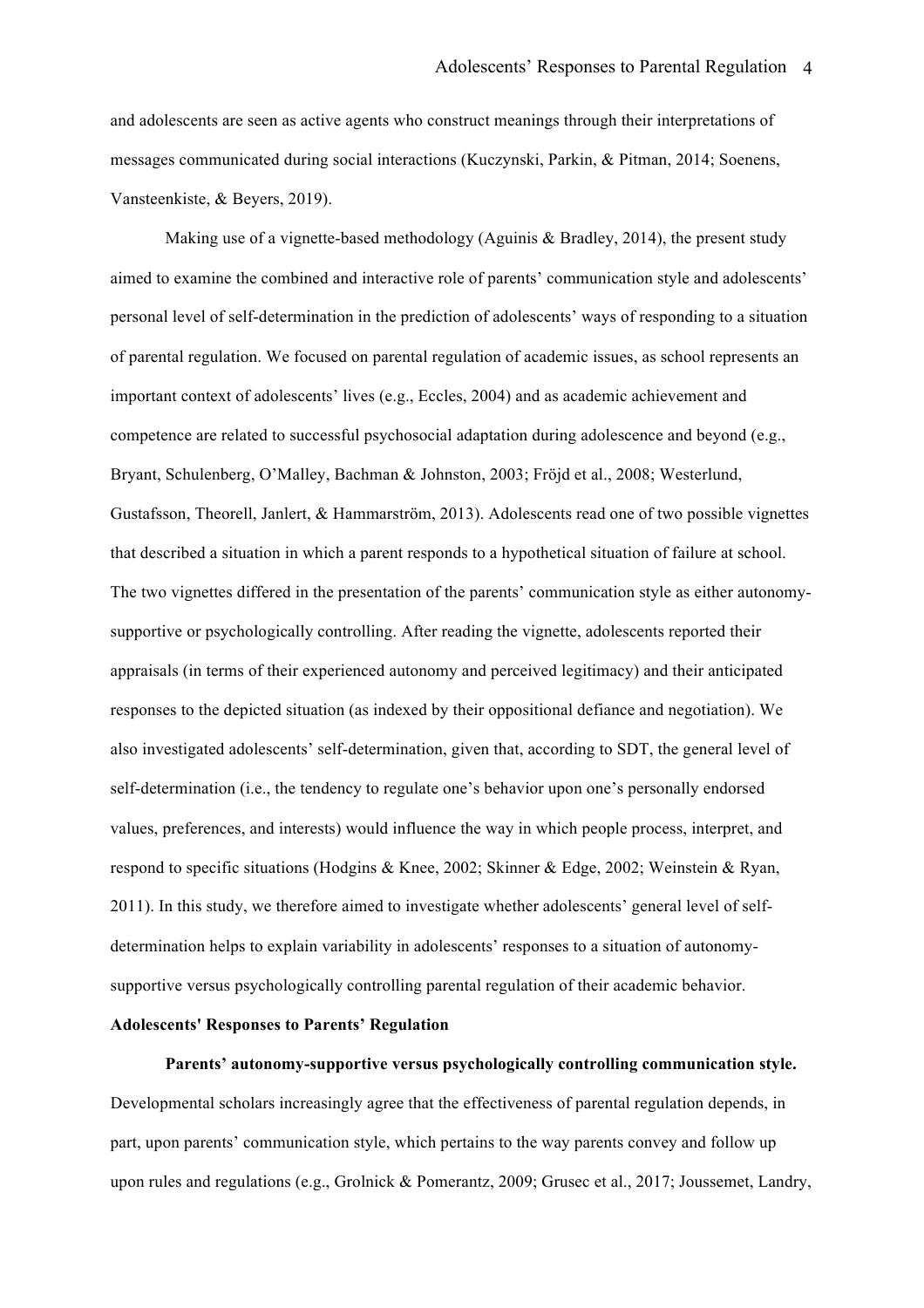& Koestner, 2008; Soenens, Deci, & Vansteenkiste, 2017). An autonomy-supportive communication style creates room for choice and initiative and enables the child to act upon personally endorsed values and preferences (Grolnick, Deci, & Ryan, 1997; Soenens et al., 2007). In the context of parental regulation, parents may be autonomy-supportive in several ways. For instance, they could make use of inviting language when introducing or following up upon a rule or request, they could be empathic and solicit the child's perspective with respect to the situation, and they could offer an informational and reasonable explanation for a rule or request (Deci, Eghrari, Patrick, & Leone, 1994; Koestner, Ryan, Bernieri, & Holt, 1984). In contrast, a controlling communication style involves parents' use of pressure and coercion with the implicit or explicit goal of making the child think, act, or feel in parentimposed ways (Grolnick & Pomerantz, 2009; Joussemet et al., 2008; Mageau et al., 2015). Psychological control involves a more specific type of parental manipulation that intrudes upon the child's psychological world, with strategies such as the induction of feelings of guilt or shame and the communication of conditional approval (e.g., Barber, 1996; Soenens & Vansteenkiste, 2010). Herein, we aimed to examine whether parents' autonomy-supportive versus psychologically controlling communication style related differentially to adolescents' perceptions of a situation of parental regulation and to their reactions to this situation.

We focused on parental regulation of academic issues (and, in particular, in response to academic failure) because parents are an important resource for their children's academic functioning. Parents can indeed facilitate or undermine children's motivation and academic achievement in many ways (e.g., Fan & Chen, 2001; Grolnick & Slowiaczek, 1994; Hill & Taylor, 2004). Parents' degree of involvement tends to decrease throughout adolescence (e.g, Eccles & Harold, 1996; Pomerantz, Wang, & Ng, 2005b), and adolescents, as compared to elementary-school children, may experience some types of involvement differently. For instance, Pomerantz and Eaton (2001) found that, as children grow older, parental assistance with schoolwork is increasingly viewed as indicative of children's incompetence. Nevertheless, as children and adolescents progress through school, parents continue to play a significant role, for instance through their quality of involvement (e.g., in terms of autonomy support vs. control; Hill & Taylor, 2004; Pomerantz, Moornman, & Litwack, 2007). Indeed, there is a considerable amount of research, using a diversity of methods, showing that parents' autonomy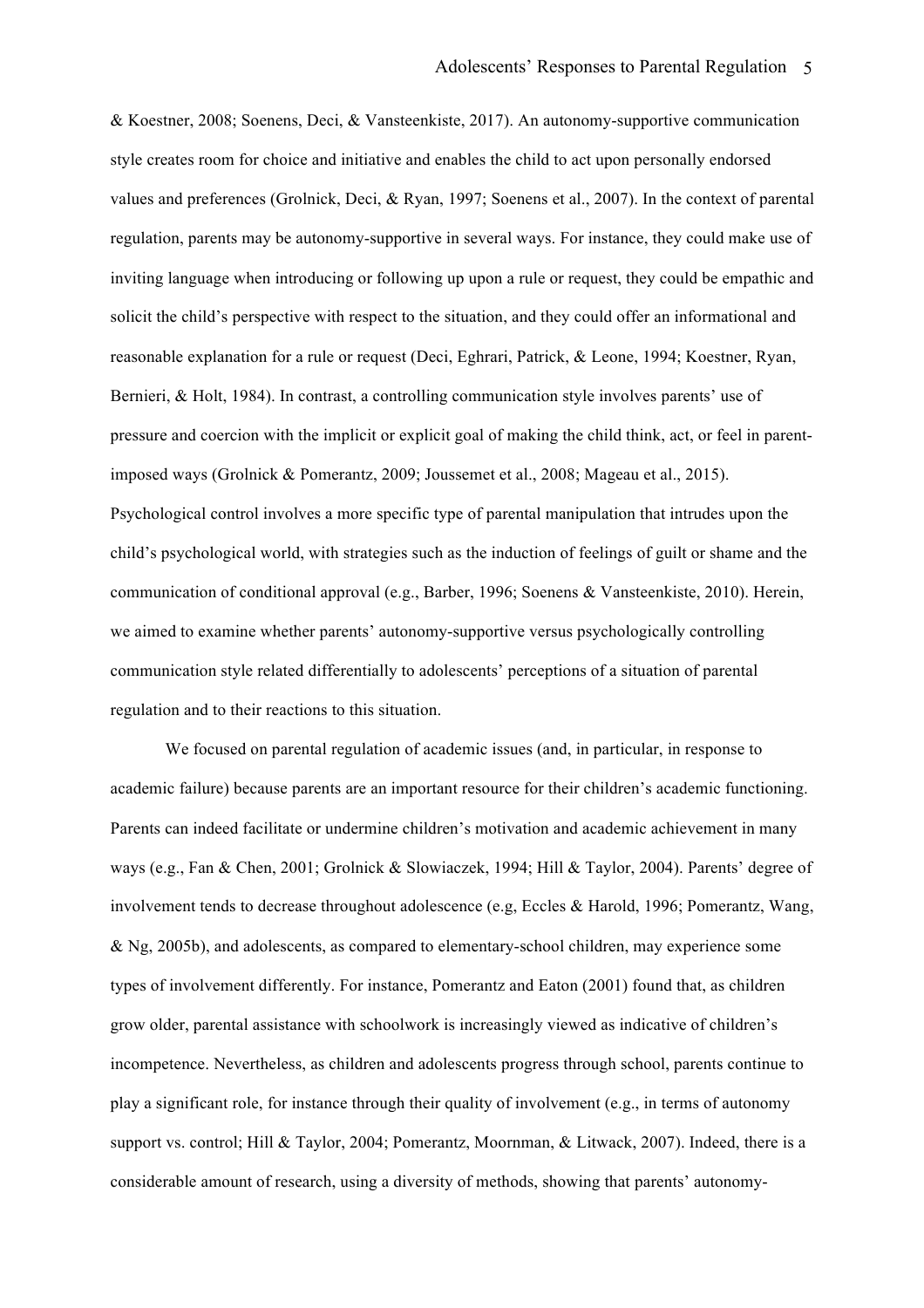supportive (vs. controlling) involvement generally enhances (vs. undermines) children's performance, effects that persist into the adolescent years (for a review, see Pomerantz, Grolnick, & Price, 2005a). Herein, the aim was to examine whether parents' (autonomy-supportive vs. psychologically controlling) responses to a situation of academic failure specifically related to adolescents' perceptions and reactions to such a situation, and whether such associations differed as a function of adolescent self-determination.

**Autonomy satisfaction, autonomy frustration, and legitimacy.** Parents' communication style has been described as having important implications for adolescents' perceptions of parental regulation (e.g., Koestner et al., 1984; Van Petegem et al., 2017a) and for their experience of autonomy in particular (Grolnick & Ryan, 1989; Soenens et al., 2007). In SDT, autonomy is described as a universal human need and involves experiencing a sense of personal choice, volition, and psychological freedom in one's actions (Deci & Ryan, 2000; Ryan & Deci, 2017; Soenens, Vansteenkiste, & Van Petegem, 2015). When parents use a psychologically controlling, rather than an autonomy-supportive, communication style, adolescents are more likely to perceive the situation as autonomy-frustrating (rather than autonomy-satisfying), as they would feel pressured and coerced to act in certain ways. This may be especially the case throughout the adolescent years, when issues of autonomy become particularly salient (e.g., Smetana, 2018; Van Petegem, Vansteenkiste, & Beyers, 2013; Zimmer-Gembeck et al., 2018). In line with this, previous studies among middle and late adolescents found that parents' psychologically controlling, relative to autonomy-supportive, communication style related to more autonomy need frustration in the context of a parental request to study more for school (e.g., Chen, Soenens, Vansteenkiste, Van Petegem, & Beyers, 2016; Van Petegem et al., 2015a) or to consume less alcohol (Baudat et al., 2017).

Moreover, we also examined associations with adolescents' beliefs about parental authority, as adolescents may differ substantially in the degree to which they perceive their parents as having the legitimate authority to regulate their behavior (e.g., Kuhn & Laird, 2011). Previous research documented decreases from middle to late adolescence in adolescents' beliefs of parents having the legitimate authority to regulate schoolwork issues (Smetana, Metzger, Gettman, & Campione-Barr, 2006). However, adolescents with weaker legitimacy beliefs typically exhibit more problem behavior,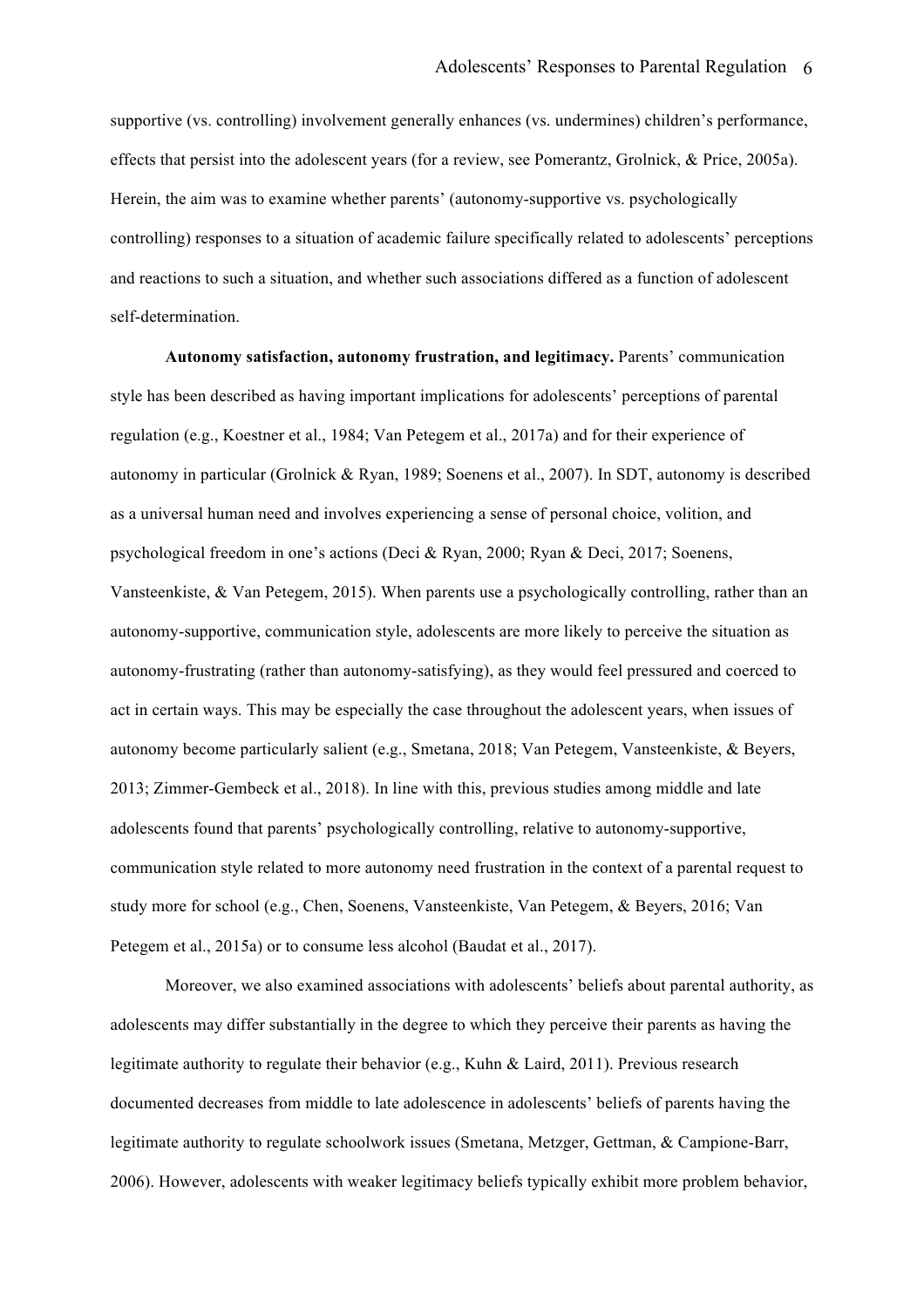and are more often involved with antisocial peers (e.g., Cumsille, Darling, Flaherty, & Martínez, 2009; Trinkner, Cohn, Rebellon, & Van Gundy, 2012). Herein, we expected that a psychologically controlling communication style would undermine adolescents' legitimacy beliefs. In line with this prediction, in a study making use of hypothetical scenarios of rule-breaking situations, Mageau et al. (2018) found that autonomy-supportive strategies are perceived as more acceptable than psychologically controlling strategies. Similarly, in a study on parents' prohibitions in the domains of friendships and morality, Van Petegem et al. (2017a) found that parental prohibitions are experienced as more legitimate when parents used an autonomy-supportive communication style. Taken together, theory and research indicate that parents' communication style may have implications for adolescents' appraisal of a situation of parental regulation of their academic behavior.

**Oppositional defiance and negotiation**. Parents' communication style is also expected to have implications for adolescents' behavioral reactions to parental regulation. Herein, we focused on oppositional defiance and negotiation as two potential responses to parental regulation. These two responses reflect adolescents' resistance to a parental request, as both strategies involve expressions of agency in the parent-adolescent relationship (Burke & Kuczynski, 2018; Parkin & Kuczynski, 2012). However, they seem to be different developmental trajectories and may have different implications for adolescent functioning.

Oppositional defiance is assumed to be a maladaptive and reactive way of resisting parental authority, as it involves a blunt rejection of the parental authority and an inclination to do exactly the opposite of what is expected (Deci & Ryan, 1985; Koestner & Loesier, 1996; Vansteenkiste et al., 2014). Previous longitudinal research indicates that adolescents' oppositional defiance generally declines throughout the adolescent years (Van Petegem, Vansteenkiste, Soenens, Beyers, & Aelterman, 2015b). Moreover, higher levels of oppositional defiance in middle and late adolescence are associated with greater maladjustment, including more internalizing and externalizing problems (e.g., Aelterman, Vansteenkiste, & Haerens, 2019) and with a sense of being alienated from one's personally valued goals and interests (Van Petegem et al., 2015b). Further, previous studies among middle adolescents have found that a controlling, relative to an autonomy-supportive, communication style by parents is associated with more adolescent oppositional defiance, both cross-sectionally (e.g.,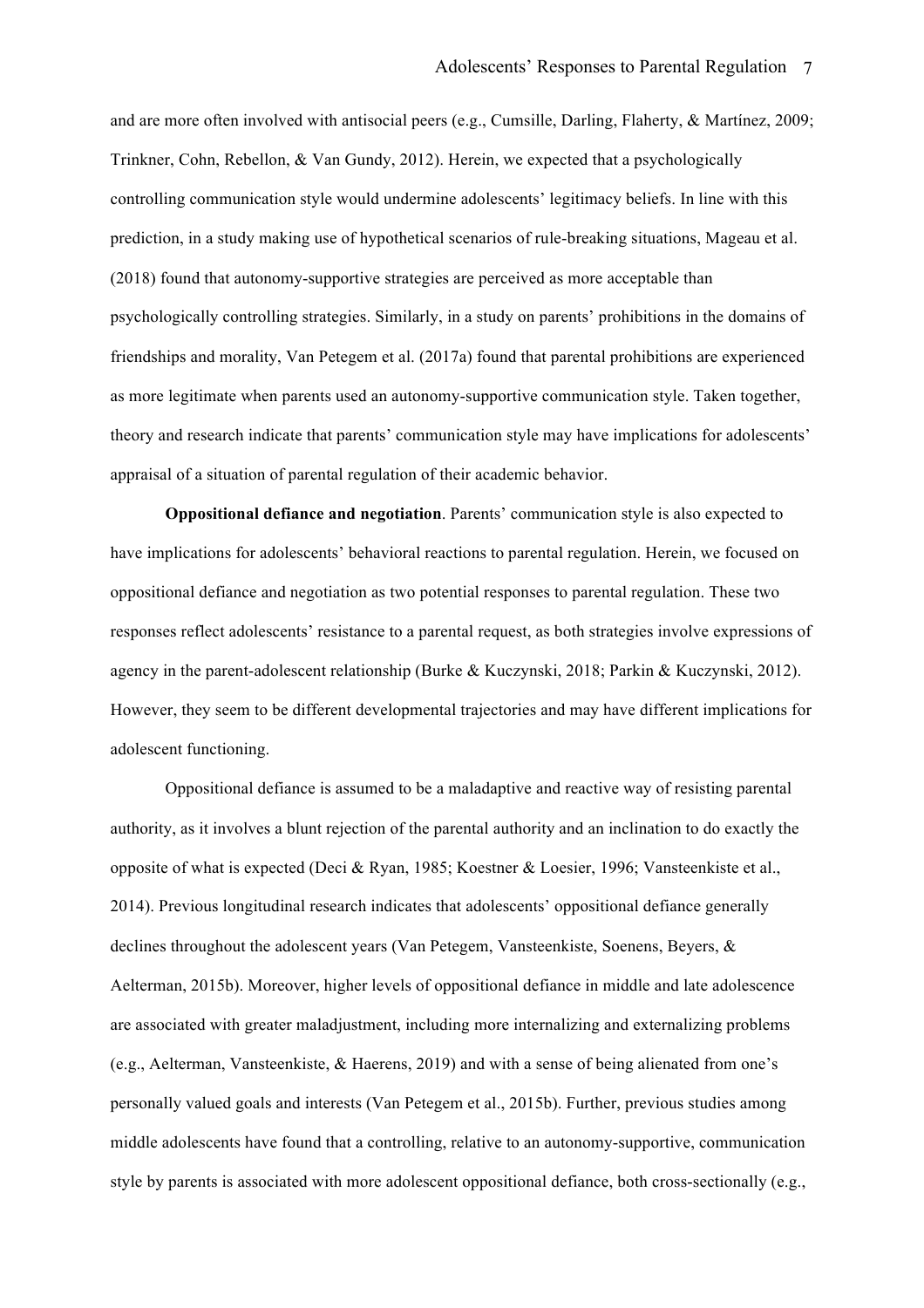Baudat et al., 2017) and longitudinally (Vansteenkiste et al., 2014). Parental regulation as such is not consistently predictive of adolescent oppositional defiance; this association is found only when parents attempt to regulate adolescents' behavior in a controlling way (Soenens, Vansteenkiste, & Niemiec, 2009; Van Petegem et al., 2015a).

Negotiation, in contrast to oppositional defiance, is a more constructive formulation of disagreement with a parental regulation, where one tries to find a compromise between the parents' goals and one's personal goals and preferences through dialogue, and where consensus is more likely to occur (Parkin & Kuczynski, 2012; Skinner & Edge, 2002). As negotiation involves an attempt to engage in a bidirectional process of give-and-take and a willingness to take parental views into consideration, negotiation is considered a more adaptive strategy during childhood, as well as during adolescence (Burke & Kuczynski, 2018; Parkin & Kuczynski, 2012). In previous research among middle and late adolescents, negotiation tended to be unrelated to parents' communication style (e.g., Van Petegem et al., 2017b). Instead, negotiation may be related more strongly to more general personal and social resources, such as the quality of the general family climate and adolescents' individual characteristics (Skinner & Edge, 2002; Soenens et al., 2015). Consistent with transactional and interactive models of context × person interplay in development (e.g., Kiff, Lengua, & Zalewski, 2011), in the present study we examined whether adolescents' general level of self-determination, as a personal resource, would moderate the relation between parental communication style and adolescents' responses.

# **Adolescents' Self-Determination as a Personal Resource**

According to SDT, individuals differ in the degree to which they generally experience selfdetermination in their life, and this level of self-determination would affect how they approach both intrapersonal and interpersonal experiences (Deci & Ryan, 1985; Hodgins & Knee, 2002; Weinstein & Ryan, 2011). Self-determination refers to the tendency to regulate behavior in accordance with one's personal values, preferences, and interests, which enables people to experience a sense of personal choice and volition in their behavior and in their life in general. People low in self-determination, by contrast, feel alienated from their personal values and preferences, and they tend to regulate their behavior according to pressuring external contingencies and rigid internal demands. As a consequence,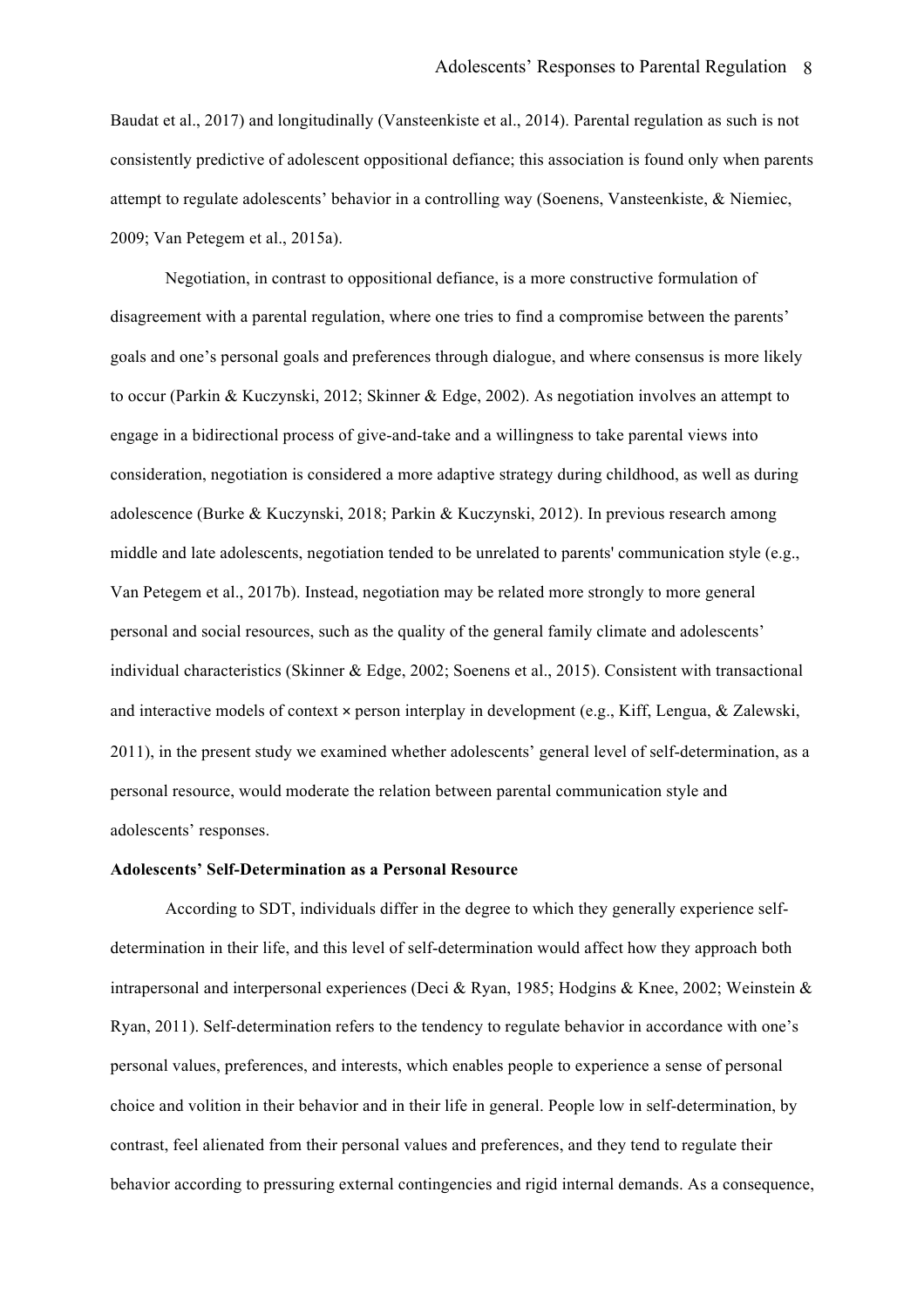they often feel like they "have to" (rather than "choose to") act in a certain way (Deci & Ryan, 1985; Sheldon, Ryan & Reis, 1996). The development of self-determination would be important throughout the lifespan, and inter-individual differences in self-determination would be the result of a dialectic interplay between the active organism and the dynamic environment (e.g., the family context; Deci  $\&$ Ryan, 2000; Grolnick, Gurland, Jacob, & Decourcey, 2002; Soenens et al., 2017).

Self-determination plays an important role in the way individuals process, interpret, and respond to different types of situations (Hodgins & Knee, 2002; Skinner & Edge, 2002; Weinstein & Ryan, 2011). In general, self-determination would promote non-defensive and less biased processing of information and a positive approach to challenging or stressful situations. For instance, a higher level of self-determination has been associated with more open (and effective) processing of an emotionally charged situation (Weinstein & Hodgins, 2009), with a more accepting stance towards positive and negative autobiographical memories (van der Kaap-Deeder, Vansteenkiste, Van Petegem, Raes, & Soenens, 2016), and with a more open and information-oriented style when exploring identity options (Soenens, Berzonsky, Vansteenkiste, Beyers, & Goossens, 2005). Further, in studies among adults (Koestner & Zuckerman, 1994; Hodgins, Yacko, & Gottlieb, 2006) and children (Boggiano & Barrett, 1985), those higher in self-determination showed more persistence and better performance after failure, which suggests that self-determination promotes the appraisal of stressful events as challenging, rather than as threatening (Skinner & Edge, 2002; Weinstein & Ryan, 2011). Thus, these findings indicate that general self-determination might serve as a resource of resilience, promoting more positive and constructive interpretations of a situation.

For this reason, we expected that adolescents higher in self-determination would respond to a situation of parental regulation more constructively, that is, responding more often with negotiation and less often with oppositional defiance (Hodgins & Knee, 2002; Skinner & Wellborn, 1994). Indirectly supporting this hypothesis, previous research among adults found that a higher level of selfdetermination was associated with a lower likelihood of using defensive coping strategies (particularly denial; Knee & Zuckerman, 1998). Further, in a study on conflict within romantic relationships, selfdetermination was associated with more constructive (e.g., exploring the other's point of view) and less defensive strategies (e.g., wanting to walk away) (Knee, Lonsbary, Canevello, & Patrick, 2005).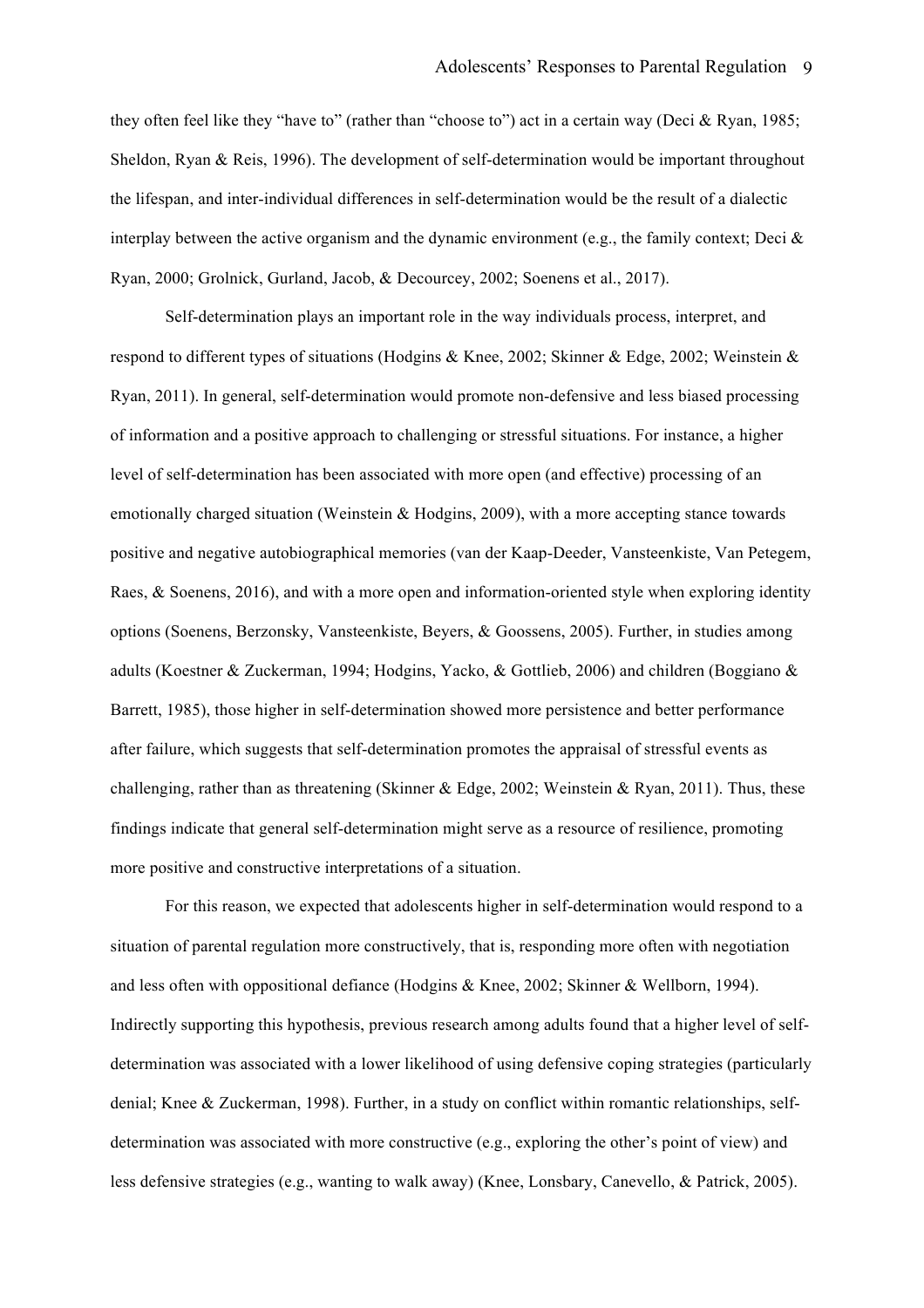Hence, we generally expected that self-determination would be associated with more negotiation and less oppositional defiance in response to parental regulation of any kind (i.e., either autonomysupportive or psychologically controlling).

Moreover, in line with a protective factor model of adolescent resilience (e.g., Fergus  $\&$ Zimmerman, 2005; Masten, 2001), we not only expected a main effect of self-determination on adolescents' perceptions and responses to the situation, but we also expected self-determination to moderate the relation between parents' communication style and adolescent perceptions and reactions to parental regulation. According to Skinner and Wellborn (1994), people high on self-determination are less likely to experience coercion and pressure, even under controlling circumstances. Because adolescents high on self-determination are more likely to perceive external circumstances, even controlling ones, as having informational value rather than in evaluative terms, personal selfdetermination could buffer against the negative perceptions that are elicited by a controlling communication style (Hodgins & Knee, 2002; Skinner & Wellborn, 1994). In a similar way, Skinner and Wellborn (1994) argued that, particularly in situations that are experienced as coercive or controlling, highly self-determined people would be more likely to respond in flexible ways, such as through negotiation, rather than through aggression or oppositional defiance (see also Skinner  $\&$  Edge, 2002).

# **The Present Study**

Adolescents' responses to their parents' regulation have been found to be associated with parents' use of an autonomy-supportive versus psychologically controlling communication style (e.g., Baudat et al., 2017; Van Petegem et al., 2017b). However, few studies have tested whether adolescents' personal characteristics also play a role in their perceptions and reactions to situations of parental regulation of their academic behavior. The overall purpose of the present study was to examine the unique and interactive role of parents' communication style and adolescents' selfdetermination within a situation of parental regulation in a sample of middle adolescents (i.e., ranging in age between 13 and 16 years). Our hypotheses, presented below, were based on the premise that both parents and adolescents are active agents dynamically shaping the socialization process (Kuczynski et al., 2014; Soenens et al., 2019). In addition, our hypotheses about adolescents' self-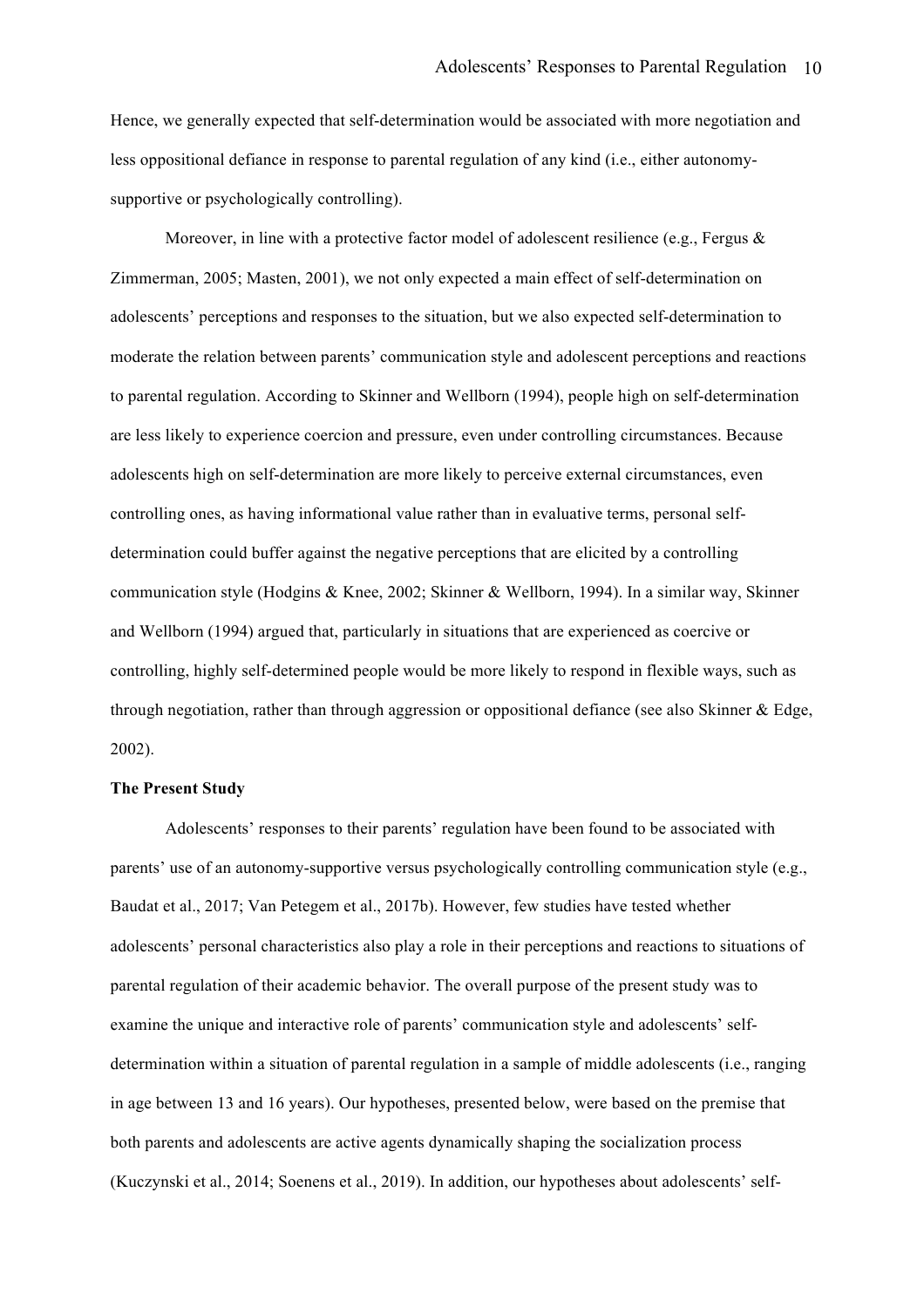determination were drawn from theory and evidence suggesting that self-determination can serve as a factor of resilience by promoting constructive appraisals and responses in general (implying a main effect of self-determination) and by protecting against the adverse consequences typically associated with psychologically controlling communication in particular (implying a moderating effect of selfdetermination in the association between parental communication style and adolescent responses) (Fergus & Zimmerman, 2005; Masten, 2001). We thereby focused on middle adolescence, as this is a key developmental period during which parental authority may be challenged through adolescent resistance and disagreement with parental authority (e.g., Parkin & Kuczynski, 2012; Smetana, 2005). Moreover, whereas the frequency of parent-adolescent conflict has been reported to peak in early adolescence, conflict intensity especially seems to peak during middle adolescence (Laursen, Coy, & Collins, 1998), which is partly due to shifts in middle adolescents' legitimacy beliefs regarding different types of activities and issues, including schoolwork (Smetana et al., 2006).

The first research goal was to examine associations of parental communication style and adolescents' self-determination with adolescents' perceptions of the situation of parental regulation, in terms of autonomy satisfaction, autonomy frustration, and perceived legitimacy. We hypothesized a main effect of both parental communication style and adolescent self-determination, such that a psychologically controlling, relative to an autonomy-supportive, communication style and lower levels of adolescent self-determination would relate to less favorable adolescent perceptions (i.e., more autonomy frustration, less autonomy satisfaction, and less perceived legitimacy). Further, we hypothesized that adolescent self-determination would moderate the relation between communication style and adolescents' perceptions. That is, we expected significant associations between parents' communication style and adolescents' responses when adolescents' self-determination is low. Associations were expected to be non-significant when adolescents were high in self-determination.

The second research goal was to examine associations of parental communication style and self-determination with adolescents' reactions to the situation of parental regulation, in terms of oppositional defiance and negotiation. We hypothesized a main effect of communication style on oppositional defiance (but not on negotiation), with a psychologically controlling communication style predicting more defiance. We also hypothesized a main effect of self-determination on oppositional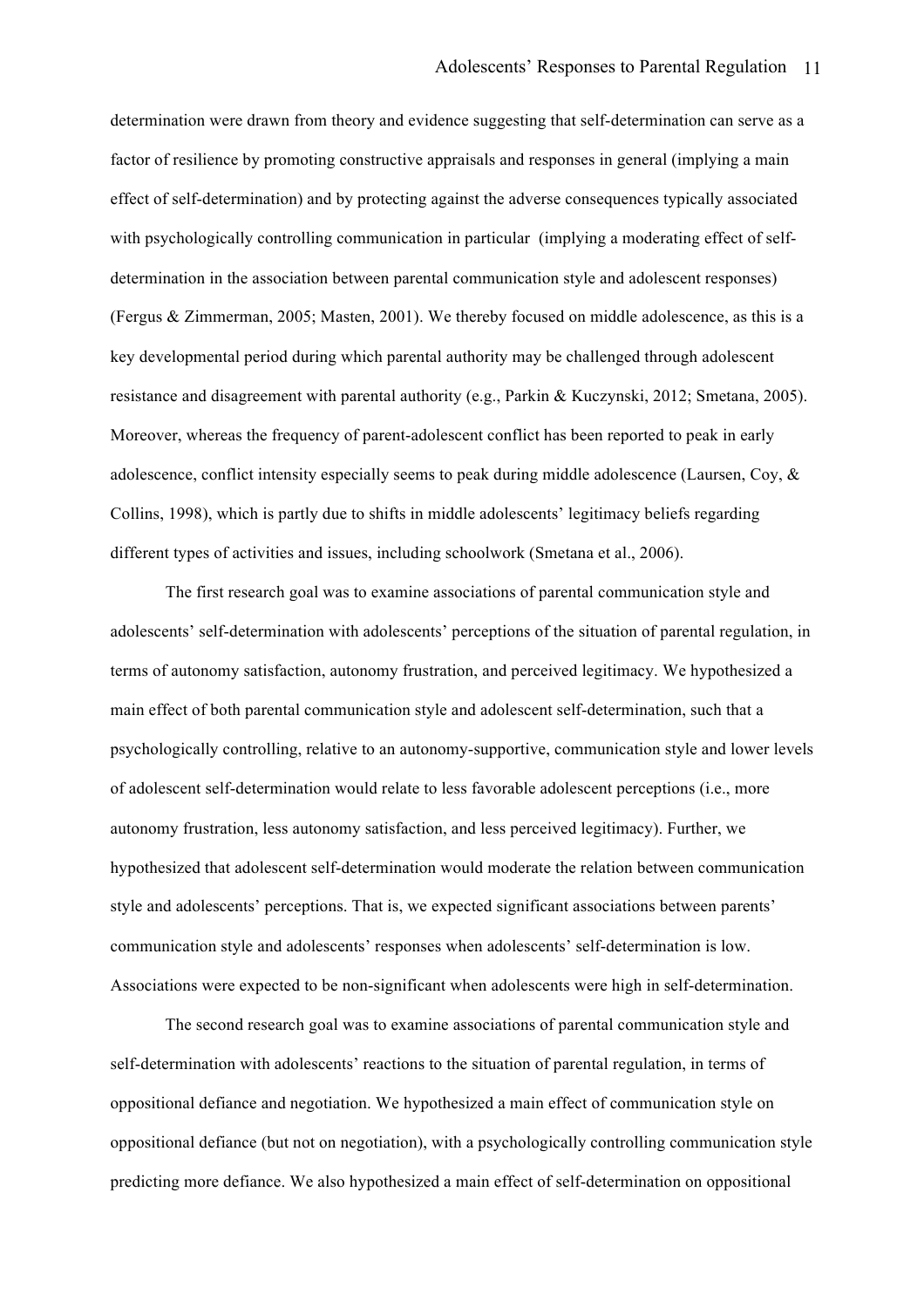defiance and negotiation, with higher levels of self-determination relating to lower levels of oppositional defiance and higher levels of negotiation. In addition, we expected that selfdetermination, as a source of resilience, would moderate the associations between communication style and adolescents' reactions. Specifically, we expected that, when adolescents were low on selfdetermination, a psychologically controlling communication style would predict more oppositional defiance (but would be unrelated to negotiation); however, when adolescents were high on selfdetermination, we expected that a psychologically controlling communication style would relate to more negotiation (but would be unrelated to oppositional defiance).

# **Method**

# **Participants and Procedure**

The sample consisted of 294 Swiss adolescents in their penultimate or last year of mandatory school (i.e.,  $8<sup>th</sup>$  and  $9<sup>th</sup>$  grades), aged between 13 and 16 years (mean age = 14.3 years; 53% girls), recruited in one school of the French-speaking part of Switzerland. Of our participants, 54.3% followed an academic-oriented track, 29.4% followed a general-oriented track, and 16.4% followed a professional-oriented track. Most of our participants (68.4%) came from intact two-parent families, 29.3% from divorced families, 1.4% from families with one of the parents deceased, and 1% reported having another family structure. The majority of the participants endorsed Swiss nationality (72.1%) or the nationality of another European country (22.7%). The remaining participants (5.2%) had a non-European nationality.

Data collection took place at school during a regular class period. Prior to participation, students were informed about the anonymous treatment of the data and the voluntary nature of participation. Participants first completed a general questionnaire measuring their level of selfdetermination. Following this questionnaire, they read and responded to a vignette describing a situation of parental regulation of their academic behavior, with adolescents being randomly assigned to a psychologically controlling (49.3%) or an autonomy-supportive vignette (50.7%). Developed and validated originally by Van Petegem et al. (2015a), the vignette first describes a hypothetical situation in which a teenager comes home from school with a bad grade. In response to this situation, a mother then reacted either in an autonomy-supportive way (e.g., by showing empathy and providing a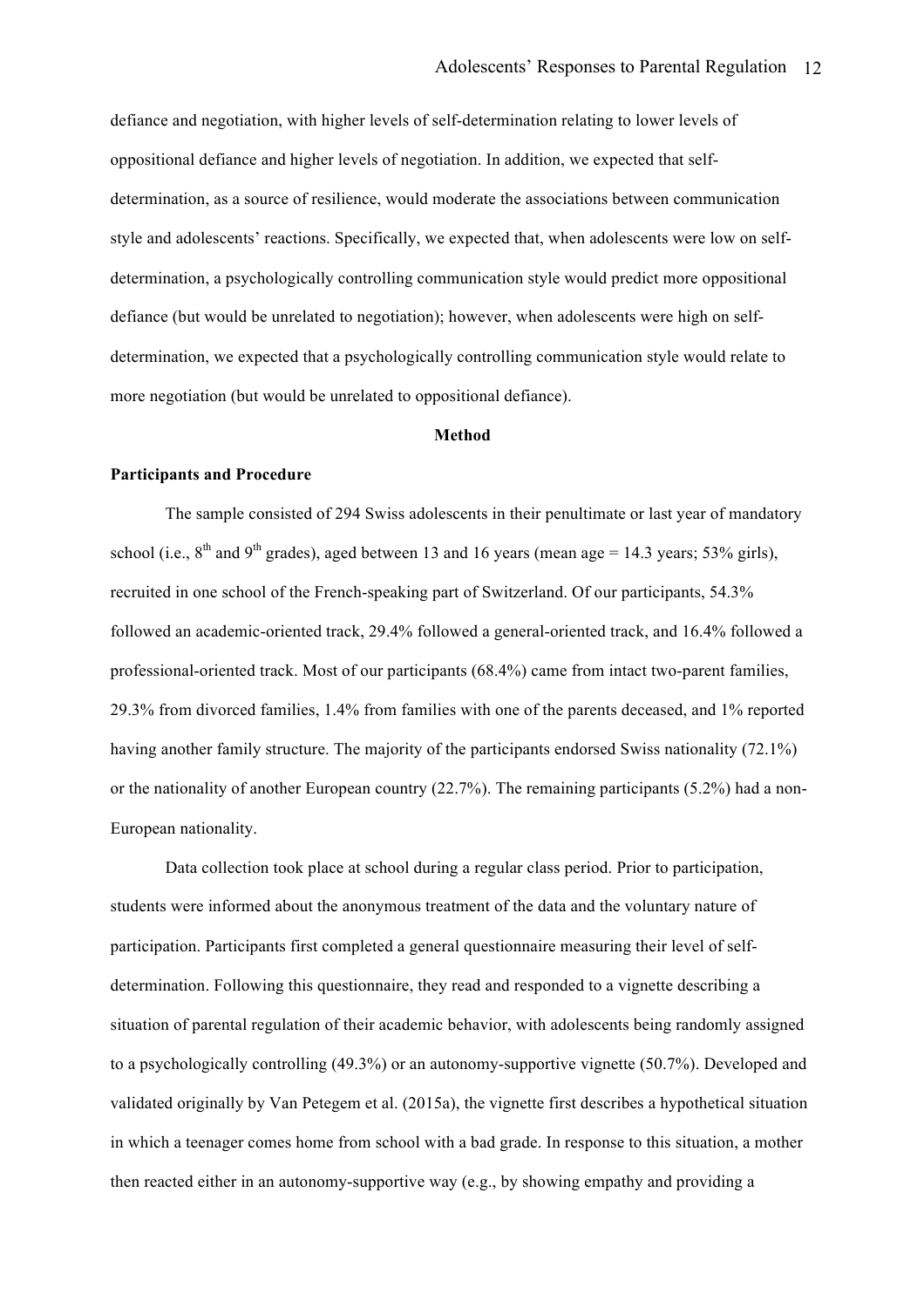rationale) or in a psychologically controlling way (e.g., by shaming and threatening with punishment). The vignettes are presented in Table 1.

Respondents were asked to imagine they were in the situation, and then completed questionnaires assessing their perceived autonomy satisfaction, autonomy frustration and legitimacy, and their anticipated responses in terms of oppositional defiance and negotiation. In the present study, adolescents also rated the validity of described situation (without the maternal reaction), by responding to the question whether they believed the situation was credible, and whether they believe this situation happens frequently to teenagers of their age, using a 7-point Likert-type scale, ranging from 1 = *completely disagree* to 7 = *completely agree*. Adolescents rated the situation as credible (*M* = 5.07,  $SD = 1.67$ ) and as happening frequently ( $M = 5.53$ ,  $SD = 1.52$ ). Using a 7-point Likert scale, adolescents also responded to the question whether the felt that the maternal reactions was credible and realistic. They rated the reaction as credible ( $M = 4.32$ ,  $SD = 2.16$ ) and realistic ( $M = 4.12$ ,  $SD = 2.16$ ) 2.03). A MANOVA indicated that these scores did not differ significantly between the autonomysupportive and the psychologically controlling situation,  $F(4, 278) = 0.91$ ,  $p = .46$ .

# **Measures**

Participants completed French versions of questionnaires. Some of these measures (autonomy satisfaction/frustration, oppositional defiance) had been used in previous research (Baudat et al., 2016); the other questionnaires were translated through a translation and back-translation procedure. For all measures, items were averaged to form total scores.

**Adolescents' general self-determination.** Adolescents' general level of self-determination was measured using the Self-Determination Scale (Sheldon et al., 1996), which includes 10 items that assess awareness of feelings and sense of self, choice and self-determination in actions. For each item, participants were asked to select which of two statements best described them (e.g., A. "I always feel like I choose the things I do" versus B. "I sometimes feel that it's not really me choosing the things I do"; A. "I do what I do because it interests me" versus B. "I do what I do because I have to"), using a five-point Likert-type scale ranging from 1 (*only A feels true*) to 5 (*only B feels true*). Some items were reverse-scored, before averaging all items, such that higher scores reflect greater selfdetermination. In the present study, Cronbach's  $\alpha$  was .81.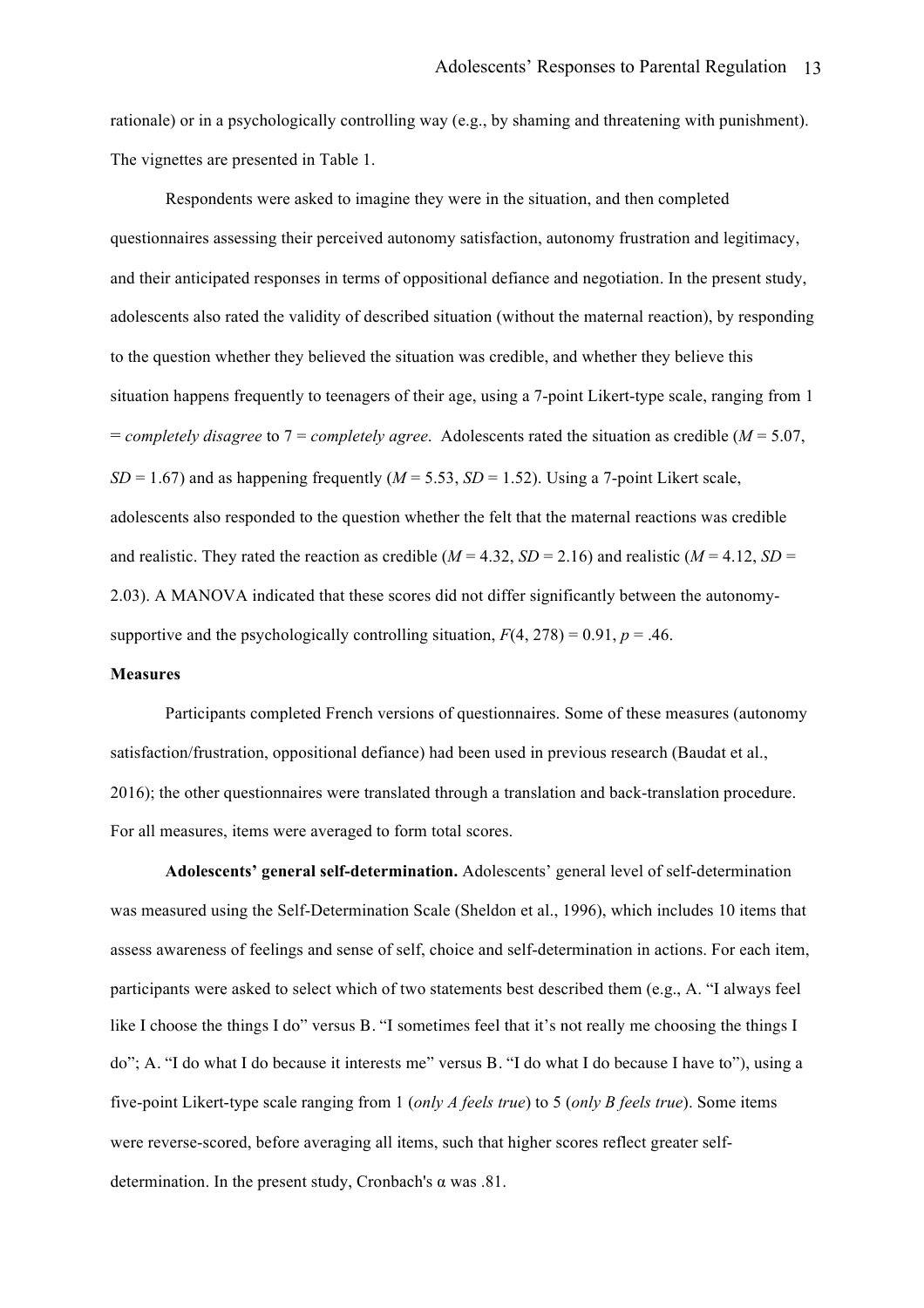**Adolescents' perceptions of the situation.** After reading the hypothetical vignette, participants reported upon their perceptions of the maternal reaction, in terms of experienced autonomy satisfaction, autonomy frustration, and perceived parental legitimacy. For autonomy satisfaction and frustration, adolescents completed two 4-item subscales of the Basic Psychological Need Satisfaction and Frustration Scale (Chen et al., 2015). Items were adapted in previous research (Van Petegem et al., 2015a) in order to assess the degree to which the participants would experience autonomy need satisfaction and frustration in the hypothesized situation (e.g., "If my mother would react like this, I would…" "… experience a sense of choice and freedom", "…feel that I am able to do what I really want", for autonomy satisfaction; "... feel forced to do things I wouldn't choose to do", "… feel obliged to do certain things", for autonomy frustration). Participants rated the items on a fivepoint Likert-type scale ranging from 1 (*completely untrue*) to 5 (*completely true*). Cronbach's αs were .81 and .78 for autonomy need satisfaction and frustration, respectively.

To assess adolescents' perception of legitimacy, they completed three items assessing the degree to which they believed their own mother to have the legitimate authority to make the request described in the vignette (Smetana & Asquith 1994; Trinkner et al., 2012). Example items are "I would think it is OK for my mother to ask this", and "I would think my mother has the right to make this request". Items were rated on a five-point Likert-type scale ranging from 1 (*completely untrue*) to 5 (*completely true*). Cronbach's α was .78.

**Adolescents' responses to the situation.** To assess oppositional defiance, adolescents reported upon the degree to which they would be inclined to simply defy the maternal request described in the vignette. This was done using a 4-item questionnaire of oppositional defiance (Vansteenkiste et al., 2014) that was adapted in previous research to the situational context (Van Petegem et al., 2015a; e.g., "I would simply disregard the request", "I would do exactly the opposite, and study less"). To assess negotiation, respondents completed five items (e.g., "I would explain my mother how I think about it", "I would voice my opinion about this issue") that have been used previously in the context of parenting vignettes (e.g., Chen et al., 2016; Soenens et al., 2018). Respondents rated items on a five-point Likert-type scale ranging from 1 (*completely untrue*) to 5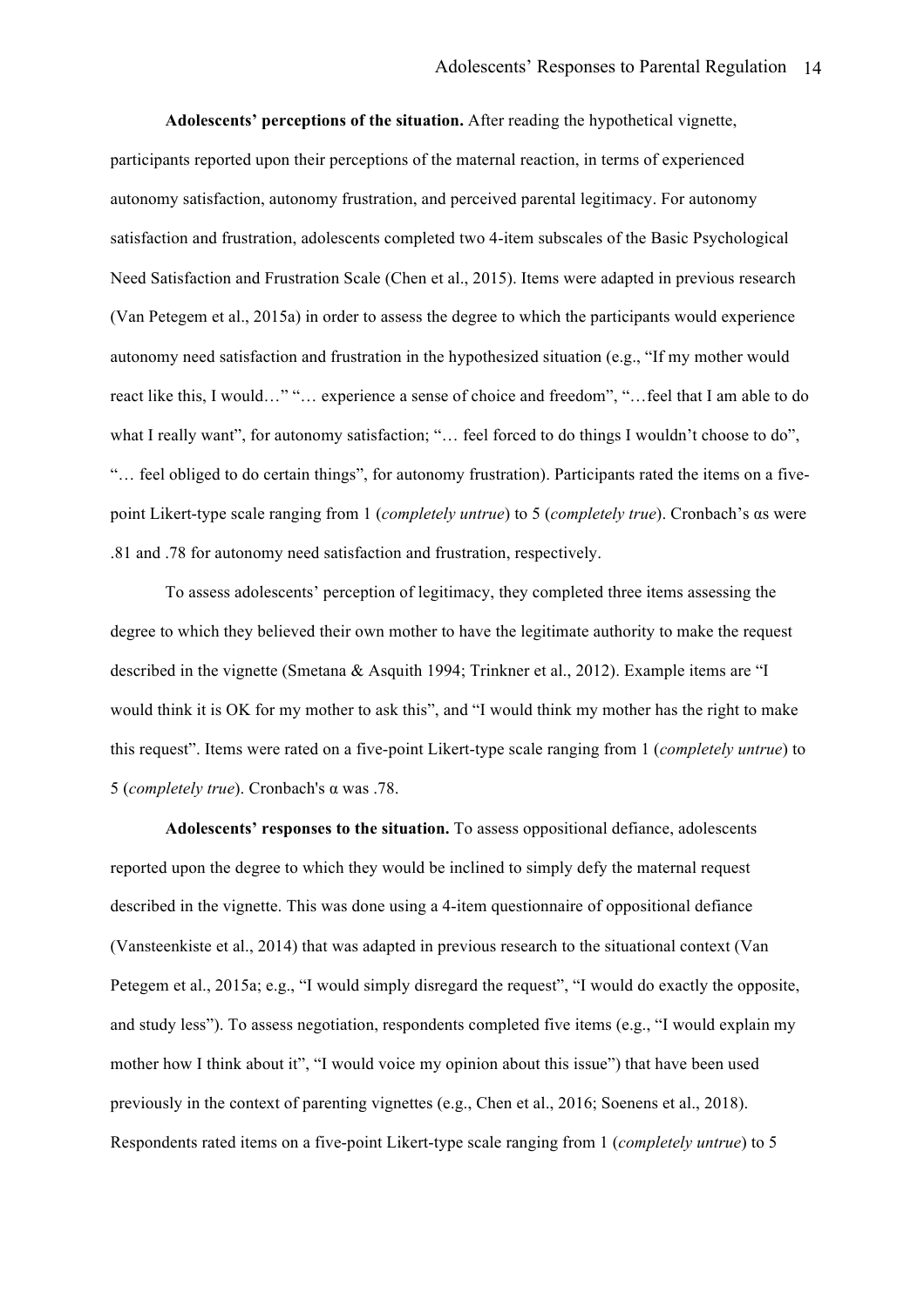(*completely true*). In the present study, Cronbach's αs were .82 and .86 for oppositional defiance and negotiation, respectively.

## **Overview of Data Analyses**

We first tested whether missing data were missing at random, thereby using Little's (1988) MCAR test, we examined correlations between all measures, and we tested for associations with sex and age, using a MANCOVA which included sex as a fixed factor and age as a covariate, and with autonomy satisfaction and frustration, legitimacy, defiance and negotiation as dependent variables. Then, we addressed the first research goal (i.e., associations of parental communication style, adolescent self-determination and their interaction in relation to adolescents' perceptions of the situation of parental regulation) by performing three regression analyses, one for each of the dependent variables of interest (i.e., autonomy satisfaction, autonomy frustration, and legitimacy). In each regression, we entered communication style and self-determination as independent variables (where communication style was dummy coded,  $0 =$  *autonomy-supportive communication style*,  $1 =$ *psychologically controlling communication style*, and self-determination was centered), as well as the interaction term between the dummy-coded term of communication style and the centered term of selfdetermination (cf. West, Aiken, & Krull, 1996). When the interaction was significant, we performed a simple slope test to examine whether there was a significant association between communication style and the dependent variable at a high level (+1 *SD*) and a low level (-1 *SD*) of self-determination (Cohen, Cohen, West, & Aiken, 2003; Dawson, 2014). Given that communication style was a dichotomous variable, this procedure can also be described as a test of whether the level of the dependent variable (e.g., autonomy satisfaction) differed between communication style conditions (autonomy-supportive vs. psychologically controlling) at a high level (+1 *SD*) and at a low level (-1 *SD*) of self-determination. Finally, we addressed the second research goal (i.e., associations of parental communication style, adolescent self-determination and their interaction in relation adolescents' reactions the situation of parental regulation) by performing two additional regression analyses (one with negotiation and one with oppositional defiance as the dependent variable), using the same dataanalytical procedure. Throughout our main analyses, we controlled for sex and age. Analyses were performed using R Version 3.3.2 (R Development Core Team, 2016).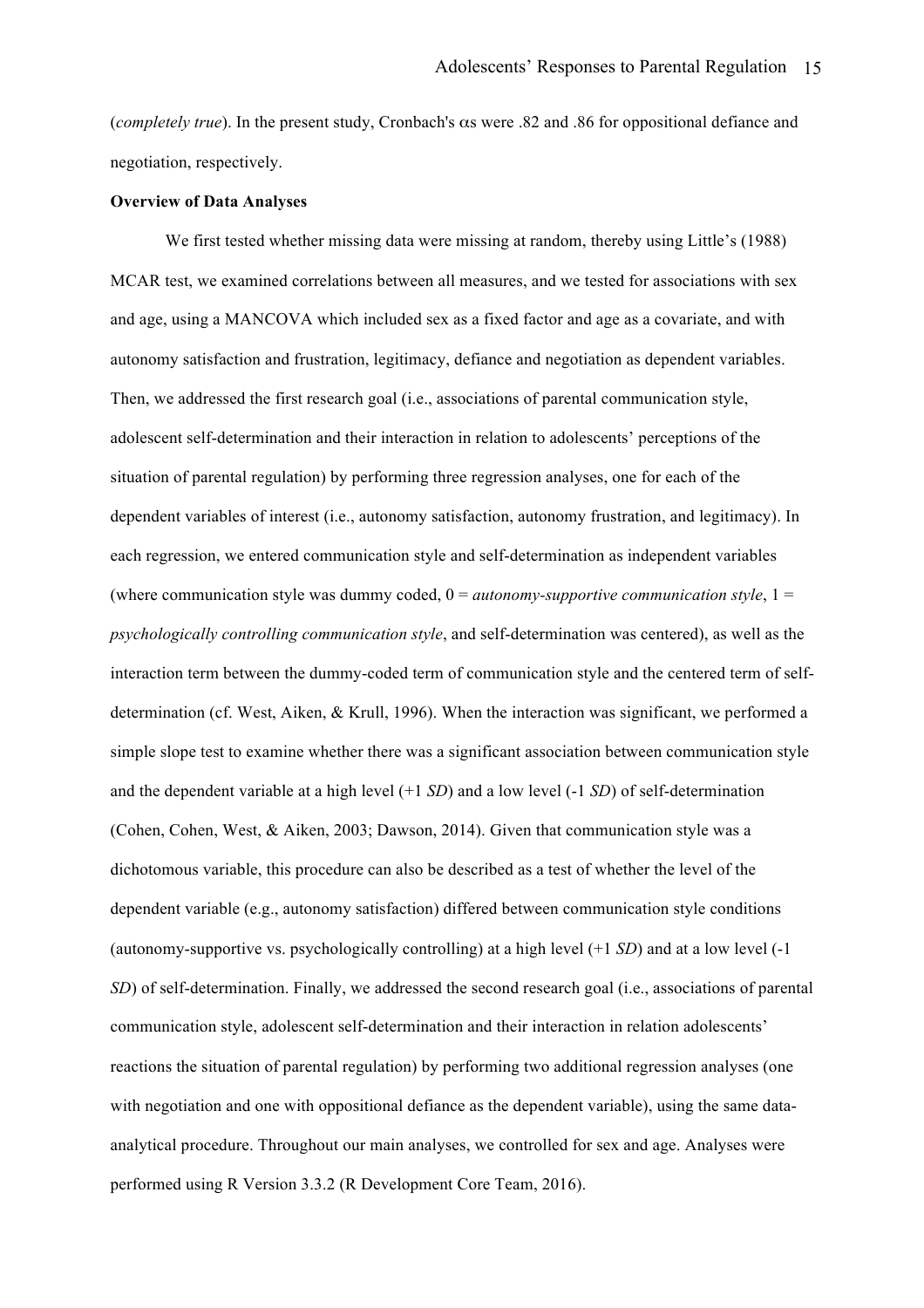# **Results**

# **Preliminary Analyses**

There was 0.6% missing data. Little's (1988) MCAR-test yielded a non-significant result, indicating that data were likely to be missing completely at random,  $\chi^2(46) = 51.98$ ,  $p = .25$ . We therefore used hot deck imputation to replace these missing data (Andridge & Little, 2010). Means, standard deviations, and bivariate correlations are presented in Table 2. In general, higher levels of self-determination related to more positive perceptions of the situation of parental regulation (i.e., more perceived legitimacy and less autonomy frustration) and more constructive responses (i.e., more negotiation, less oppositional defiance). Adolescents' perceptions were significantly related to their anticipated responses, with autonomy frustration relating to more oppositional defiance and with perceived legitimacy relating to less oppositional defiance and more negotiation. The MANCOVA, which tested for age and sex differences yielded no multivariate effect for sex,  $F(5, 281) = 1.58$ ,  $p =$ .17, or for age,  $F(5, 281) = .81$ ,  $p = .54$ . Nevertheless, we controlled for sex and age in subsequent analyses.

# **Regression Analyses Predicting Adolescents' Responses**

### **Research goal 1: Associations with adolescents' perceptions of autonomy and legitimacy.**

We first examined the associations of parental communication style (autonomy-supportive vs. psychologically controlling) and adolescent self-determination with adolescents' perceptions of the situation of parental regulation, thereby also testing for the interaction between communication style and self-determination. Results of the regression analyses are presented in Table 3 (left half), and they supported our hypotheses regarding the effects of parental autonomy-supportive versus psychologically controlling communication style on adolescents' perceptions. Adolescents who read the psychologically controlling situation reported less autonomy satisfaction, more autonomy frustration and less legitimacy, as compared to those who read the autonomy-supportive situation. Also, as predicted, adolescents' self-determination was associated with less autonomy frustration and more perceived legitimacy, but, in contrast to our hypothesis, self-determination was not significantly associated with autonomy satisfaction.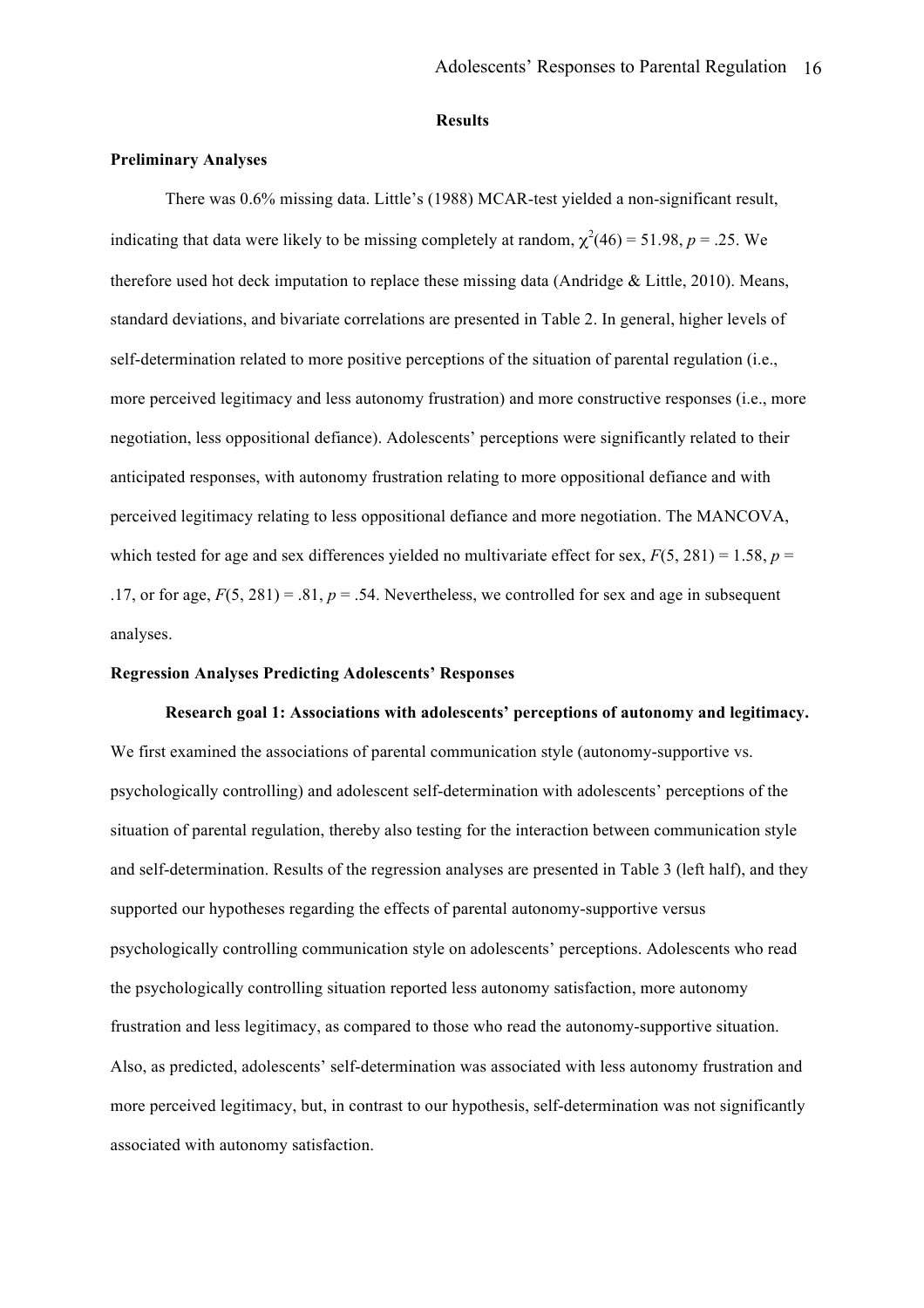The communication style  $\times$  self-determination interaction terms were not statistically significant in the models predicting autonomy satisfaction and frustration. However, the interaction term was significant in the model of perceived legitimacy. Subsequent simple slope analyses indicated that communication style related significantly to perceived legitimacy among adolescents who reported low levels of self-determination. Specifically, when self-determination was low, adolescents in the psychologically controlling communication style condition reported a lower level of perceived legitimacy compared to adolescents in the autonomy-supportive condition,  $B = .88$ ,  $SE = .15$ ,  $t(288) =$ 5.76, *p* < .001. When self-determination was high, there was no significant difference between parent communication style conditions for legitimacy,  $B = .16$ ,  $SE = .15$   $t(288) = 1.15$ ,  $p = .30$  (see Figure 1).

In sum, when parents use a psychologically controlling communication style, all adolescents, regardless of their level of self-determination, are more likely to perceive the situation of parental regulation as autonomy-constraining, as indexed by lower autonomy need satisfaction and higher autonomy frustration. In terms of legitimacy, the findings are more nuanced suggesting that only adolescents low in self-determination perceive a psychologically controlling, relative to an autonomysupportive, style as illegitimate. Said differently, self-determination seemed to buffer the negative effects of a psychologically controlling communication style on perceived legitimacy.

**Research goal 2: Associations with adolescents' anticipated responses of oppositional defiance and negotiation.** We next examined the associations of communication style and adolescent self-determination with adolescents' reactions to the situation of parental regulation, again also testing for the interaction between communication style and self-determination. Results of the two regression analyses are also presented in Table 3 (right half). With regards to oppositional defiance, adolescents having read the psychologically controlling situation reported higher levels of expected oppositional defiance compared to those having read the autonomy-supportive situation. Further, adolescents who reported more self-determination reported they would respond with less oppositional defiance. The communication style × self-determination interaction was statistically significant as well. Specifically, simple slope analyses indicated that the exposure to a psychologically controlling (relative to an autonomy-supportive) communication style condition, related to higher expected oppositional defiance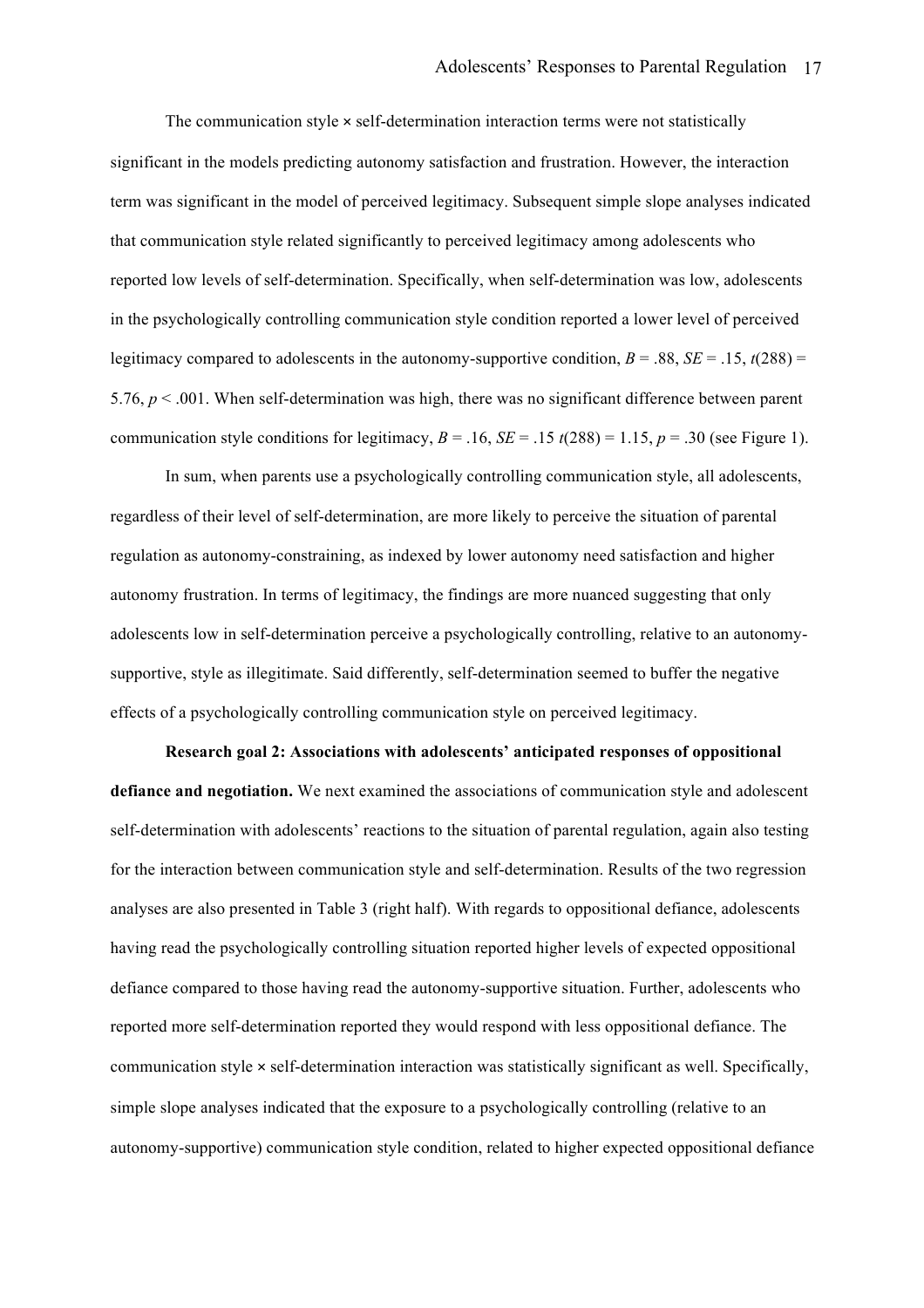among adolescents low in self-determination,  $B = -.49$ ,  $SE = .15$ ,  $t(288) = .3.35$ ,  $p < .001$ , but not among those high in self-determination,  $B = .08$ ,  $SE = .15$ ,  $t(288) = .51$ ,  $p = .61$  (see also Figure 2).

In the model predicting adolescents' negotiation, there was no statistically significant main effect of communication style. However, the relation between self-determination and negotiation was positive and statistically significant, that is, adolescents reporting more self-determination reported they would respond with more negotiation. The interaction between communication style and selfdetermination was not significant.

In sum, these results indicate that a psychologically controlling communication style predicts more anticipated oppositional defiance (but not negotiation) relative to an autonomy-supportive communication style. In addition, adolescents higher in self-determination were less likely to respond through oppositional defiance and more likely to respond through negotiation. Finally, selfdetermination moderated the association between parental communication style and adolescent oppositional defiance such that a psychologically controlling communication style predicted more oppositional defiance only among adolescents low in self-determination.

#### **Discussion**

Conveying rules and regulations may be challenging for parents, as adolescents may experience parental regulation as illegitimate and intrusive and may react with opposition and defiance (Smetana, 2017). In the present investigation, our purpose was to explain adolescents' perceptions and reactions to a situation of parental regulation of their academic behavior, by considering the unique and conjoint contributions of parents' communication style and adolescents' own level of selfdetermination. We thereby made use of a vignette methodology, which allowed us to separate adolescents' exposure to standardized descriptions of parental communication styles from their perception of these parental interventions. We found that adolescents had more negative perceptions of the situation and were more likely to defy the parents' regulation, when it was conveyed with a psychologically controlling style, as compared to when it was conveyed with an autonomy supportive style. Further, adolescents' self-determination directly contributed to their responses to the situation of parental regulation. That is, adolescents reporting more self-determination anticipated they would respond with more negotiation and less oppositional defiance. Moreover, self-determination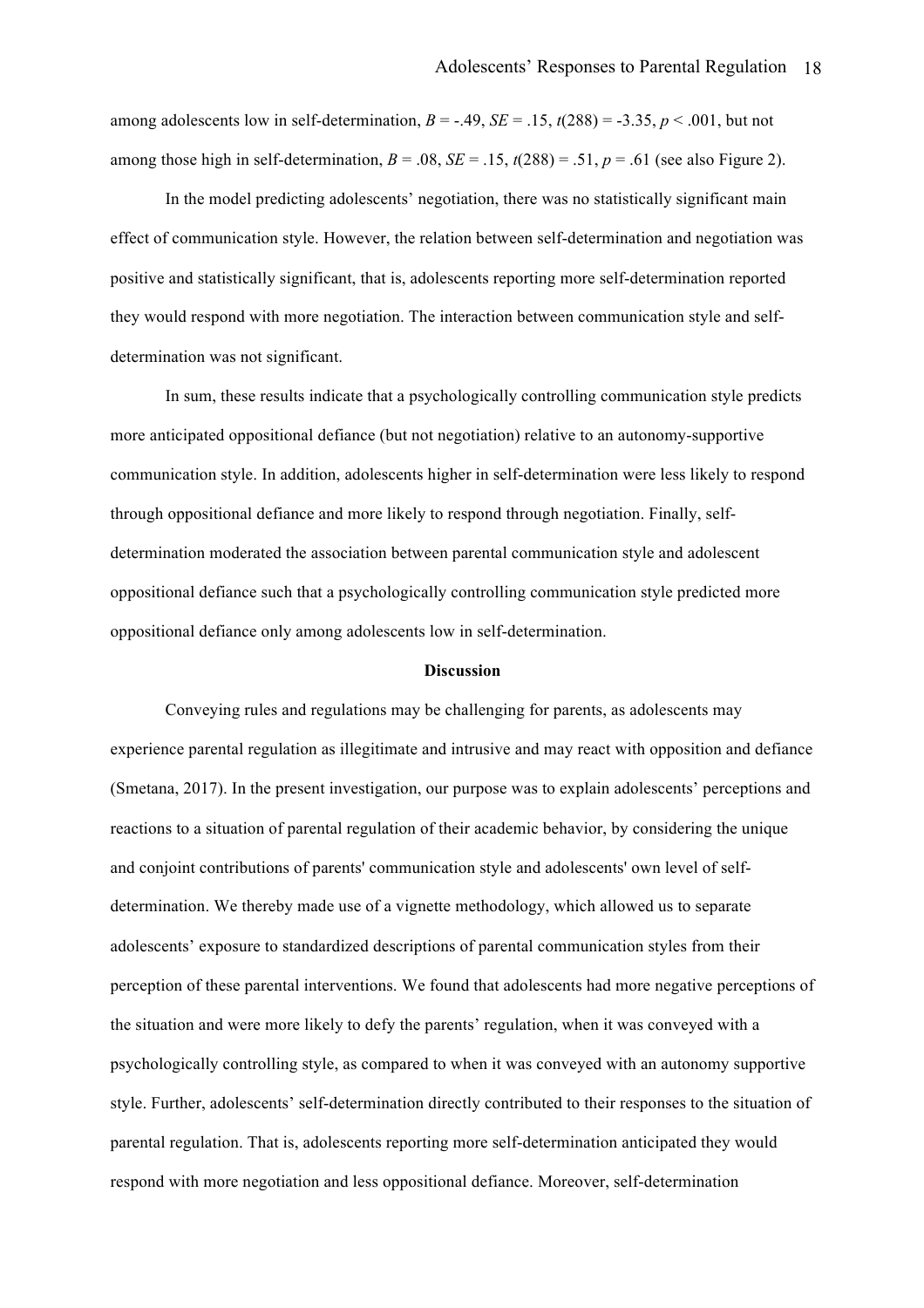moderated some of the negative effects of a psychologically controlling communication style. The findings are discussed in greater detail below.

# **Adolescents' Perceptions: Autonomy Experiences and Legitimacy**

Our first research goal was to examine associations of parental communication style and adolescents' personal self-determination with adolescents' perceptions of the situation of regulation, in terms of autonomy satisfaction and frustration, and perceived legitimacy. In line with previous research (e.g., Baudat et al., 2017; Chen et al., 2016; see also Koestner et al., 1984), when parents attempt to regulate adolescents' behavior using a psychologically controlling communication style, which included threats of love withdrawal and guilt induction, adolescents not only tend to feel more frustrated in their need for autonomy, they also are more inclined to believe that their parents have less legitimate authority to regulate their behavior. In contrast, when parents made use of an autonomysupportive communication style, which included attempting to take the child's perspective and offering an explanation, adolescents are more likely to feel satisfied in their need for autonomy and to perceive the parents' regulation as a legitimate request, corroborating previous research (e.g., Van Petegem et al., 2017a). Given that adolescents' feelings of autonomy and their legitimacy perceptions are important levers that facilitate the internalization of rules and values of the parents and of the society at large, these findings illustrate the importance of autonomy-supportive communication for adolescent positive behavior and emotional health (e.g., Grolnick et al., 1997; Kuhn & Laird, 2011; Tyler, 2006).

Adolescent self-determination, which refers to individual differences in adolescents' feelings of volition and personal choice in life (Deci & Ryan, 1985; Sheldon et al., 1996), also played an important role. Self-determination was found to have only small and mostly nonsignificant direct associations with perceptions of the situation, with only one significant negative association between self-determination and autonomy frustration. However, interaction analyses indicated that adolescents' self-determination moderated the relation between communication style and adolescents' legitimacy perceptions. That is, only among adolescents low in self-determination, a psychologically controlling communication style yielded lower legitimacy perceptions relative to an autonomy-supportive communication style; thus, adolescents with low self-determination especially perceived their parents'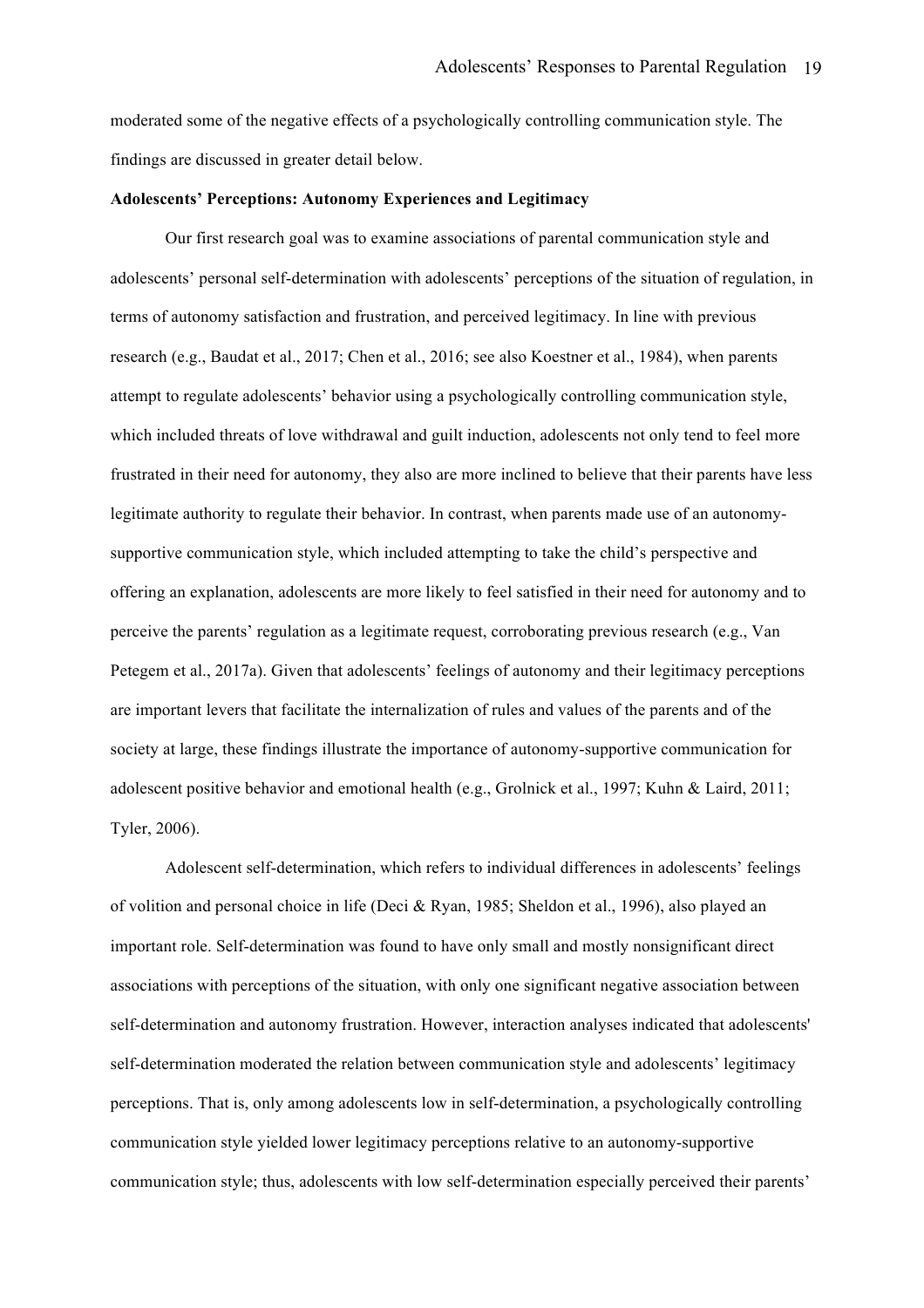regulation of their behavior as illegitimate when it is conveyed in a psychologically controlling way. By contrast, legitimacy perceptions did not differ by parents' communication style among adolescents high in self-determination.

The observation that adolescents high in self-determination were more likely to perceive their parents' request for additional effort as legitimate, even when communicated in a psychologically controlling way, is interesting to consider in conjunction with the main effects of a psychologically controlling style on experiences of autonomy as such. Although adolescents high in self-determination do experience a psychologically controlling communication style as autonomy-constraining, they also hold the belief that parents do have the right to intervene when they obtain poor grades. This suggests an open and accepting way of processing information, even when the situation is experienced as emotionally challenging or threatening (e.g., Weinstein & Hodgins, 2009; Weinstein & Ryan, 2011). That is, adolescents high in self-determination seem capable of understanding the parents' attempt to intervene, presumably because they can better take their parents' perspective, even under circumstances that are experienced as autonomy-thwarting (cf. Skinner & Edge, 2002).

# **Adolescents' Anticipated Reactions: Oppositional Defiance and Negotiation**

The second research goal was to examine associations of parent communication style and adolescents' personal self-determination with adolescents' reactions to the situation of parental regulation, in terms of oppositional defiance and negotiation. In line with previous studies (e.g., Van Petegem, 2015a; Vansteenkiste et al., 2014), the results indicated that adolescents reported responding with more oppositional defiance when confronted with a psychologically controlling (relative to an autonomy-supportive) communication style. Yet, similar to the interaction finding obtained for legitimacy, only adolescents low in self-determination reacted to a psychologically controlling communication style with elevated oppositional defiance (when compared to adolescents that read the autonomy-supportive situation). For adolescents high in self-determination, oppositional defiance did not differ between the autonomy-supportive vs. psychologically controlling communication style situation. Presumably this is because adolescents with high self-determination tended to perceive the request as more legitimate (cf. Tyler, 2006). Supporting this interpretation, legitimacy was related negatively to oppositional defiance.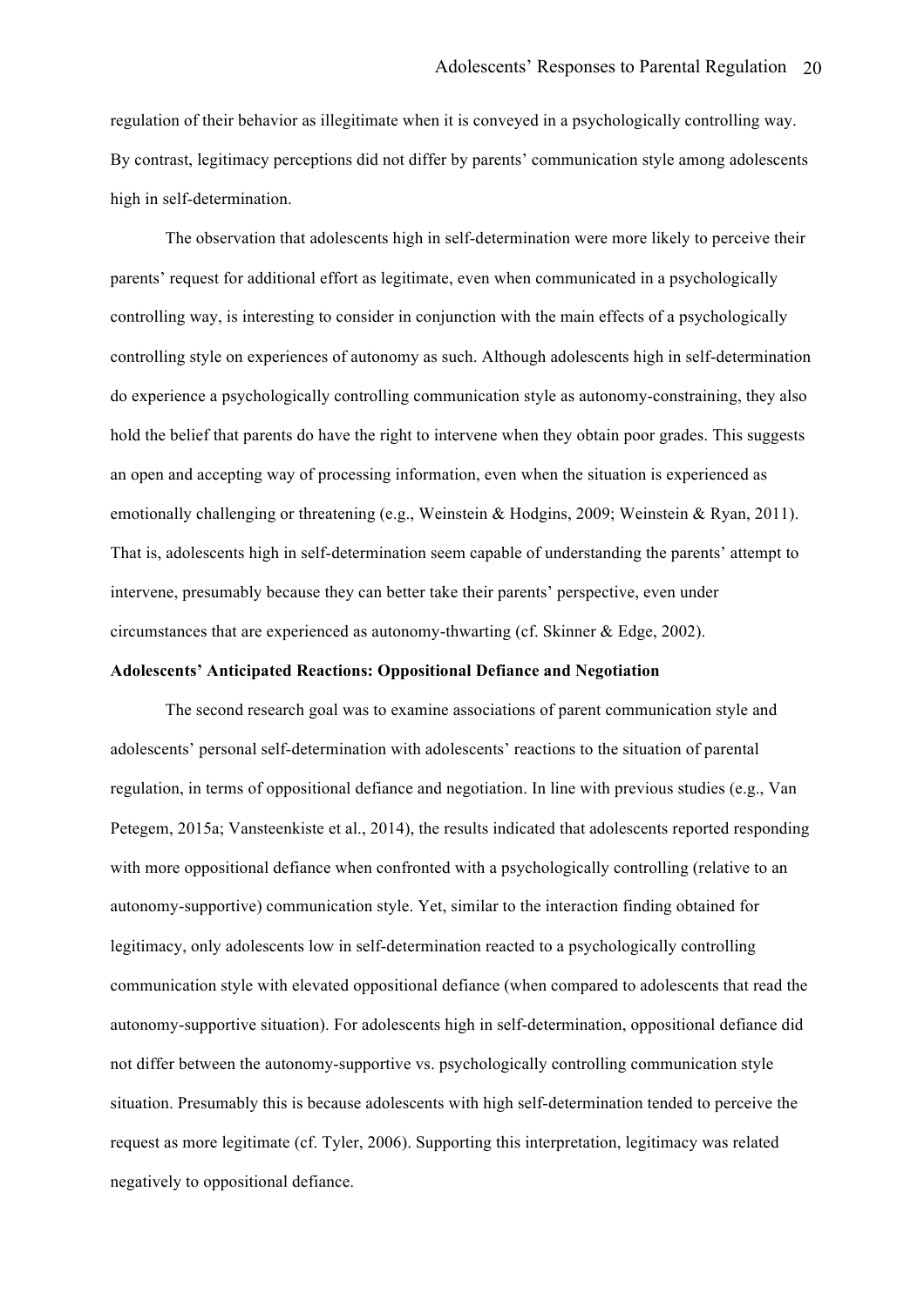In addition to moderating some of the effects of a psychologically controlling communication style, self-determination also yielded direct associations with adolescents' anticipated responses of oppositional defiance or negotiation. Specifically, adolescents reporting more self-determination anticipated they would respond with more negotiation and less oppositional defiance. These findings are also consistent with previous research (e.g., Van Petegem et al., 2017b) and indicate that adolescents' tendency to negotiate about the parental request was not so much determined by the parents' situation-specific communication style, but rather by adolescents' general tendency to act self-determined ways in life (cf. Skinner & Edge, 2002). Overall then, self-determination seemed to function as a source of resilience contributing to more benign appraisals and more constructive responses to parental regulation (cf. Weinstein & Ryan, 2011).

#### **The Development Self-Determination**

The current findings raise the question of why some children and adolescents develop and experience higher levels of self-determination than others. Likely, this development is determined by a dynamic interaction between a history of social experiences that have been need-supportive, and more individual characteristics such as temperament (Grolnick et al., 2002). Cross-sectional research has shown that higher levels of self-determination are strongly associated with higher levels of perceived autonomy-supportive parenting (e.g., Soenens et al., 2007) and a secure attachment style (e.g., Frodi, Bridges, & Grolnick, 1985). Of course, the socialization process is bidirectional and transactional in nature (Kuczynski, 2003; Paschall & Mastergeorge, 2016). Accordingly, longitudinal research is needed to test the directionality of effects and, in particular, the question whether need-supportive contexts would *foster* the development of a sense of self-determination among children, and/or whether at the same time highly self-determined children are also more likely to perceive and elicit need-supportive behaviors (cf. Van der Giessen, Branje, & Meeus, 2014). Past research found oppositional defiance to predict decreases in autonomy-supportive communication across time (Vansteenkiste et al., 2014), suggesting the presence of a cascading negative cycle that further compromises adolescents' level of self-determined functioning. It remains to be tested whether parents would respond in autonomy-supportive ways in reaction to adolescent negotiation, which would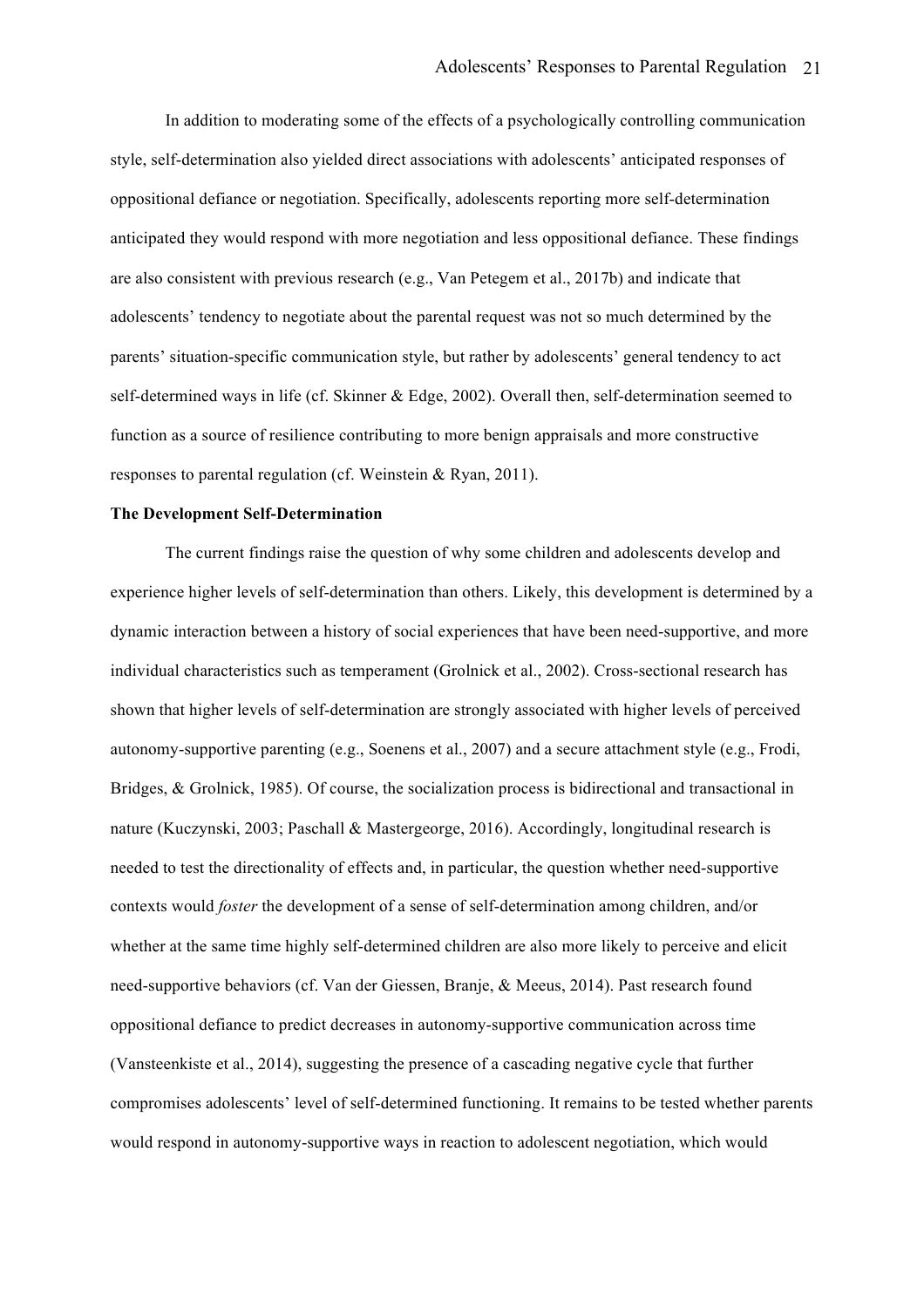suggest the presence of an alternative positive and upward cycle, accounting for the development of increasing self-determination.

Whereas a high level of self-determination seems to be a protective factor that makes children more resilient to deal more constructively with potentially challenging situations, a low level of selfdetermination can be a risk factor (Rolf, Masten, Cicchetti, Nuechterlen, & Weintraub, 1990; Sameroff, 1999), as these children were found to respond in less positive and adaptive ways when confronted with the psychologically controlling vignette. Such findings are in line with SDT (Deci & Ryan, 1985, 2000; Hodgins & Knee, 2002), which claims that people low in self-determination (with a "controlled" motivational orientation) are more susceptible to external demands and pressure in their processing of information and in their regulation of behavior. This is because an insecure and vulnerable sense of self-esteem would underlie such a motivational orientation. That is, the sense of self-worth of people with a controlled orientation would be more readily dependent upon external approval. For such individuals, external situations that are perceived as potentially threatening their self-worth (e.g., criticisms or negative feedback) more easily elicit distorted processing of information and defensive reactions in order to protect their sense of self-worth (Deci & Ryan, 1995; Heppner  $\&$ Kernis, 2011; Hodgins & Knee, 2002). However, future research would be needed to directly test these assumptions.

# **Applied Implications**

Findings from this study have potential applied value. First, these results may give indications to parents, counselors, and clinicians about the nature of optimal parenting during the adolescent years. That is, the present research contributes to previous findings showing that parents should not refrain from setting reasonable rules and having certain expectations about acceptable and unacceptable behavior, as long as these regulation attempts are generally conveyed and discussed in an autonomy-supportive (rather than psychologically controlling) way (e.g., Van Petegem et al., 2015). In that respect, one specific parenting program that may help parents learn specific autonomy-supportive strategies is the *"How to talk so kids will listen & listen so kids will talk"* program (Faber & Mazlish, 1980, 2010), which draws upon the humanistic writings of Ginott (1965), and which specifically targets improving the parents' communication with the child. Preliminary evidence underscores the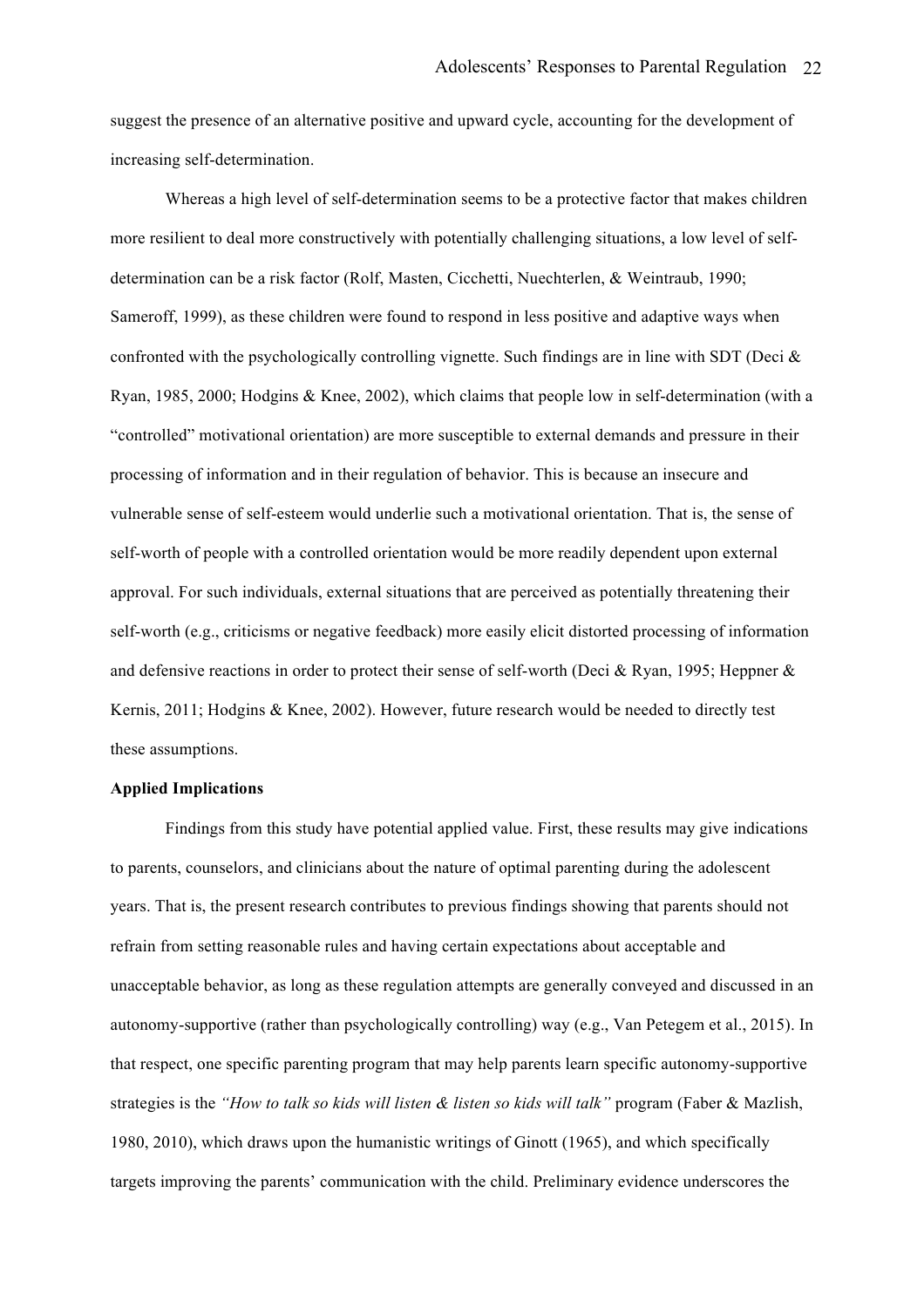effectiveness of this program in improving parents' need-supportive style and in promoting child mental health (Joussemet, Mageau, & Koestner, 2014; Joussemet, Mageau, Larose, Briand, & Vitaro, 2018).

Second, the present findings underscore the importance of working with adolescents directly. Adolescents' resilience may be strengthened by fostering their sense of self-determination, that is, by helping them getting better in touch with their personal values and interests and by teaching them to develop the skills to act upon these values and interests in constructive ways. The school context, for instance, could be an environment in which reflection, exploration, and self-initiative are stimulated (e.g., Assor, Kaplan, & Roth, 2002; Covington, 1992). Even more broadly, societies also may encourage a greater freedom to self-direct within the contexts of adolescents' lives (Hansen & Jessop, 2017). In addition, interventions directly targeting adolescents' identity development may be a direct in-road to foster adolescents' awareness of their personal goals and values and promote adolescents' self-determined functioning (e.g., Berman, Kennerley, & Kennerley, 2008; Weymeis, 2016). Moreover, targeting both the parents and the adolescents may increase the likelihood of breaking a vicious downward spiral where "the poor only get poorer" (Laursen, DeLay, & Adams, 2010). Indeed, from a systemic point of view, it is expected that change in one part of the family system may cause change and have implications for the whole family system's functioning (Watzlawick, Bavelas, & Jackson, 2011).

Finally, our findings are consistent with the notion that children actively shape the socialization process through their interpretation of others' behaviors and, although not directly measured in the present study, through their own behaviors (cf. Kuczynki, 2003; Zimmer-Gembeck, 2016). This insight is important to avoid the pitfalls of blaming parents, and to help practitioners and parents to be aware that adolescents' behavior is the result of a complex and dynamic interplay between the environment and individual characteristics. Particularly in adolescence, parenting is a challenging task with unavoidable periods of conflict and episodes of emotional upheaval (Soenens et al., 2019). On certain days, parents may lack the emotional or motivational resources to deal with certain situations in an optimal way – and instead may turn to more punitive or coercive strategies (e.g., Conger, Ge, Elder, Lorenz, & Simons, 1994; Grolnick & Seals, 2008; van der Kaap-Deeder,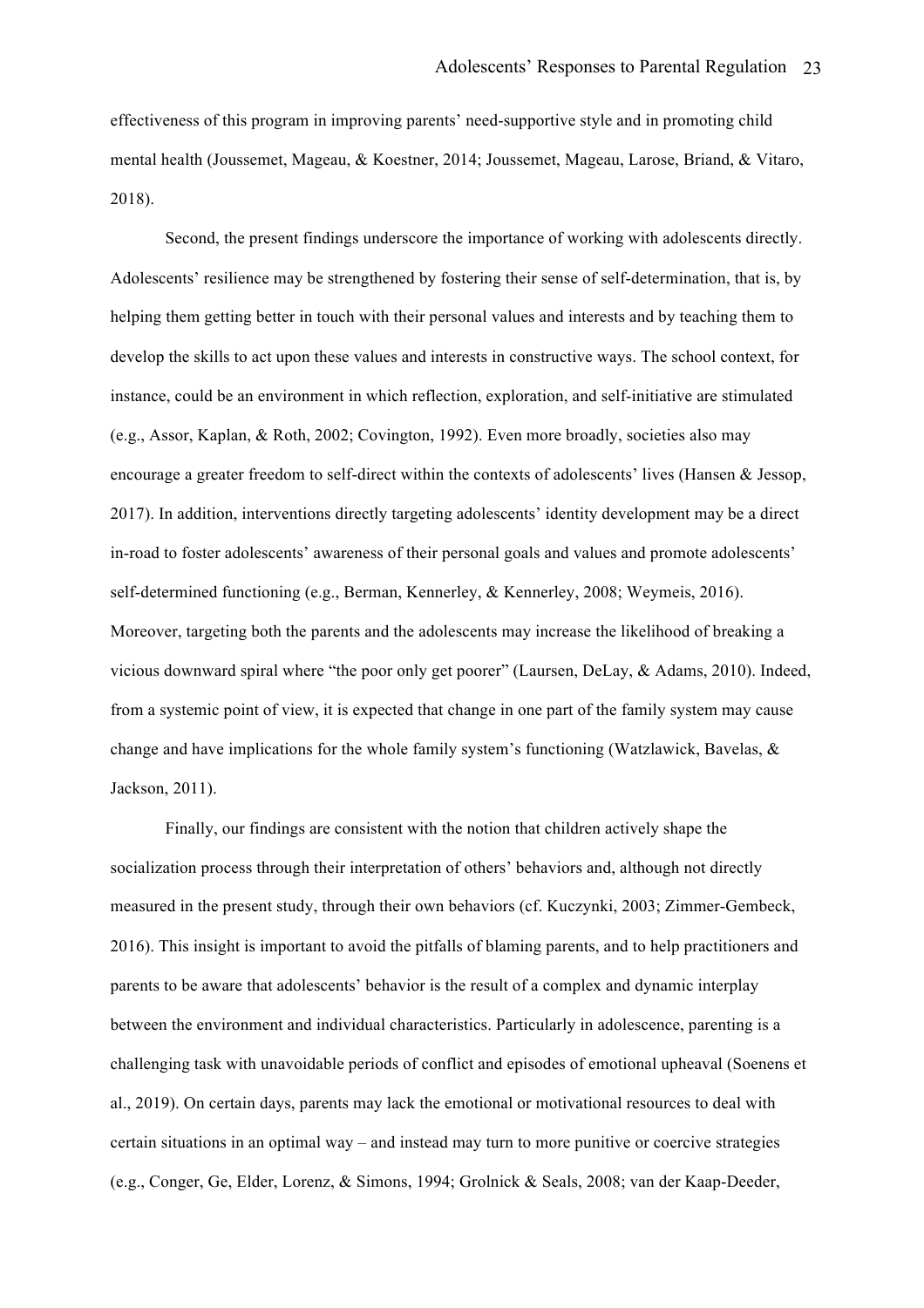Vansteenkiste, Soenens, & Mabbe, 2017). However, as suggested by the present findings, highly selfdetermined adolescents are likely to have the skills to react to such a situation in more constructive ways.

#### **Limitations and Directions for Future Research**

A number of limitations should be acknowledged. First, our study is cross-sectional in nature. As previously mentioned, longitudinal research would be needed to test for the directionality of certain effects (e.g., the relation between autonomy-supportive parenting and adolescent self-determination). Yet, we did manipulate parental regulation through the use of hypothetical vignettes, providing a mix of experimental and cross-sectional findings (Aguinis & Bradley, 2014).

Second, given the use of such a manipulation, we had to make decisions about the focus of the situation and the responses to assess. Herein, we focused on an academic issue, which is of importance to most adolescents (Eccles, 2004); in addition, adolescents believe that academic issues fall, to some degree, under the parents' authority (Smetana et al., 2006). Importantly, according to social domain theory (Smetana, 2006, 2018), adolescents believe that parents have more legitimate authority about certain domains, compared to other domains. In particular, parental regulation of personal issues (e.g., friendships) may be more challenging and may be experienced as more illegitimate and autonomy frustrating than parental regulation of academic issues (Smetana & Daddis, 2002; Soenens et al., 2009). In line with this assumption, recent research found that parental prohibitions about friendship issues (as opposed to moral issues) are more likely to be experienced as illegitimate and to trigger oppositional defiance (Van Petegem et al., 2017a). However, the correlates of an autonomy-supportive (as opposed to controlling) communication style were relatively similar across social domains. Future research would do well to also examine these dynamics in other social domains. In addition, we focused on two possible (and common) responses to parental regulation (i.e., oppositional defiance and negotiation). Future research is needed, however, because adolescents may also simply comply with a parental request, and there is variability in the reasons for why they may do so. Indeed, adolescents may follow the parents' request, either because they accept or endorse the parents' authority or because they may feel fearful and pressured (e.g., Skinner & Edge, 2002; Soenens et al., 2009; Van Petegem et al., 2017b). Future research should incorporate alternative responses to parental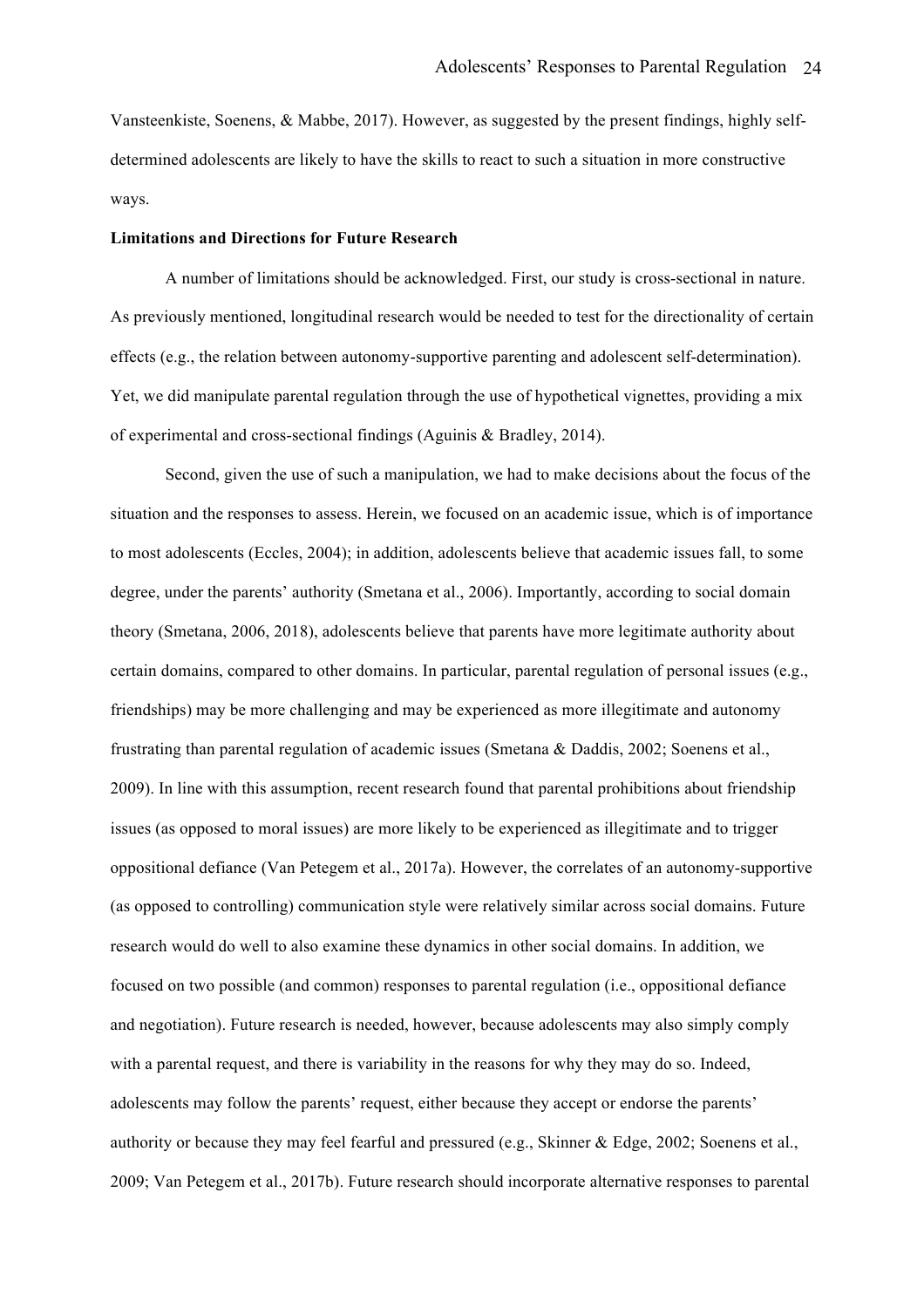regulation, thereby also including responses reflecting adolescent willing and enforced compliance.

A third limitation is that the parental expectation of studying more, described in the vignettes, is a rather indirect expectation, rather than an explicit and firm rule. Research among adolescents indicates that the large majority of parental rules and expectations are conveyed in indirect and implicit ways (Goodnow, 1997; Parkin & Kuczynski, 2012). Yet, in the future, research could examine whether the perceived clarity of parents' expectations also explains differences in adolescents' responses to an autonomy-supportive versus psychologically controlling parental communication style. In the family socialization literature, it is proposed that parental rules are more likely to be perceived accurately when they are clear and consistent, which would eventually foster rule acceptance (Goodnow, 1997; Grusec & Goodnow, 1994). Although past research found that the parents' psychologically controlling (vs. autonomy-supportive) parenting style, rather than the presence versus absence of clear expectations, is especially predictive of autonomy frustration and oppositional defiance (Van Petegem et al., 2015a), other studies indicate that young adolescents' perceptions of clear rules and expectations related to less antisocial behavior (Grolnick, Beiswenger, & Price, 2008).

A fourth limitation concerns the generalizability of our findings across parental gender and socio-economic differences. Given that our vignettes focused solely on the mother and that we did not collect information on the socio-economic status of participants, it needs to demonstrated whether the findings would apply to fathers and individuals with different socio-economic status. Although during recent decades, fathers have become increasingly involved with their children (e.g., Gray & Anderson, 2010), mothers are still generally seen as having the primary responsibility for childcare, spending more time with their children (Bornstein, 2015). However, we did not mean to imply that the impact of paternal regulation is less important (see e.g., Wall & Arnold, 2007, for a discussion of this issue) and we believe it is important for future research to explicitly focus on fathers' regulation of adolescents' behaviour as well. In addition, future research should take socio-economic status into account as well, as it may influence parenting dynamics in several ways (e.g., Bornstein, 2015).

There are additional areas that could be addressed in future research as well. For instance, we have argued that it is the autonomy-supportive vs. psychologically controlling nature of the parents'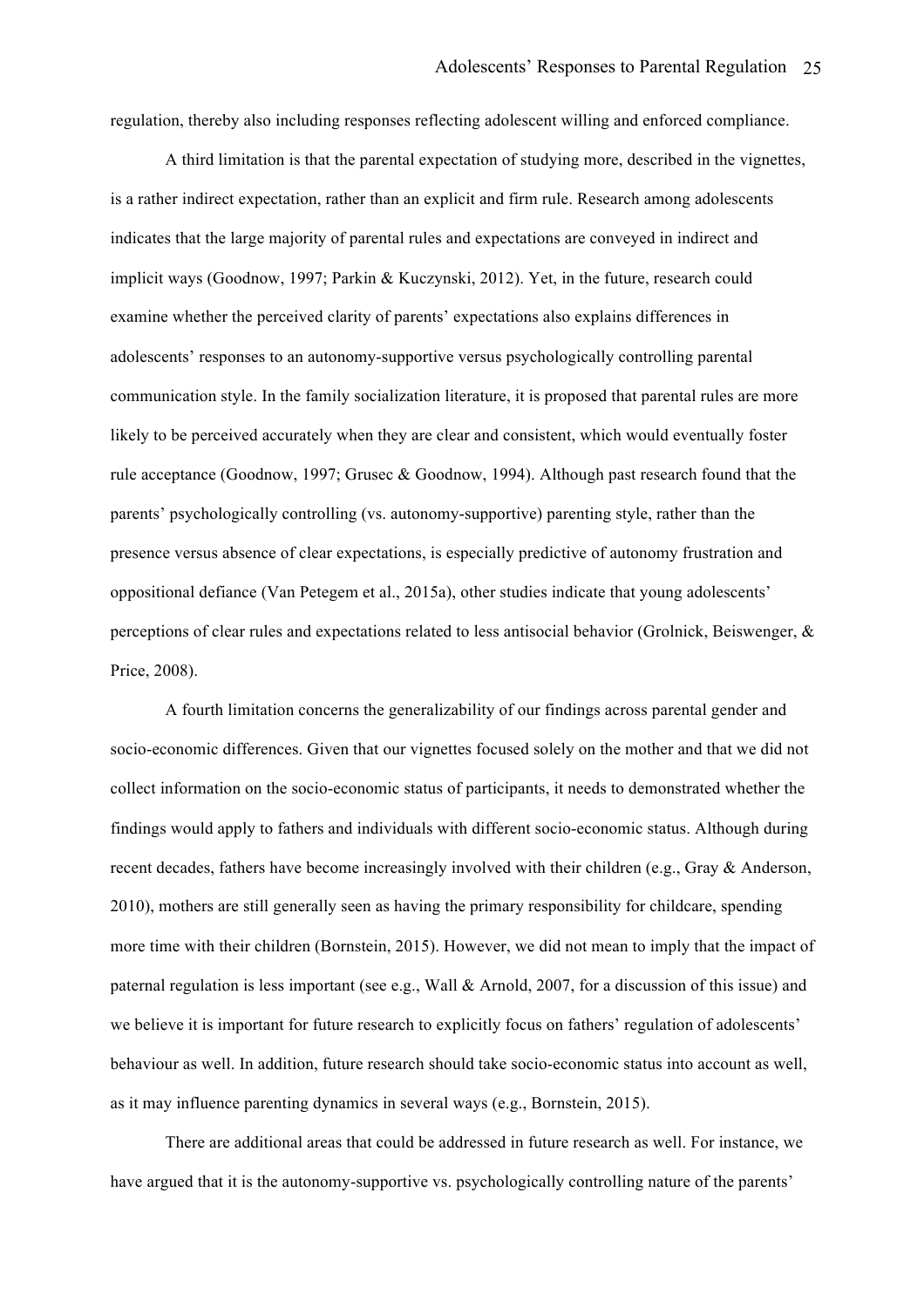communication style that accounts for the strong mean-level differences in adolescents' perceptions and responses. However, there are alternative explanations for these differences. For example, the parent's emotional tone in the psychologically controlling situation was more negative than the tone in the autonomy-supportive situation. This is not surprising, as previous research has found that psychologically controlling parenting practices in the context of schoolwork often are associated with more negative parental affect, which in turn may undermine children's and adolescents' motivation and performance (Pomerantz et al., 2005a, 2007; Silinskas, Kiuru, Aunola, Lerkkanen, & Nurmi, 2015; see also Weinstein, Zougkou, & Paulmann, 2018). Thus, it is possible that parents' emotional tone partly explains between-vignette differences in our dependent variables. Moreover, in the psychologically controlling vignette, the parent explicitly refers to regular process checks (i.e., following the adolescent up), which is rather assumed to be a facet of structure (Reeve, 2006). The presence vs. absence of process checks could explain certain between-vignette differences as well. Taken together, future research could test a number of potential alternative explanations for betweenvignette differences, including the presence or absence of clear expectations, variations in emotional tone, and the presence or absence of regular process checks. Such manipulations could pinpoint exactly when and why adolescents believe parental regulation to be more or less illegitimate, and when parental regulation may trigger more defiance, and why especially among adolescents low in self-determination.

# **Conclusion**

The present study provides further evidence that adolescents' perceptions and responses to parental regulation differ depending on whether parents use an autonomy-supportive or a psychologically controlling communication style. That is, adolescents perceived a situation of parental regulation as more autonomy-frustrating and reported a stronger inclination to defy to the parents' regulation when it was communicated in a psychologically controlling fashion. Furthermore, our study adds to the literature by also considering how adolescents' personal characteristic of selfdetermination relates to their appraisals and responses (e.g., Kuczynski, 2003; Smetana, 2011). Adolescents' overall sense of self-determination related to more negotiation about the situation and cancelled out some of the negative interpretations and responses of a psychologically controlling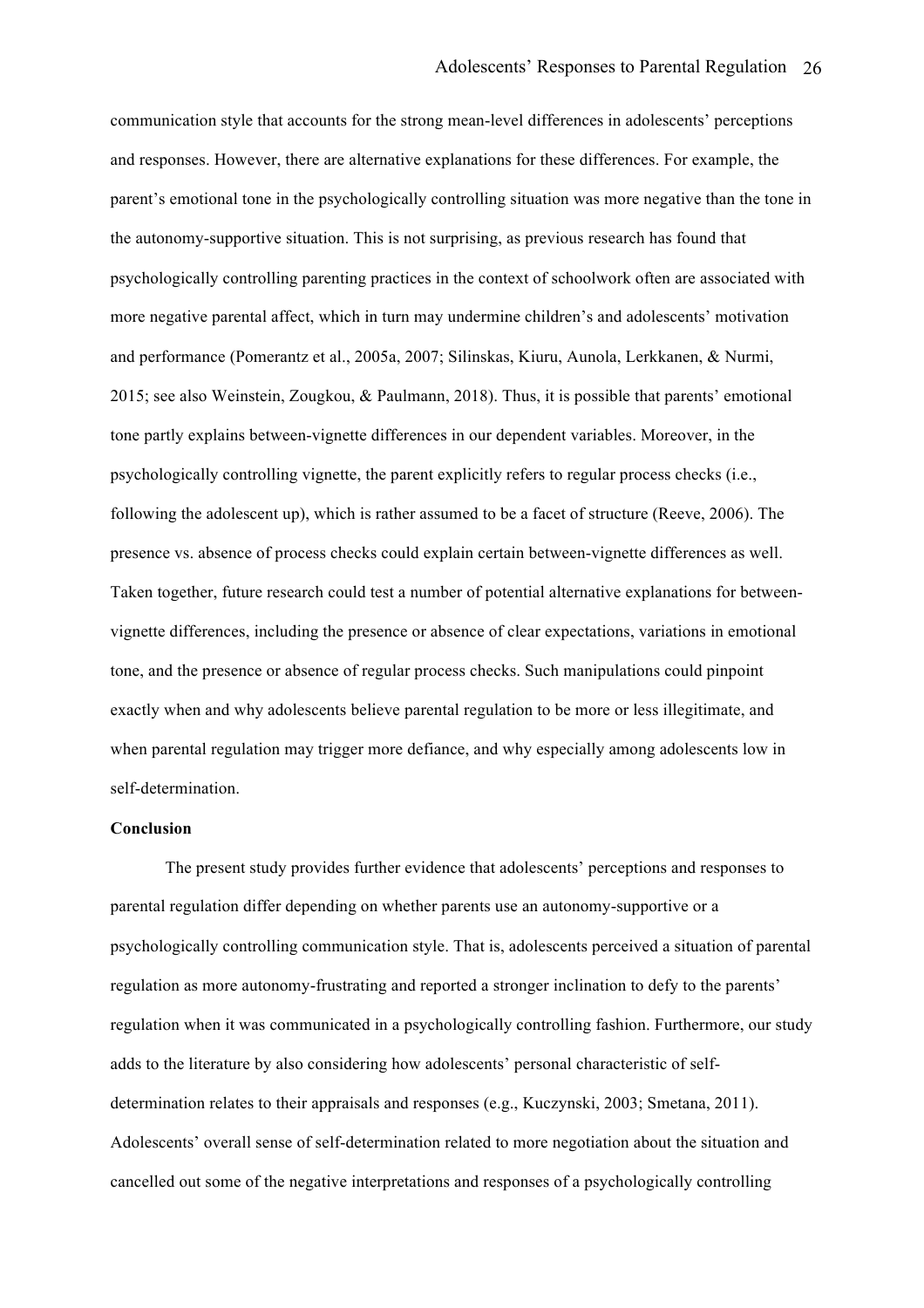communication style. Specifically, when adolescents are highly self-determined, they appear more likely to perceive a psychologically controlling situation as legitimate and they are less likely to defy their parents' request, suggesting that high self-determination serves as a source of resilience. More broadly, the present results indicate that processes involved in parental regulation are complex and that adolescents, as active agents in the socialization process, actively construct meaning and choose different responses to handle even psychologically controlling parent-child interactions.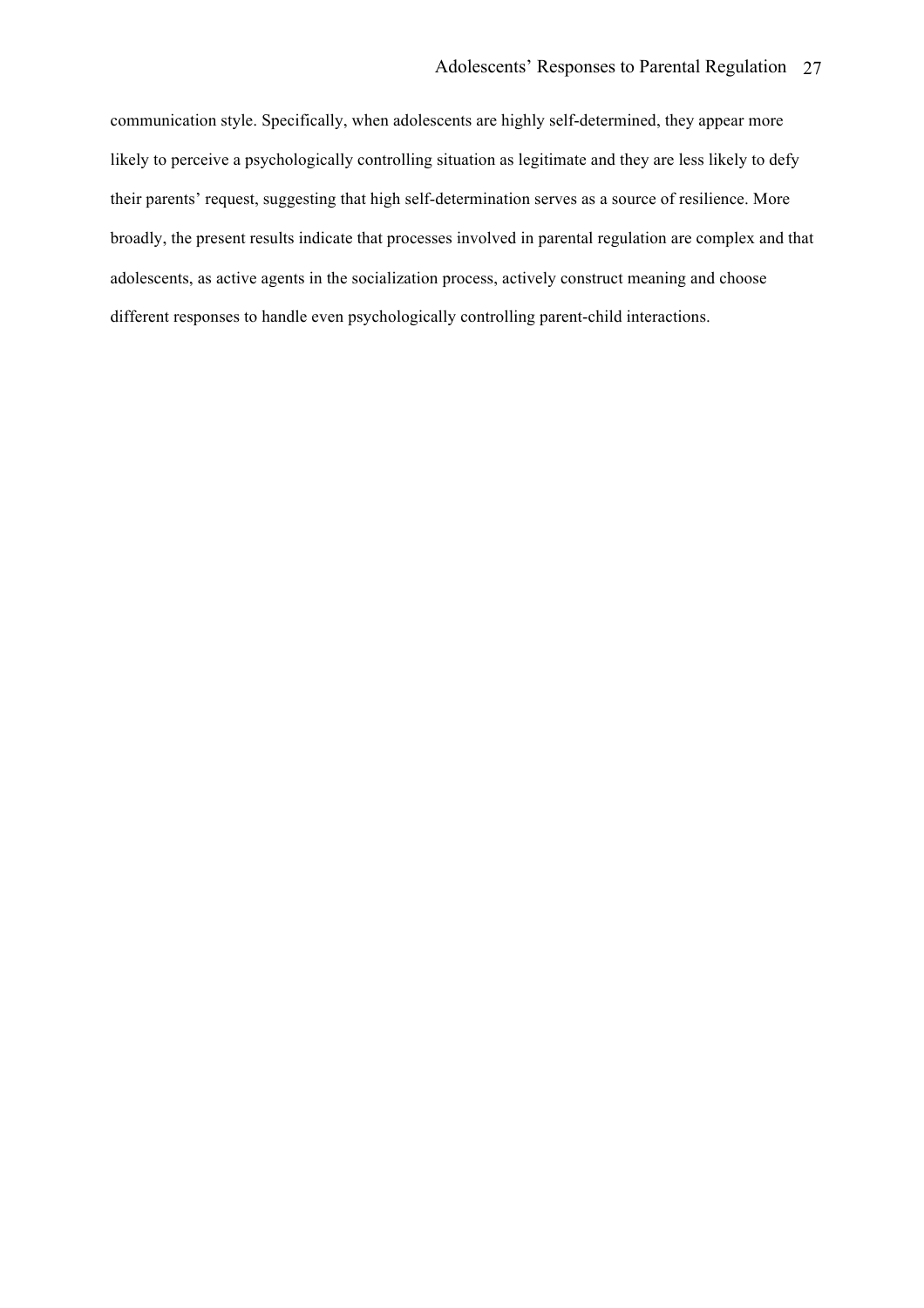#### **References**

- Aelterman, N., Vansteenkiste, M., & Haerens, L. (2019). Correlates of students' internalization and defiance of classroom rules: A self-determination theory perspective. *British Journal of Educational Psychology, 8*., 22-40. doi:10.1111/bjep.12213
- Aguinis, H., & Bradley, K. J. (2014). Best practice recommendations for designing and implementing experimental vignette methodology studies. *Organizational Research Methods*, *17*, 351-371. doi:10.1177/1094428114547952
- Andridge, R. R., & Little, R. J. (2010). A review of hot deck imputation for survey non-response. *International Statistical Review*, *78*, 40-64. doi:10.1111/j.1751-5823.2010.00103.x
- Assor, A., Kaplan, H., & Roth, G. (2002). Choice is good, but relevance is excellent: Autonomy‐ enhancing and suppressing teacher behaviours predicting students' engagement in schoolwork. *British Journal of Educational Psychology*, *72*, 261-278. doi:10.1348/000709902158883
- Barber, B. K. (1996). Parental psychological control: Revisiting a neglected construct. *Child Development, 67*, 3296-3319. doi:10.1111/j.1467-8624.1996.tb01915.x
- Baudat, S., Zimmermann, G., Antonietti, J. P., & Van Petegem, S. (2017). The role of maternal communication style in adolescents' motivation to change alcohol use: A vignette-based study. *Drugs: Education, Prevention and Policy, 24*, 152-162.

doi:10.1080/09687637.2016.1192584

- Berman, S. L., Kennerley, R. J., & Kennerley, M. A. (2008). Promoting adult identity development: A feasibility study of a university-based identity intervention program. *Identity: An International Journal of Theory and Research*, *8*, 139-150. doi:10.1080/15283480801940024
- Boggiano, A. K., & Barrett, M. (1985). Performance and motivational deficits of helplessness: The role of motivational orientations. *Journal of Personality and Social Psychology*, *49*, 1753- 1761. doi:10.1037/0022-3514.49.6.1753
- Bornstein, M. H. (2015). Children's parents. In M. H. Bornstein & T. Leventhal (Eds.), *Handbook of child psychology and developmental science: Ecological settings and processes in developmental systems*  $(7<sup>th</sup>$ ed., vol. 4, pp. 55-132). Hoboken, NJ: Wiley.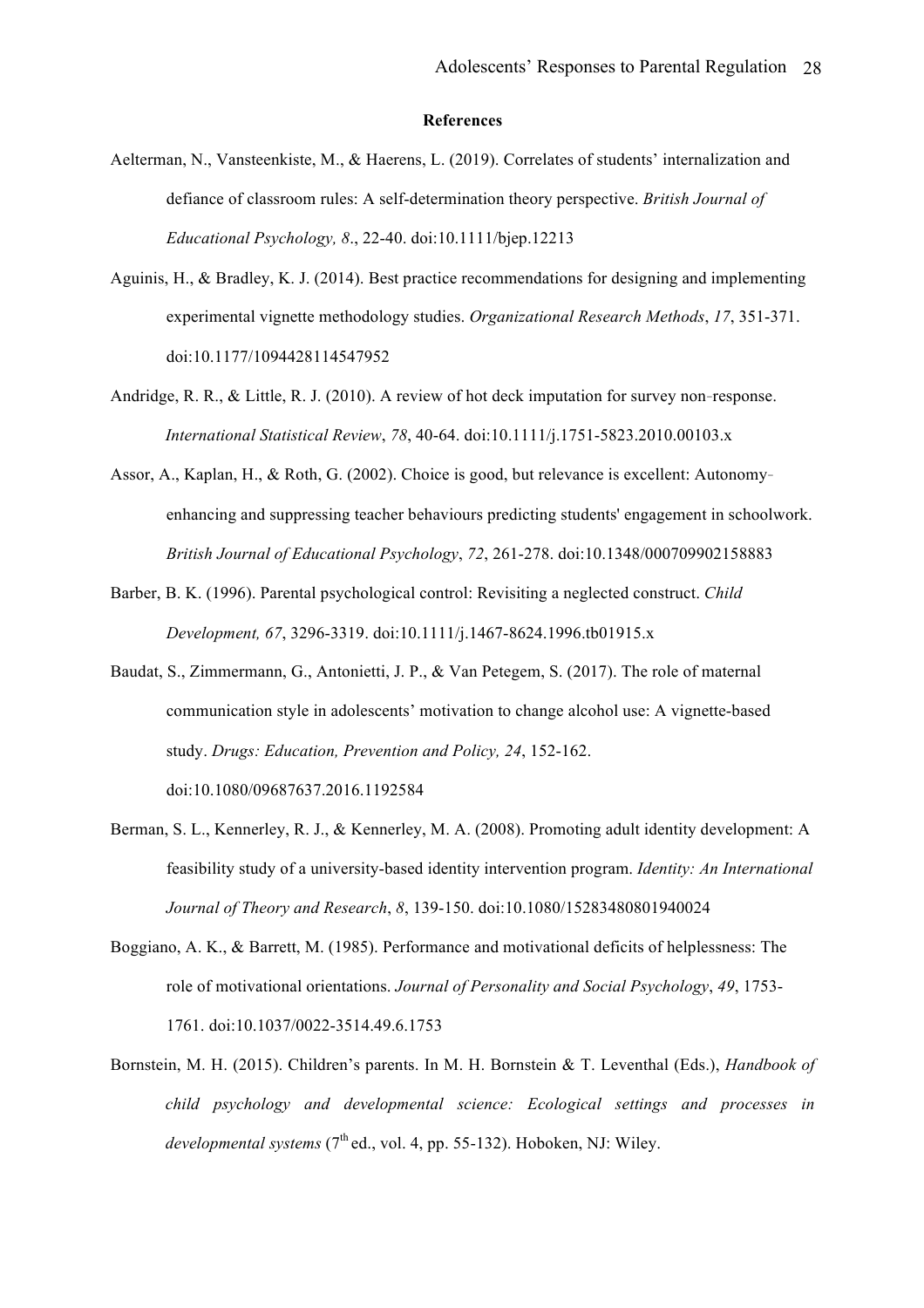Brehm, J. W. (1966). *A theory of psychological reactance*. San Diego, CA: Academic Press.

- Bryant, A. L., Schulenberg, J. E., O'Malley, P. M., Bachman, J. G., & Johnston, L. D. (2003). How academic achievement, attitudes, and behaviors relate to the course of substance use during adolescence: A 6‐year, multiwave national longitudinal study. *Journal of Research on Adolescence*, *13*, 361-397. doi: 10.1111/1532-7795.1303005
- Burke, T., & Kuczynski, L. (2018). Jamaican mothers' perceptions of children's strategies for resisting parental rules and requests. *Frontiers in Psychology, 9,* 1786. doi:10.3389/fpsyg.2018.01786
- Chen, B., Soenens, B., Vansteenkiste, M., Van Petegem, S., & Beyers, W. (2016). Where do the cultural differences in dynamics of controlling parenting lie? Adolescents as active agents in the perception of and coping with parental behavior. *Psychologica Belgica, 56,* 169-192. doi:10.5334/pb.306.
- Chen, B., Vansteenkiste, M., Beyers, Boone, Deci, van der Kaap-Deeder, . . . Verstuyf, J. (2015). Basic psychological need satisfaction, need frustration, and need strength across four cultures. *Motivation and Emotion, 39,* 216-236*.* doi:10.1007/s11031-014-9450-1
- Cohen, J., Cohen, P., West, S. G., & Aiken, L. S. (2003). *Applied multiple correlation/regression analysis for the behavioral sciences* (3rd ed.). Mahwah, NJ: Routledge.
- Conger, R. D., Ge, X., Elder, G. H., Lorenz, F. O., & Simons, R. L. (1994). Economic stress, coercive family process, and developmental problems of adolescents. *Child Development*, *65*, 541-561. doi:10.1111/j.1467-8624.1994.tb00768.x
- Covington, M. V. (1992). *Making the grade: A self-worth perspective on motivation and school reform*. New York, NY: Cambridge University Press.
- Cumsille, P., Darling, N., Flaherty, B., & Martínez, M. L. (2009). Heterogeneity and change in the patterning of adolescents' perceptions of the legitimacy of parental authority: A latent transition model. *Child Development*, *80*, 418-432. doi: 10.1111/j.1467-8624.2009.01269.x
- Dawson, J. F. (2014). Moderation in management research: What, why, when, and how. *Journal of Business and Psychology*, *29*, 1-19. doi:10.1007/s10869-013-9308-7
- Deci, E. L., Eghrari, H., Patrick, B. C., & Leone, D. R. (1994). Facilitating internalization: The selfdetermination theory perspective. *Journal of Personality, 62,* 119-142. doi:10.1111/j.1467-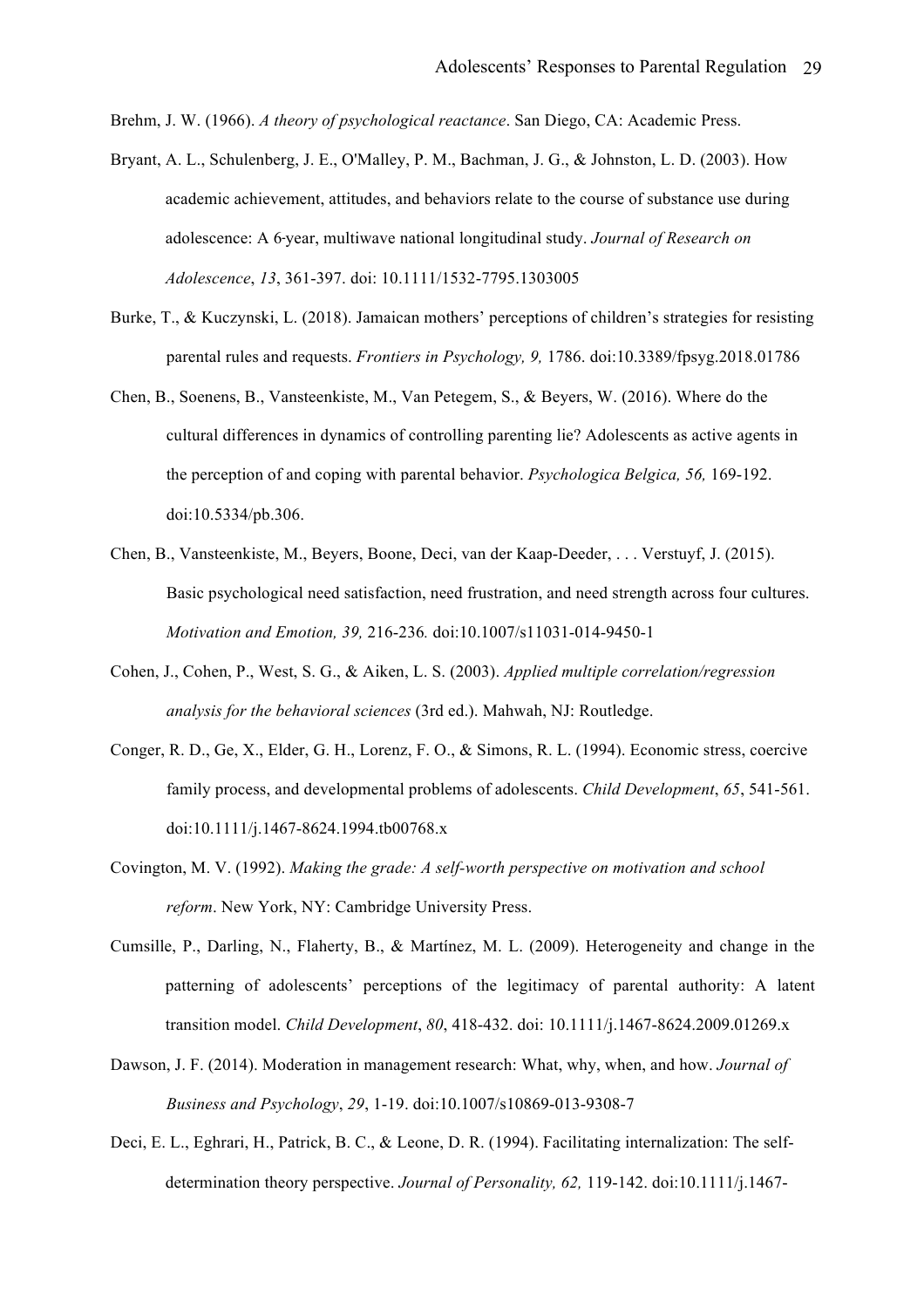6494.1994.tb00797.x

- Deci, E. L., & Ryan, R. M. (1985). *Intrinsic motivation and self-determination in human behavior*. New York, NY: Plenum.
- Deci, E. L., & Ryan, R. M. (1995). Human autonomy: The basis of true self-esteem. In M. H. Kernis (Ed.), *Efficacy, agency, and self-esteem* (pp. 31-49). New York, NY: Plenum.
- Deci, E. L., & Ryan, R. M. (2000). The "what" and "why" of goal pursuits: Human needs and the selfdetermination of behavior. *Psychological Inquiry, 11*, 227-268. doi:10.1207/s15327965pli1104\_01
- Eccles, J. S. (2004). Schools, academic motivation, and stage-environment fit. In R. M. Lerner & L. Steinberg (Eds.), *Handbook of adolescent psychology* (2<sup>nd</sup> ed., pp.125-153). Hoboken, NJ: Wiley.
- Eccles, J. S., & Harold, R. D. (1996). Family involvement in children's and adolescents' schooling. In A. Booth & J. F. Dunn (Eds.), *Family-school links: How do they affect educational outcomes?* (pp. 3-34). Hillsdale, NJ: Lawrence Erlbaum Associates.
- Faber, A., & Mazlish, E. (1980). *How to talk so kids will listen and listen so kids will talk*. New York, NY: Rawson.
- Faber, A., & Mazlish, E. (2010). *How to talk so kids will listen and listen so kids will talk: Group workshop kit*. New York, NY: Faber/Mazlish Workshops, LLC.
- Fan, X., & Chen, M. (2001). Parental involvement and students' academic achievement: A metaanalysis. *Educational Psychology Review*, *13*, 1-22. doi: 10.1023/A:1009048817385
- Fergus, S., & Zimmerman, M. A. (2005). Adolescent resilience: A framework for understanding healthy development in the face of risk. *Annual Review of Public Health*, *26*, 399-419. doi:10.1146/annurev.publhealth.26.021304.144357
- Fiese, B. H., & Winter, M. A. (2010). The dynamics of family chaos and its relations to children's socioemotional well-being. In G. W. Evans & T. D. Wachs (Eds.), *Chaos and its influence on children's development. An ecological perspective* (pp. 59-66). Washington, DC: American Psychological Association.

Frodi, A., Bridges, L., & Grolnick, W. (1985). Correlates of mastery-related behavior: A short-term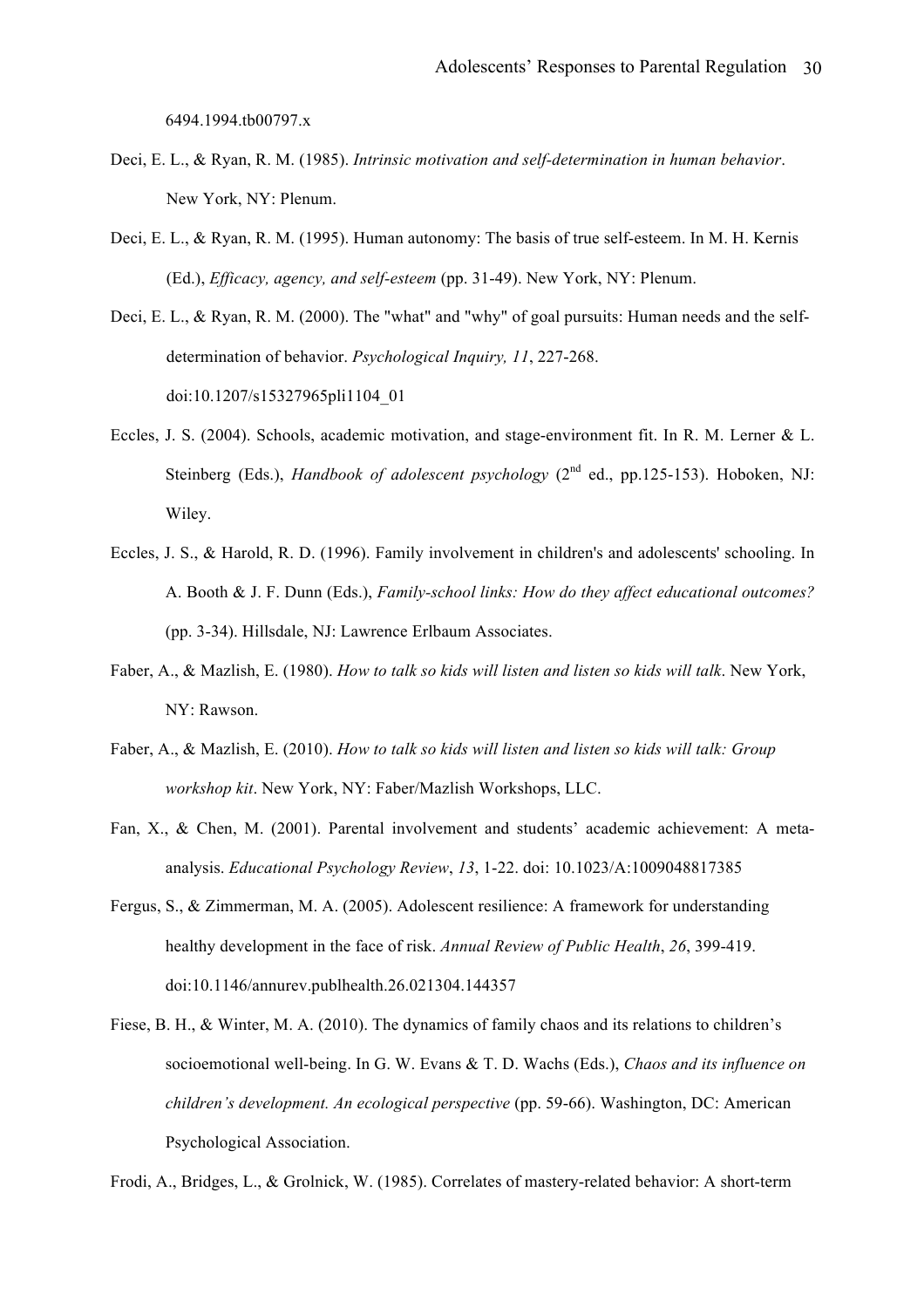longitudinal study of infants in their second year. *Child Development*, *56,* 1291-1298. doi:10.2307/1130244

- Fröjd, S. A., Nissinen, E. S., Pelkonen, M. U., Marttunen, M. J., Koivisto, A. M., & Kaltiala-Heino, R. (2008). Depression and school performance in middle adolescent boys and girls. *Journal of Adolescence*, *31*, 485-498. doi: 10.1016/j.adolescence.2007.08.006
- Ginott, H. G. (1965). *Between parent and child: New solutions to old problems*. New York, NY: Macmillan.
- Goodnow, J. J. (1997). Parenting and the transmission of values: From social-cultural perspectives to within-family analyses. In J. E. Grusec & L. Kuczynski (Eds.), *Parenting and children's internalization of values: A handbook of contemporary theory (pp. 333-361). New York, NY:* Wiley.
- Gray, P. B. & Anderson, K.G. (2010). *Fatherhood: Evolution and human paternal behavior*. Cambridge, MA: Harvard University Press.
- Grolnick, W. S., Beiswenger, K. L., & Price, C. E. (2008). Stepping up without overstepping: Disentangling parenting dimensions and their implications for adolescent adjustment. In M. Kerr, H. Stattin & R. C. M. E. Engels (Eds.), *What can parents do?: New insights into the role of parents in adolescent problem behavior* (pp. 213-237). West Sussex, England: Wiley.
- Grolnick, W. S., Deci, E. L., & Ryan R. M. (1997). Internalization within the family: The selfdetermination theory perspective. In J. E. Grusec & L. Kuczynski (Eds.), *Parenting and children's internalization of values: A handbook of contemporary theory (pp. 135-161).* New York, NY: Wiley.
- Grolnick, W. S., Gurland, S. T., Jacob, K. F., & Decourcey, W. (2002). The development of selfdetermination in middle childhood and adolescence. In A. Wigfield & J. S. Eccles (Eds.), *Development of achievement motivation: A volume in educational psychology* (pp. 147-171). San Diego, CA: Academic Press.
- Grolnick, W. S., & Pomerantz, E. M. (2009). Issues and challenges in studying parental control: Toward a new conceptualization. *Child Development Perspectives, 3*, 165-170. doi:10.1111/j.1750-8606.2009.00099.x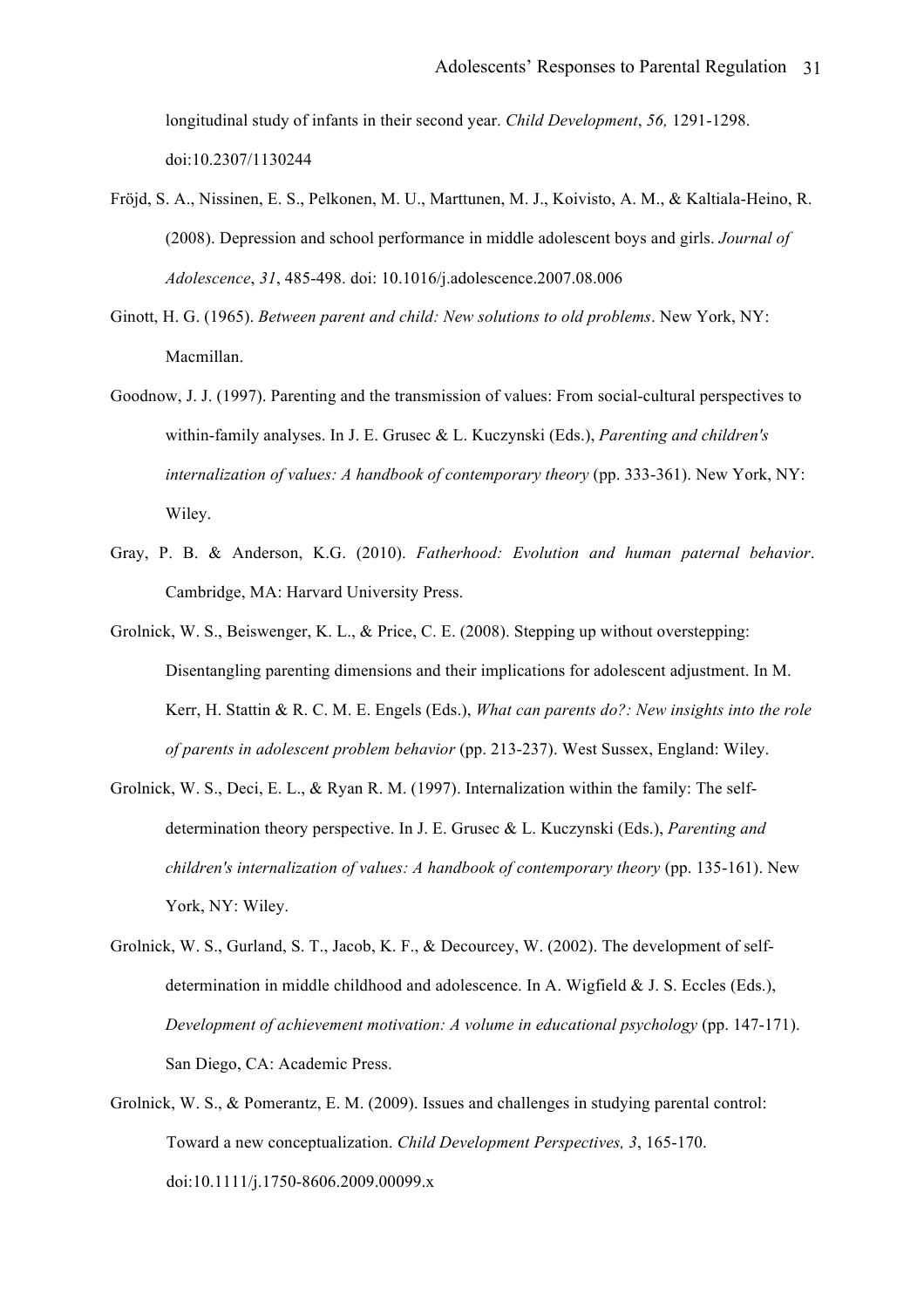- Grolnick, W. S., & Ryan, R. M. (1989). Parent styles associated with children's self-regulation and competence in school. *Journal of Educational Psychology, 81*, 143-154. doi:10.1037/0022- 0663.81.2.143
- Grolnick, W. S., & Seal, K. (2008). *Pressured parents, stressed-out kids: Dealing with competition while raising a successful child*. Amherst, NY: Prometheus Books.
- Grolnick, W. S., & Slowiaczek, M. L. (1994). Parents' involvement in children's schooling: A multidimensional conceptualization and motivational model. *Child Development*, *65*, 237-252. doi:10.1111/j.1467-8624.1994.tb00747.x
- Grusec, J. E., Danyliuk, T., Kil, H., & O'Neill, D. (2017). Perspectives on parent discipline and child outcomes. *International Journal of Behavioral Development, 41,* 465-471. doi:10.1177/0165025416681538
- Grusec, J. E., & Goodnow, J. J. (1994). Impact of parental discipline methods on the child's internalization of values: A reconceptualization of current points of view. *Developmental Psychology*, *30*, 4-19. doi:10.1037/0012-1649.30.1.4
- Hansen, D. M., & Jessop, N. (2017). A context for self-determination and agency: Adolescent developmental theories. In M. L. Wehmeyer, K. A. Shogren, T. D. Little, & S. J. Lopez (Eds.) *Development of self-determination through the life-course* (pp. 27-46). Dordrecht, The Netherlands: Springer.
- Heppner, W. L., & Kernis, M. H. (2011). High self-esteem: Multiple forms and their outcomes. In S. J. Schwartz, K. Luyckx, & V. L. Vignoles (Eds.), *Handbook of identity theory and research.* New York, NY: Springer.
- Hill, N. E., & Taylor, L. C. (2004). Parental school involvement and children's academic achievement: Pragmatics and issues. *Current Directions in Psychological Science*, *13*, 161-164. doi:10.1111/j.0963-7214.2004.00298.x
- Hodgins, H. S., & Knee, C. R. (2002). The integrating self and conscious experience. In E. L. Deci & R. M. Ryan (Eds.), *Handbook of self-determination research* (pp. 87-100). Rochester, NY: University of Rochester Press.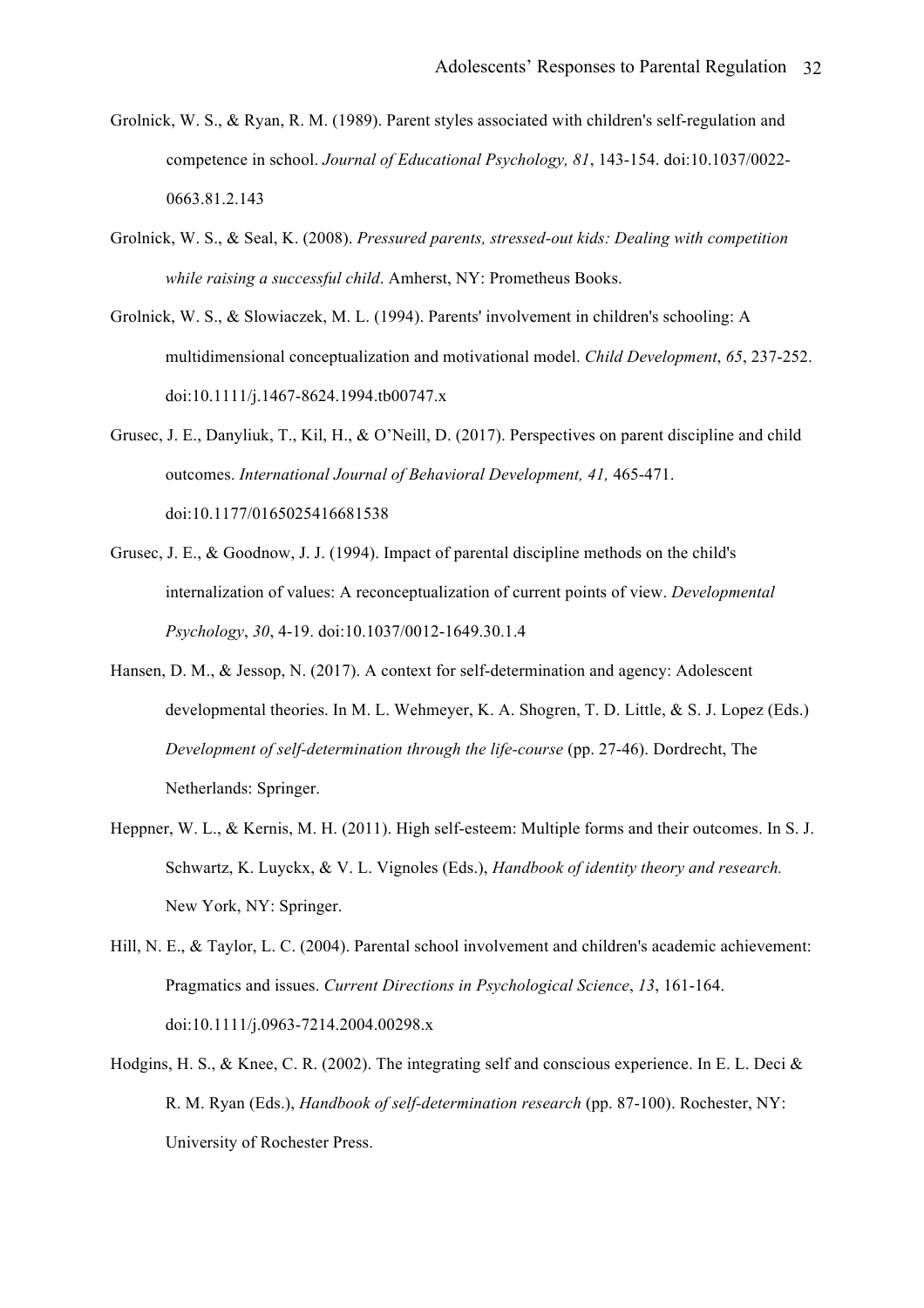- Hodgins, H. S., Yacko, H. A., & Gottlieb, E. (2006). Autonomy and nondefensiveness. *Motivation and Emotion*, *30*, 283-293. doi:10.1007/s11031-006-9036-7
- Joussemet, M., Landry, R., & Koestner, R. (2008). A self-determination theory perspective on parenting. *Canadian Psychology, 49,* 194-200. doi:10.1037/a0012754
- Joussemet, M., Mageau, G. A., & Koestner, R. (2014). Promoting optimal parenting and children's mental health: A preliminary evaluation of the how-to parenting program. *Journal of Child and Family Studies*, *23*, 949-964. doi:10.1007/s10826-013-9751-0
- Joussemet, M., Mageau, G. A., Larose, M.-P., Briand, M., & Vitaro, F. (2018). How to talk so kids will listen & listen so kids will talk: A randomized controlled trial evaluating the efficacy of the how-to parenting program on children's mental health compared to a wait-list control group. *BMC Pediatrics, 18*, Article #257. doi:10.1186/s12887-018-1227-3
- Kiff, C. J., Lengua, L. J., & Zalewski, M. (2011). Nature and nurturing: Parenting in the context of child temperament. *Clinical Child and Family Psychology Review*, *14*, 251-301. doi:10.1007/s10567-011-0093-4
- Knee, C. R., Lonsbary, C., Canevello, A., & Patrick, H. (2005). Self-determination and conflict in romantic relationships. *Journal of Personality and Social Psychology*, *89*, 997-1009. doi:10.1037/0022-3514.89.6.997
- Knee, C. R., & Zuckerman, M. (1998). A nondefensive personality: Autonomy and control as moderators of defensive coping and self-handicapping. *Journal of Research in Personality*, *32*, 115-130. doi:10.1006/jrpe.1997.2207
- Koestner, R., & Losier, G. F. (1996). Distinguishing reactive versus reflective autonomy. *Journal of Personality, 64,* 465-494. doi:10.1111/j.1467-6494.1996.tb00518.x
- Koestner, R., Ryan, R. M., Bernieri, F., & Holt, K. (1984). Setting limits on children's behavior: The differential effects of controlling vs. informational styles on intrinsic motivation and creativity. *Journal of Personality, 52,* 233-248. doi:10.1111/j.1467-6494.1984.tb00879.x
- Koestner, R., & Zuckerman, M. (1994). Causality orientations, failure, and achievement. *Journal of Personality*, *62*, 321-346. doi:10.1111/j.1467-6494.1994.tb00300.x

Kuczynski, L. (2003). Beyond bidirectionality: Bilateral conceptual frameworks for understanding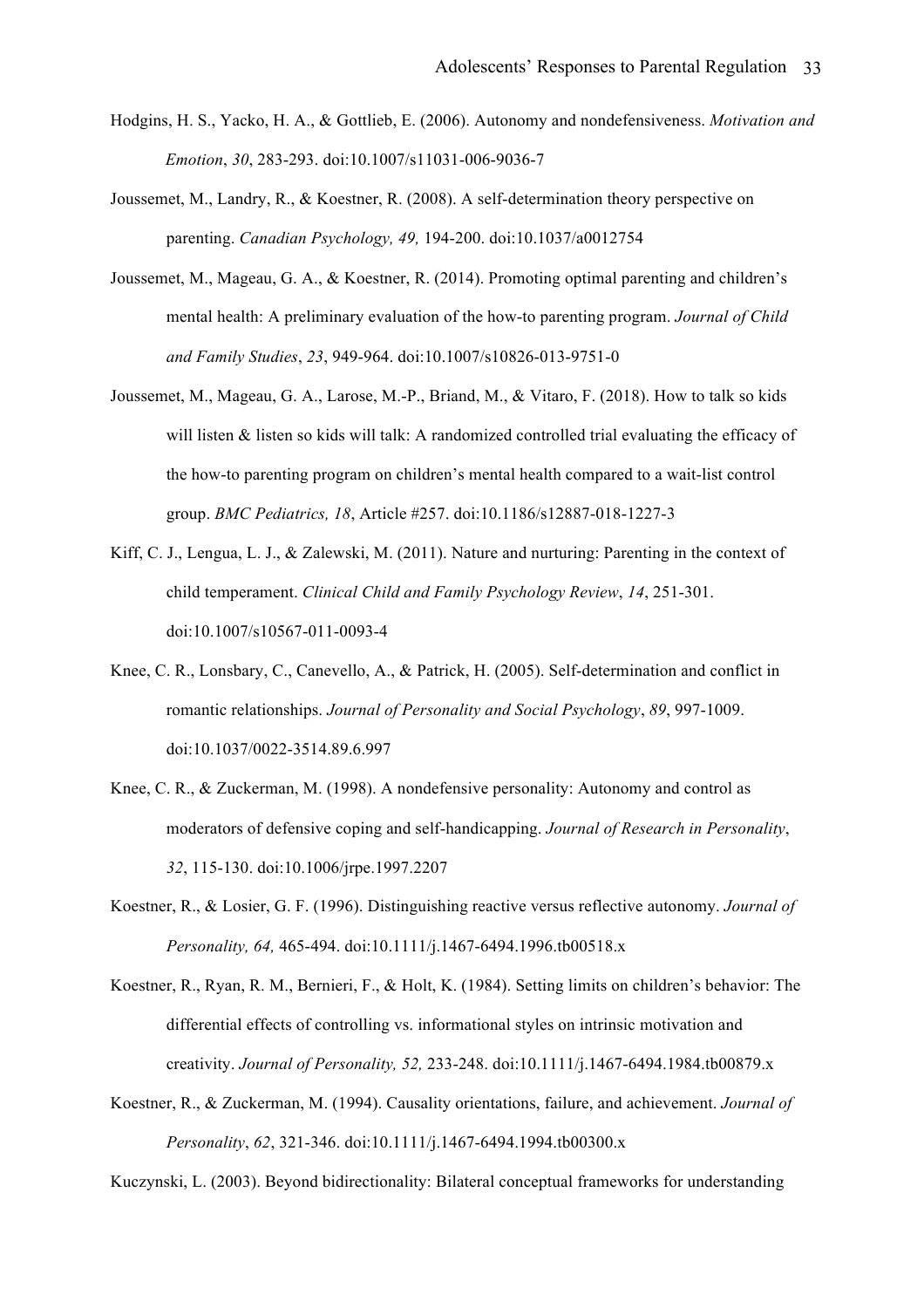dynamics in parent-child relations. In L. Kuczynski (Ed.), *Handbook of dynamics in parentchild relations* (pp. 1-24)*.* Thousand Oaks, CA: Sage.

- Kuczynski, L., & Parkin, C. M. (2007). Agency and bidirectionality in socialization: Interactions, transactions, and relational dynamics. In J. E. Grusec & P. D. Hastings (Eds.), *Handbook of socialization: Theory and research* (pp. 259-283). New York, NY: Guilford Press.
- Kuczynski, L., Parkin, C. M., & Pitman, R. (2014). Socialization as dynamic process: A dialectical, transactional perspective. In J. E. Grusec & P. D. Hastings (Eds.), *Handbook of socialization: Theory and research* (pp. 135-157, 2<sup>nd</sup> ed.). New York, NY: Guilford Press.
- Kuhn, E. S., & Laird, R. D. (2011). Individual differences in early adolescents' beliefs in the legitimacy of parental authority. *Developmental Psychology, 47,* 1353-1365. doi:10.1037/a0024050
- Laursen, B., Coy, K. C., & Andrew Collins, W. (2008). Reconsidering changes in parent-child conflict across adolescence: A meta-analysis. *Child Development*, *69*, 817-832. doi: 10.1111/j.1467- 8624.1998.tb06245.x
- Laursen, B., DeLay, D., & Adams, R. E. (2010). Trajectories of perceived support in mother– adolescent relationships: The poor (quality) get poorer. *Developmental Psychology*, *46*, 1792- 1798. doi:10.1037/a0020679
- Little, R. (1988). A test of missing completely at random for multivariate data with missing values. *Journal of the American Statistical Association, 83*, 1198-1202. doi:10.1080/01621459.1988.10478722
- Mageau, G. A., Lessard, J., Carpentier, J., Robichaud, J. M., Joussemet, M., & Koestner, R. (2018). Effectiveness and acceptability beliefs regarding logical consequences and mild punishments. *Journal of Applied Developmental Psychology*, *54*, 12-22. doi:10.1016/j.appdev.2017.11.001
- Mageau, G. A., Ranger, F., Joussemet, M., Koestner, R., Moreau, E., & Forest, J. (2015). Validation of the Perceived Parental Autonomy Support Scale (P-PASS). *Canadian Journal of Behavioural Science*, *47*, 251-262. doi:10.1037/a0039325
- Masten, A. S. (2001). Ordinary magic: Resilience processes in development. *American Psychologist*, *56*, 227-238. doi:10.1037/0003-066X.56.3.227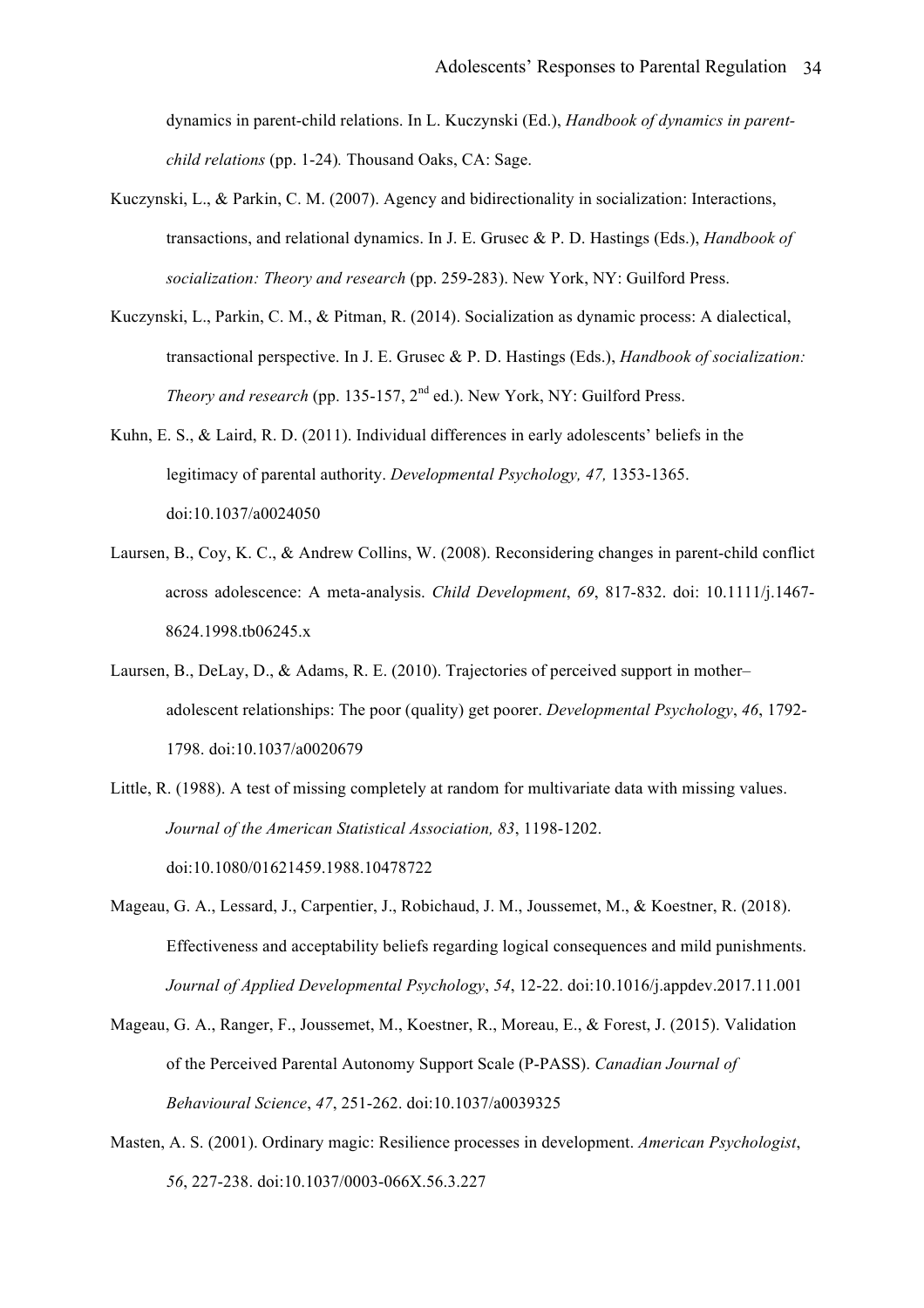- Parkin, C. M., & Kuczynski, L. (2012). Adolescent perspectives on rules and resistance within the parent-child relationship. *Journal of Adolescent Research, 27,* 632-658. doi:10.1177/0743558411435852
- Paschall, K. W., & Mastergeorge, A. M. (2016). A review of 25 years of research in bidirectionality in parent–child relationships: An examination of methodological approaches. *International Journal of Behavioral Development*, *40*, 442-451. doi:10.1177/0165025415607379
- Pomerantz, E. M., & Eaton, M. M. (2001). Maternal intrusive support in the academic context: Transactional socialization processes. *Developmental Psychology, 37*, 174-186. doi: 10.1037/0012-1649.37.2.174
- Pomerantz, E. M., Grolnick, W. S., & Price, C. E. (2005a). The role of parents in how children approach achievement: A dynamic process perspective. In A. J. Elliot & C. S. Dweck (Eds.), *Handbook of competence and motivation* (pp. 229-278). New York, NY: Guilford Publications.
- Pomerantz, E. M., Moorman, E. A., & Litwack, S. D. (2007). The how, whom, and why of parents' involvement in children's academic lives: More is not always better. *Review of Educational Research*, *77*, 373-410. doi:10.3102/003465430305567
- Pomerantz, E. M., Wang, Q., & Ng, F. F.-Y. (2005b). Mothers' affect in the homework context: The importance of staying positive. *Developmental Psychology, 41*, 414-427. doi: 10.1037/0012- 1649.41.2.414
- R Development Core Team. (2016). *R: A language and environment for statistical computing*. Vienna, Austria: R Foundation for Statistical Computing.
- Reeve, J. (2006). Extrinsic rewards and inner motivation. In C. M. Evertson & C. S. Weinstein (Eds.), *Handbook of classroom management: Research, practice, and contemporary issues* (pp. 645-664). Mahwah, NJ: Lawrence Erlbaum Associates.
- Rolf, J., Masten, A. S., Cicchetti, D., Nuechterlein, K. H., & Weintraub, S. (1990). *Risk and protective factors in the development of psychopathology*. Cambridge, England: Cambridge University Press.

Ryan, R. M., & Deci, E. L. (2000). Self-determination theory and the facilitation of intrinsic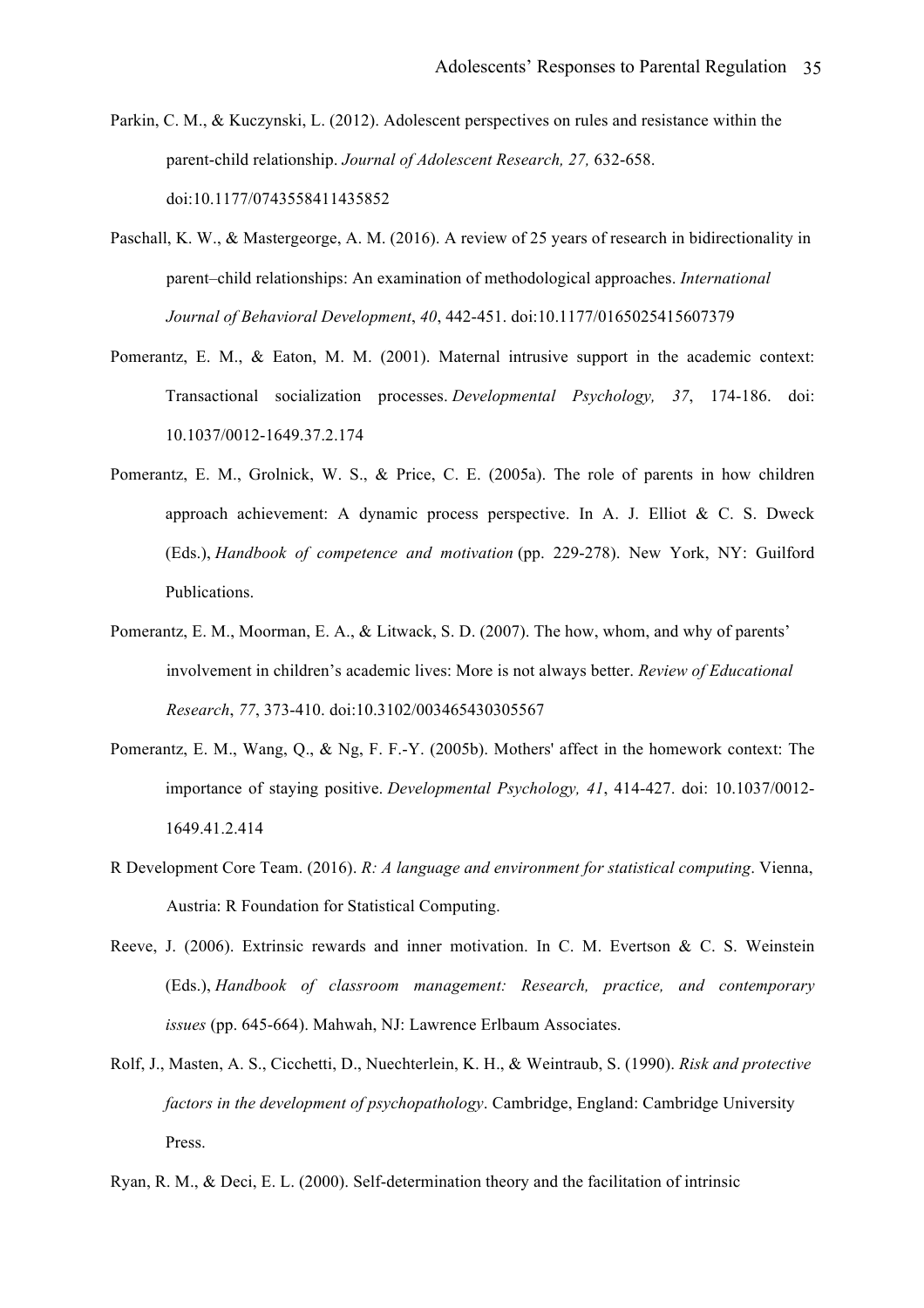motivation, social development, and well-being. *American Psychologist, 55*, 68-78. doi:10.1037//0003-066x.55.1.68

- Ryan, R. M., & Deci, E. L. (2017). *Self-determination theory: Basic psychological needs in motivation, development, and wellness*. New York, NY: Guilford Press.
- Sameroff, A. J. (1999). Ecological perspectives on developmental risk. In J. D. Osofsky & H. E. Fitzgerald (Eds.), *WAIMH Handbook of infant mental health: Vol. 4. Infant mental health groups at risk* (pp. 223–248). New York, NY: Wiley.
- Sheldon, K. M., Ryan, R. M., & Reis, H. T. (1996). What makes up for a good day? Competence and autonomy in the day and in the person. *Personality and Social Psychology Bulletin, 22,* 1270- 1279. doi:10.1177/01461672962212007
- Silinskas, G., Kiuru, N., Aunola, K., Lerkkanen, M.-K., & Nurmi, J.-E. (2015). The developmental dynamics of children's academic performance and mothers' homework-related affect and practices. *Developmental Psychology*, *51*, 419-433. doi: 10.1037/a0038908
- Skinner, E. A., & Edge, K. (2002). Self-determination, coping and development. In E. L. Deci & R. M. Ryan (Eds.), *Self-determination theory: Extensions and applications* (pp. 297-337). Rochester, NY: University of Rochester Press.
- Skinner, E. A., Johnson, S., & Snyder, T. (2005). Six dimensions of parenting: A motivational model. *Parenting: Science & Practice, 5,* 175-235. doi:10.1207/s15327922par0502\_3
- Skinner, E. A., & Wellborn, J. G. (1994). Coping during childhood and adolescence: A motivational perspective. In R. Lerner, D. Featherman, & M. Perlmutter (Eds.), *Lifespan development and behavior* (pp. 91-133). Hillsdale, NJ: Erlbaum.
- Smetana, J. G. (2005). Adolescent-parent conflict: Resistance and subversion as developmental process. In L. Nucci (Ed.), *Conflict, contradiction and contrarian elements in moral development and education* (pp. 69-91). Mahwah, NJ: Lawrence Erlbaum Associates.
- Smetana, J. G. (2006). Social-cognitive domain theory: Consistencies and variations in children's moral and social judgments. In M. Killen & J. Smetana (Eds.), *Handbook of moral development* (pp. 119-153). Mahwah, NJ: Erblaum.

Smetana, J. G. (2011). *Adolescents, families, and social development: How teens construct their*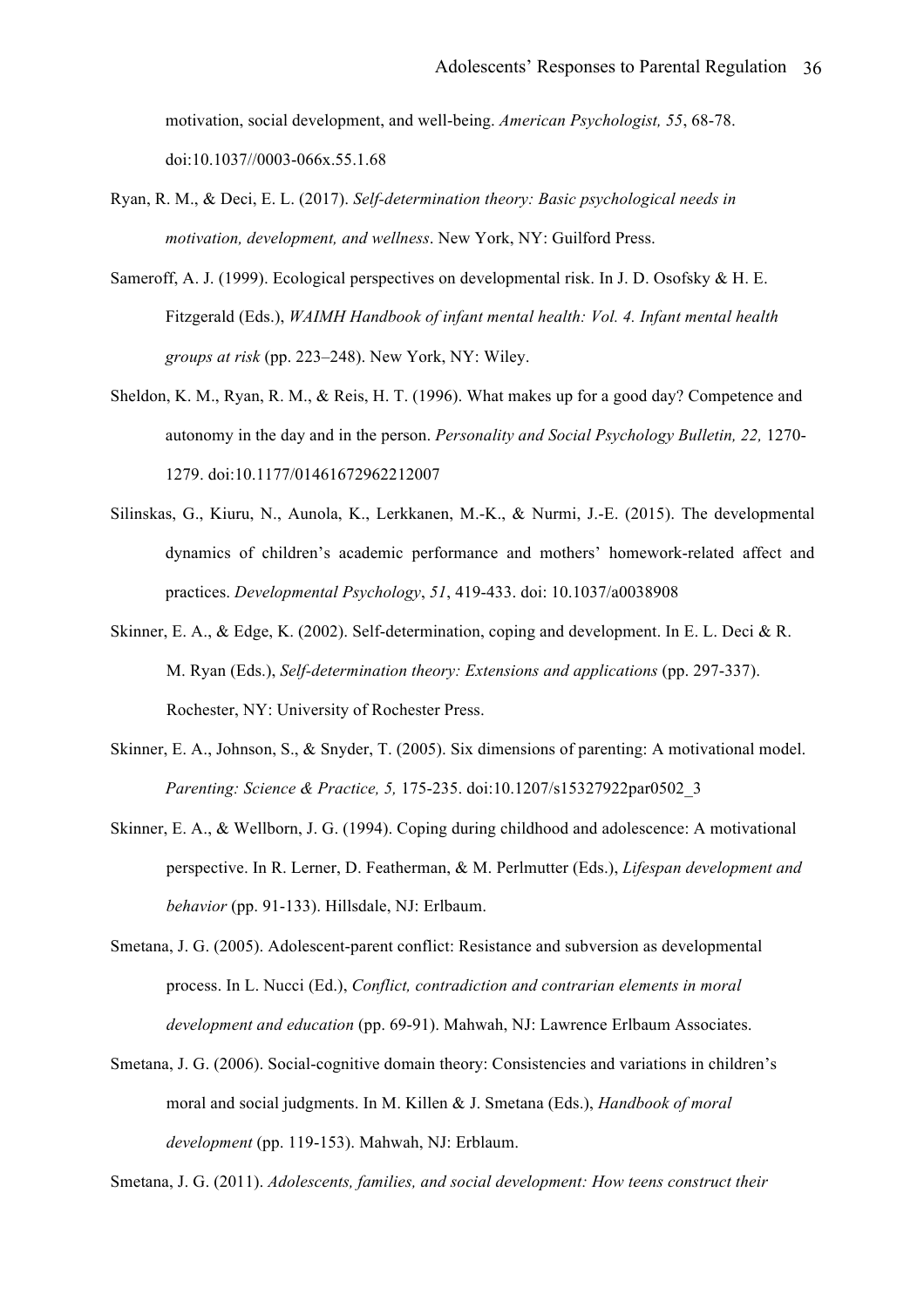*worlds.* Chichester, UK: Wiley-Blackwell.

- Smetana, J. G. (2017). Current research on parenting styles, dimensions, and beliefs. *Current Opinion in Psychology, 15*, 19-25. doi:10.1016/j.copsyc.2017.02.012
- Smetana, J. G. (2018). The development of autonomy during adolescence: The social-cognitive domain theory view. In B. Soenens, M. Vansteenkiste, & S. Van Petegem (Eds.), *Autonomy in adolescent development: Toward conceptual clarity* (pp. 53-73)*.* New York, NY: Routledge.
- Smetana, J. G., & Asquith, P. (1994). Adolescents' and parents' conceptions of parental authority and personal autonomy. *Child Development, 65,* 1147-1162. doi:10.2307/1131311
- Smetana, J. G., Crean, H. F., & Campione-Barr, N. (2005). Adolescents' and parents' changing conceptions of parental authority. *New Directions for Child and Adolescent Development*, *108*, 31-46. doi:10.1002/cd.126
- Smetana, J. G., & Daddis, C. (2002). Domain-specific antecedents of parental psychological control and monitoring: The role of parenting beliefs and practices. *Child Development, 73*, 563-580. doi:10.1111/1467-8624.00424
- Smetana, J. G., Metzger, A., Gettman, D. C., & Campione-Barr, N. (2006). Disclosure and secrecy in adolescent-parent relationships. *Child Development*, *77*, 201-217. doi :10.1111/j.1467- 8624.2006.00865.x
- Soenens, B. Deci, E. L., & Vansteenkiste, M. (2017). How parents contribute to children's psychological health: The critical role of psychological need support. In L. Wehmeyer, K. A. Shogren, T. D. Little, & S. J. Lopez (Eds.), *Handbook on the development of selfdetermination* (pp. 171-187). New York, NY: Springer.
- Soenens, B., Berzonsky, M. D., Vansteenkiste, M., Beyers, W., & Goossens, L. (2005). Identity styles and causality orientations: In search of the motivational underpinnings of the identity exploration process. *European Journal of Personality*, *19*, 427-442. doi:10.1002/per.551
- Soenens, B., Park, S. Y., Mabbe, E., Vansteenkiste, M., Chen, B., Van Petegem, S., & Brenning, K. (2018). The moderating role of vertical collectivism in South-Korean adolescents' perceptions of and responses to autonomy-supportive and controlling parenting. *Frontiers in Psychology*, *9*, 1080. doi:10.3389/fpsyg.2018.01080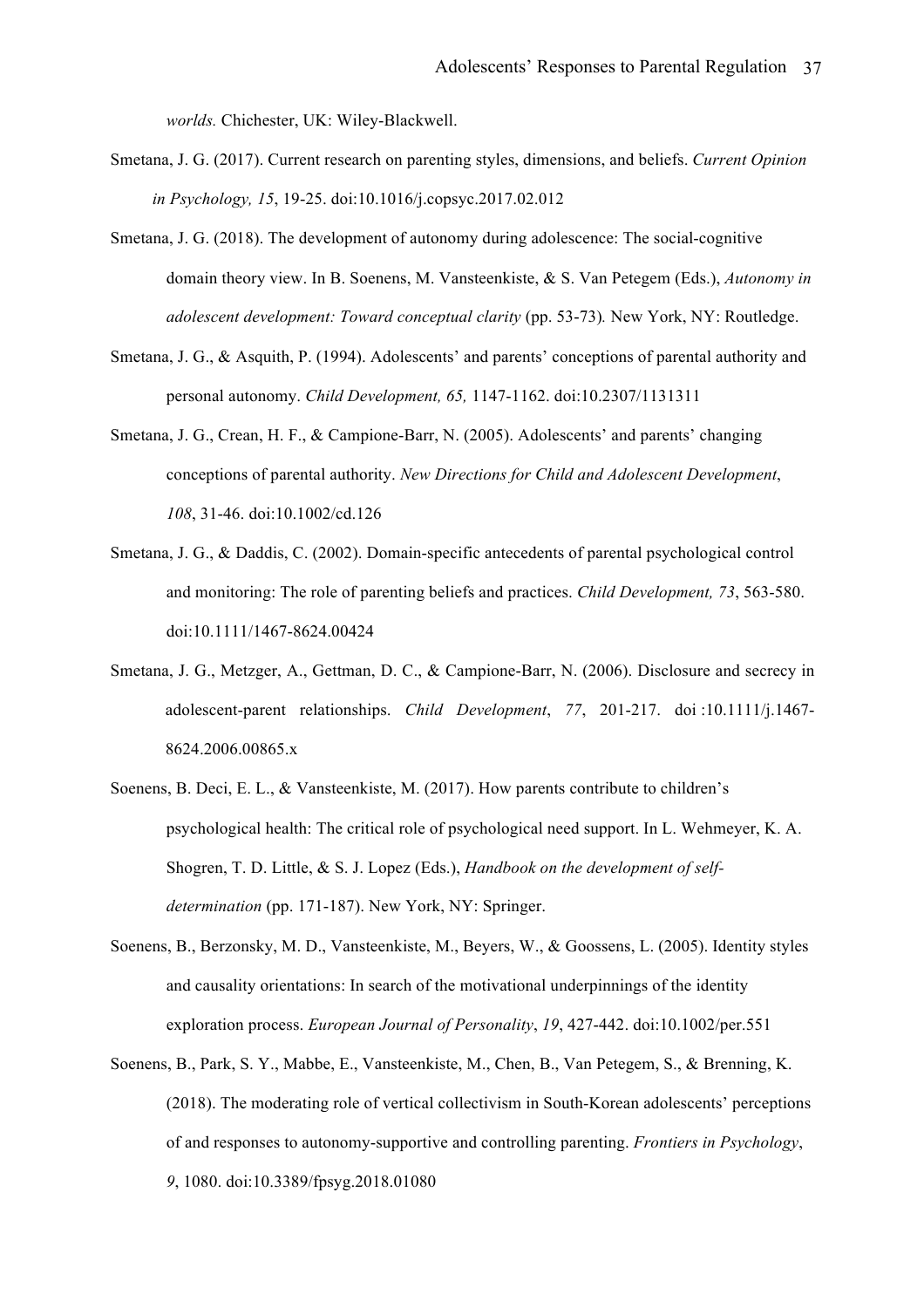- Soenens, B., & Vansteenkiste, M. (2010). A theoretical upgrade of the concept of parental psychological control: Proposing new insights on the basis of self-determination theory. *Developmental Review, 30*, 74-99. doi:10.1016/j.dr.2009.11.001
- Soenens, B., Vansteenkiste, M., & Beyers, W. (2019). Parenting adolescents. In M. H. Bornstein (Ed.), *Handbook of parenting, Vol. 1: Parenting across the lifespan* (3rd ed.). New York, NY: Routledge.
- Soenens, B., Vansteenkiste, M., Lens, W., Luyckx, K., Goossens, L., Beyers, W., & Ryan, R. M. (2007). Conceptualizing parental autonomy support: Adolescent perceptions of promotion of independence versus promotion of volitional functioning. *Developmental Psychology, 43*, 633-646. doi:10.1037/0012-1649.43.3.633
- Soenens, B., Vansteenkiste, M., & Niemiec, C. P. (2009). Should parental prohibition of adolescents' peer relationships be prohibited? *Personal Relationships, 16,* 507-530. doi:10.1111/j.1475- 6811.2009.01237.x
- Soenens, B., Vansteenkiste, M., & Van Petegem, S. (2015). Let us not throw out the baby with the bathwater: Applying the principle of 'universalism without uniformity' to autonomysupportive and controlling parenting. *Child Development Perspectives, 9,* 44-49. doi:10.1111/cdep.12103
- Trinkner, R., Cohn, E. S., Rebellon, C. J., & Van Gundy, K. (2012). Don't trust anyone over 30: Parental legitimacy as a mediator between parenting styles and changes in delinquent behavior over time. *Journal of Adolescence, 35,* 119-132. doi:10.1016/j.adolescence.2011.05.003
- Tyler, T. R. (2006). Psychological perspectives on legitimacy and legitimation. *Annual Review of Psychology, 57,* 375-400. doi:10.1146/annurev.psych.57.102904.190038
- Van der Giessen, D., Branje, S., & Meeus, W. (2014). Perceived autonomy support from parents and best friends: Longitudinal associations with adolescents' depressive symptoms. *Social Development*, *23*, 537-555. doi:10.1111/sode.12061
- van der Kaap-Deeder, J., Vansteenkiste, M., Soenens, B., & Mabbe, E. (2017). Children's daily wellbeing: The role of mothers', teachers', and siblings' autonomy support and psychological control. *Developmental Psychology*, *53*, 237-251. doi:10.1037/dev0000218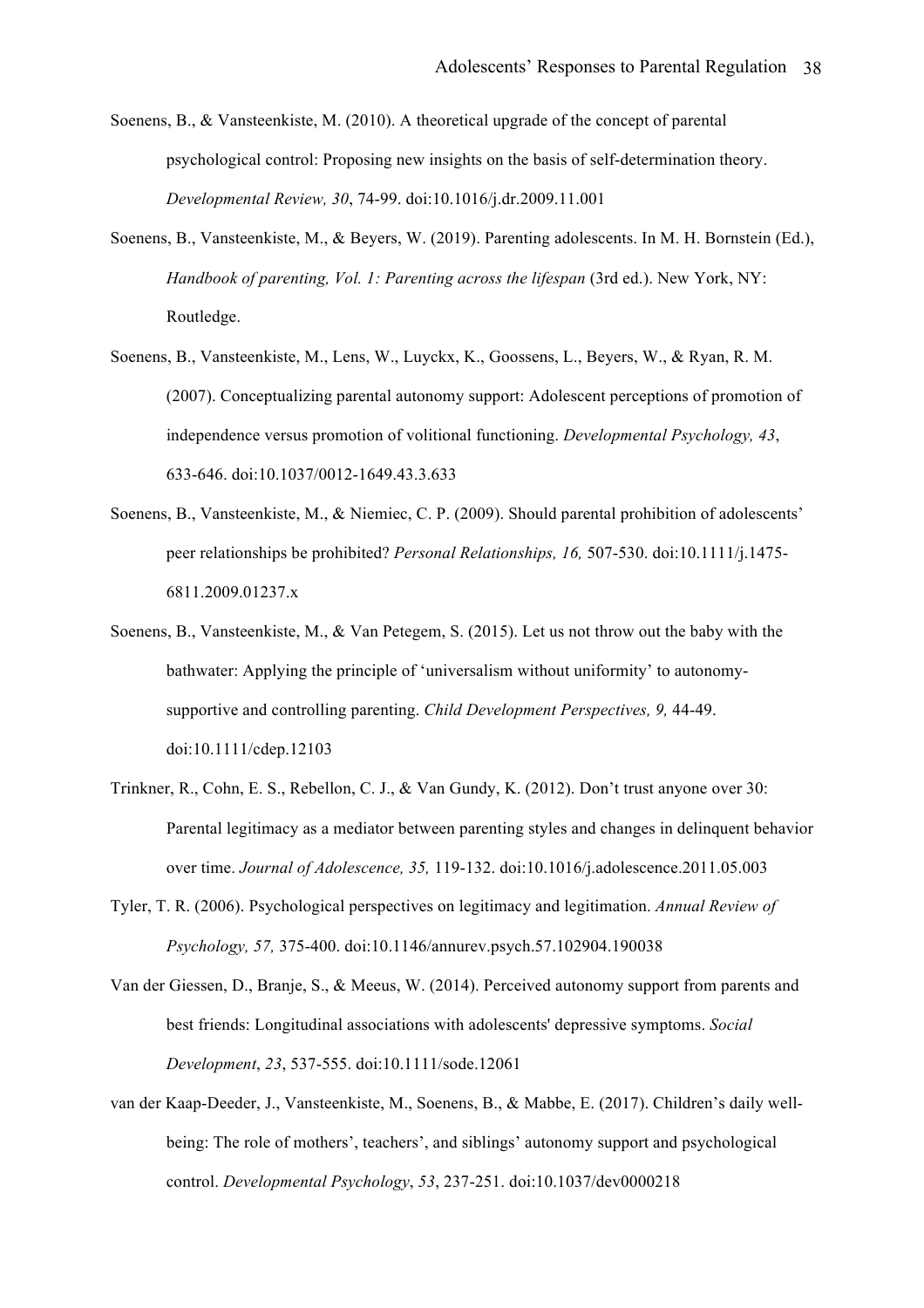- van der Kaap-Deeder, J., Vansteenkiste, M., Van Petegem, S., Raes, F., & Soenens, B. (2016). On the integration of need-related autobiographical memories among late adolescents and late adults: The role of depressive symptoms and self-congruence. *European Journal of Personality, 30,*  580-593*.* doi:10.1002/per.2079
- Van Petegem, S., Soenens, B., Vansteenkiste, M., & Beyers, W. (2015a). Rebels with a cause? Adolescent defiance from the perspective of reactance theory and self-determination theory. *Child Development, 86,* 903-918*.* doi:10.1111/cdev.12355
- Van Petegem, S., Vansteenkiste, M., & Beyers, W. (2013). The jingle-jangle fallacy in adolescent autonomy: In search of an underlying structure. *Journal of Youth and Adolescence, 42*, 994- 1014. doi: 10.1007/s10964-012-9847-7
- Van Petegem, S., Vansteenkiste, M., Soenens, B., Beyers, W., & Aelterman, N. (2015b). Examining the longitudinal association between oppositional defiance and autonomy in adolescence. *Developmental Psychology, 51,* 67-74. doi:10.1037/a0038374
- Van Petegem, S., Vansteenkiste, M., Soenens, B., Zimmermann, G., Antonietti, J.-P., Baudat, S., & Audenaert, E. (2017a). When do adolescents accept or defy to maternal prohibitions? The role of social domain and communication style. *Journal of Youth and Adolescence, 46,* 1022-1037*.*  doi:10.1007/s10964-016-0562-7.
- Van Petegem, S., Zimmer-Gembeck, M., Soenens, B., Vansteenkiste, M., Brenning, K., Mabbe, E., Vanhalst, J., & Zimmermann, G. (2017b). Does general parenting context modify adolescents' appraisals and coping with parental regulation? The case of autonomy-supportive parenting. *Journal of Child and Family Studies, 26*, 2623-2639*.* doi:10.1007/s10826-017-0758-9
- Vansteenkiste, M., Soenens, B., Van Petegem, S., & Duriez, B. (2014). Longitudinal associations between adolescent perceived style of parental prohibition and oppositional defiance and internalization. *Developmental Psychology, 50,* 229-236. doi:10.1037/a0032972
- Wall, G., & Arnold, S. (2007). How involved is involved parenting? An exploration of the contemporary culture of fatherhood. *Gender & Society*, *21*, 508-527. doi: 10.1177/0891243207304973

Watzlawick, P., Bavelas, J. B., & Jackson, D. D. (2011). *Pragmatics of human communication: A*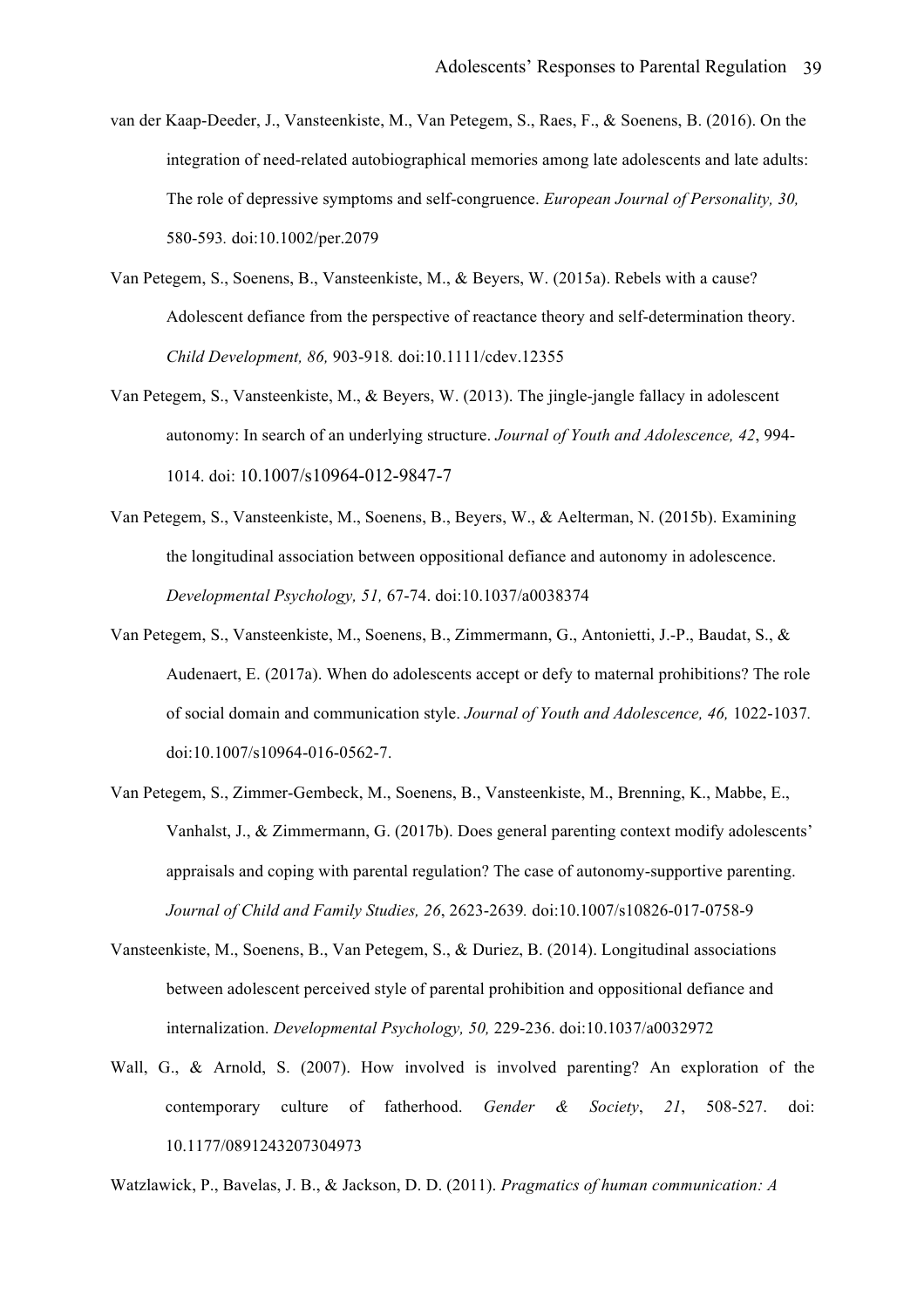*study of interactional patterns, pathologies and paradoxes*. New York, NY: W.W. Norton & Company.

- Weinstein, N., & Hodgins, H. S. (2009). The moderating role of autonomy and control on the benefits of written emotion expression. *Personality and Social Psychology Bulletin*, *35*, 351-364. doi:10.1177/0146167208328165
- Weinstein, N., & Ryan, R. M. (2011). A self-determination theory approach to understanding stress incursion and responses. *Stress & Health, 27,* 4-17. doi:10.1002/smi.1368
- Weinstein, N., Zougkou, K., & Paulmann, S. (2018). You 'have' to hear this: Using tone of voice to motivate others. *Journal of Experimental Psychology: Human Perception and Performance*, *44*, 898-913. doi: 10.1037/xhp0000502
- West, S. G., Aiken, L. S., & Krull, J. L. (1996). Experimental personality designs: Analyzing categorical by continuous variable interactions. *Journal of Personality*, *64*, 1-48. doi:10.1111/j.1467-6494.1996.tb00813.x
- Westerlund, H., Gustafsson, P. E., Theorell, T., Janlert, U., & Hammarström, A. (2013). Parental academic involvement in adolescence, academic achievement over the life course and allostatic load in middle age: A prospective population-based cohort study. *Journal Epidemiology and Community Health*, *67*, 508-513. doi: 10.1136/jech-2012-202052
- Weymeis, H. (2016). Bringing light into the dark side of identity: Theoretical and clinical applications: A case study. *Journal of Adolescence*, *47*, 230-234. doi:10.1016/j.adolescence.2016.01.003
- Zimmer-Gembeck, M. J. (2016). Peer rejection, victimization and relational self-system processes in adolescence: Towards a transactional model of stress, coping, and developing sensitivities. *Child Development Perspectives, 10,* 122-127. doi:10.1111/cdep.12174.
- Zimmer-Gembeck, M. J., Van Petegem, S., & Collins, W. A. (2018). Development of autonomy. In J. Stein (Ed.), *Reference module in neuroscience and biobehavioral psychology*. Waltham, MA: Elsevier. doi:10.1016/B978-0-12-809324-5.21864-6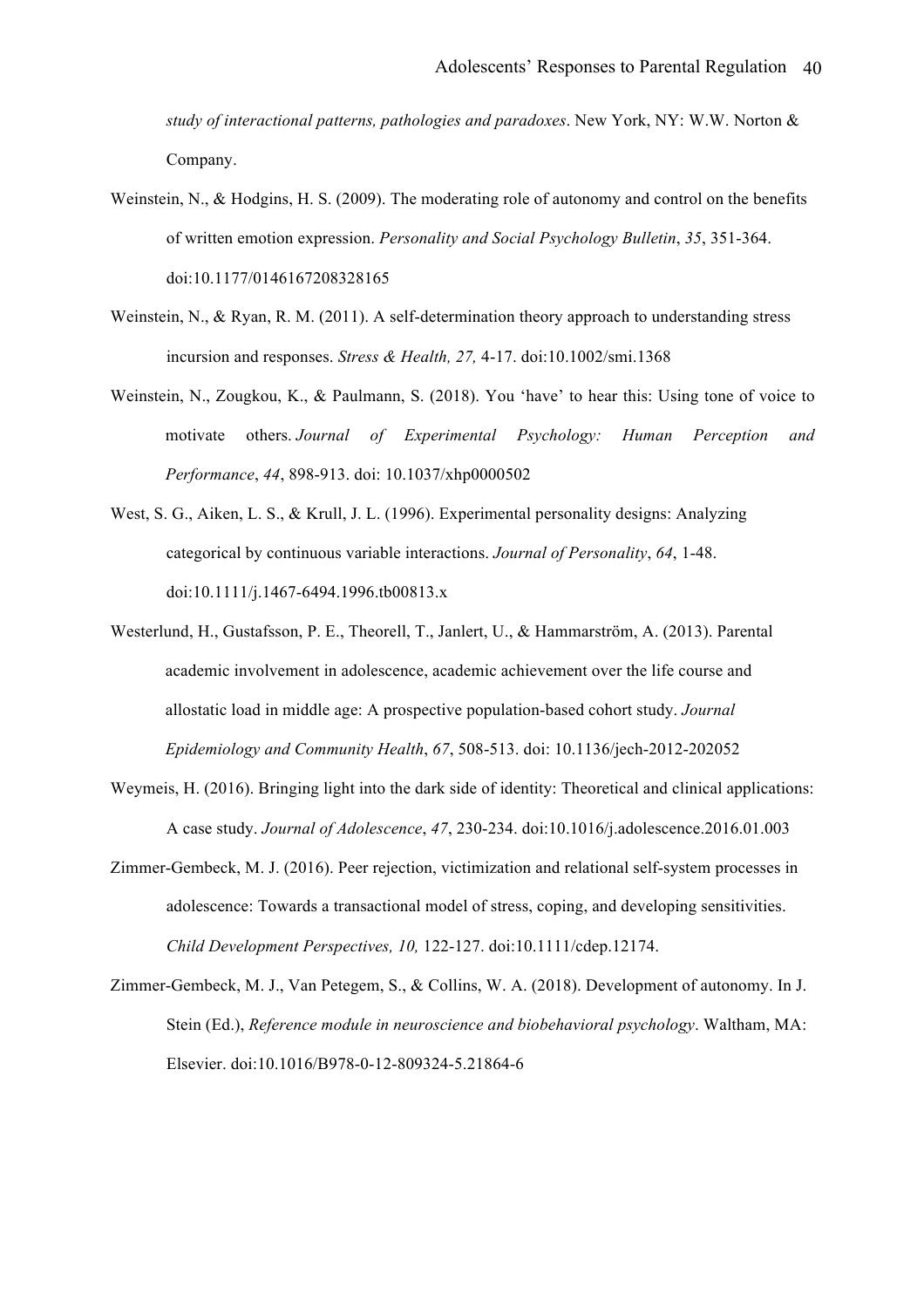Table 1

*Hypothetical Vignettes (Van Petegem et al., 2015a)*

# **Description of Situation**

Imagine the following situation: One day you come home from school with a lower grade than usual for an important course. Because initially you thought the test went fairly well, you expected good points, and this is also what you told to your mother. When you now tell your mother what grade you got, she says the following:

# **Psychologically Controlling Reaction**

Your bad grade disappoints me, I really expected better from you. This poor result is really not what I hoped for so I can't be happy with it. You probably didn't work much for the test? Doing well on a test is not just about being able to do the test, but also about wanting to do well.

Look, it is clear that such failures cannot be repeated in the future and that your next grade will have to be much better. From now on, you have to study when I say so and I will check up on you regularly. I'm not doing this for fun, but you leave me no other option. I don't want you to disappoint me and yourself again with a bad grade.

# **Autonomy-Supportive Reaction**

Aw, I know you had a good feeling about it and you probably expected to do better. I can imagine this grade is not what you hoped for and that you're not very happy with it. Why do you think you got this result? It happens that you sometimes you do better on a test than other times.

Ok, I know it didn't go well this time but you can try to learn from what went wrong. Perhaps you can try to see it as a challenge and think about other ways that you can try to learn the study material? If you need help, you can always rely on me.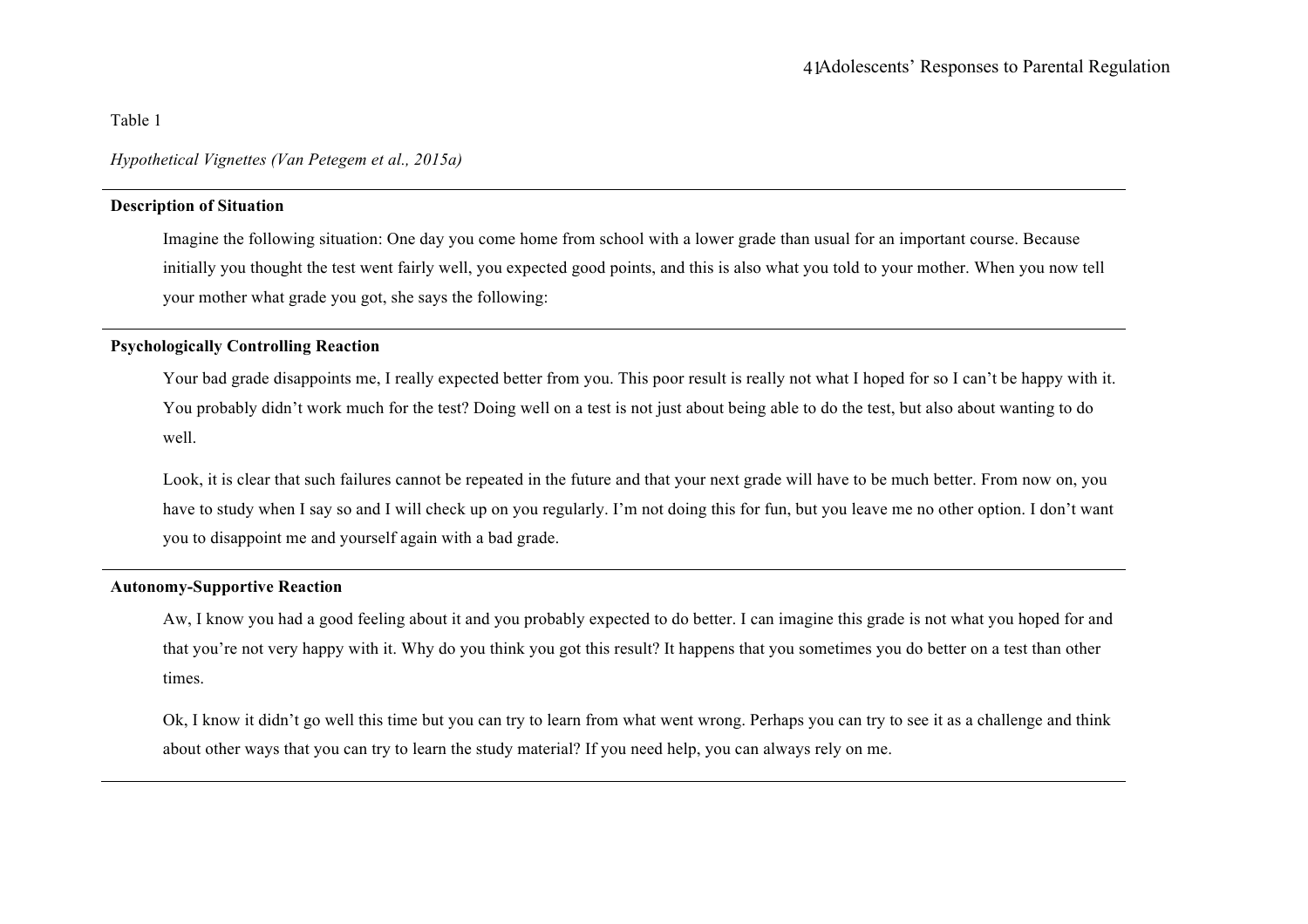# Table 2

|                               | $\boldsymbol{N}$ | Mean<br>(AS) | SD<br>(AS) | Mean<br>(PC) | SD<br>(PC) | Range   |           | $\overline{2}$ | 3        | $\overline{4}$ | 5       |
|-------------------------------|------------------|--------------|------------|--------------|------------|---------|-----------|----------------|----------|----------------|---------|
| 1. Self-determination         | 290              | 3.68         | 0.68       | 3.57         | 0.74       | $1 - 5$ |           |                |          |                |         |
| 2. Autonomy need satisfaction | 292              | 3.03         | 0.88       | 2.32         | 0.98       | $1 - 5$ | .08       |                |          |                |         |
| 3. Autonomy need frustration  | 292              | 2.87         | 0.98       | 3.40         | 0.97       | $1 - 5$ | $-16**$   | $-27***$       |          |                |         |
| 4. Perceived legitimacy       | 292              | 3.69         | 0.82       | 3.16         | 1.04       | $1 - 5$ | $.13*$    | $.20***$       | $-.09$   |                |         |
| 5. Oppositional defiance      | 292              | 1.81         | 0.86       | 2.07         | 0.97       | $1 - 5$ | $-.21***$ | .02            | $.24***$ | $-44***$       |         |
| 6. Negotiation                | 292              | 3.64         | 0.96       | 3.69         | 1.06       | $1 - 5$ | $.32***$  | .05            | .03      | $.22***$       | $-15**$ |

*Means, Standard Deviations and Correlations among the Study Variables*

*Note.* AS = autonomy-supportive communication style situation, PC = psychologically controlling communication style situation.  $* p < .05$ .  $** p < .01$ . \*\*\* *p*  $< 0.001$ .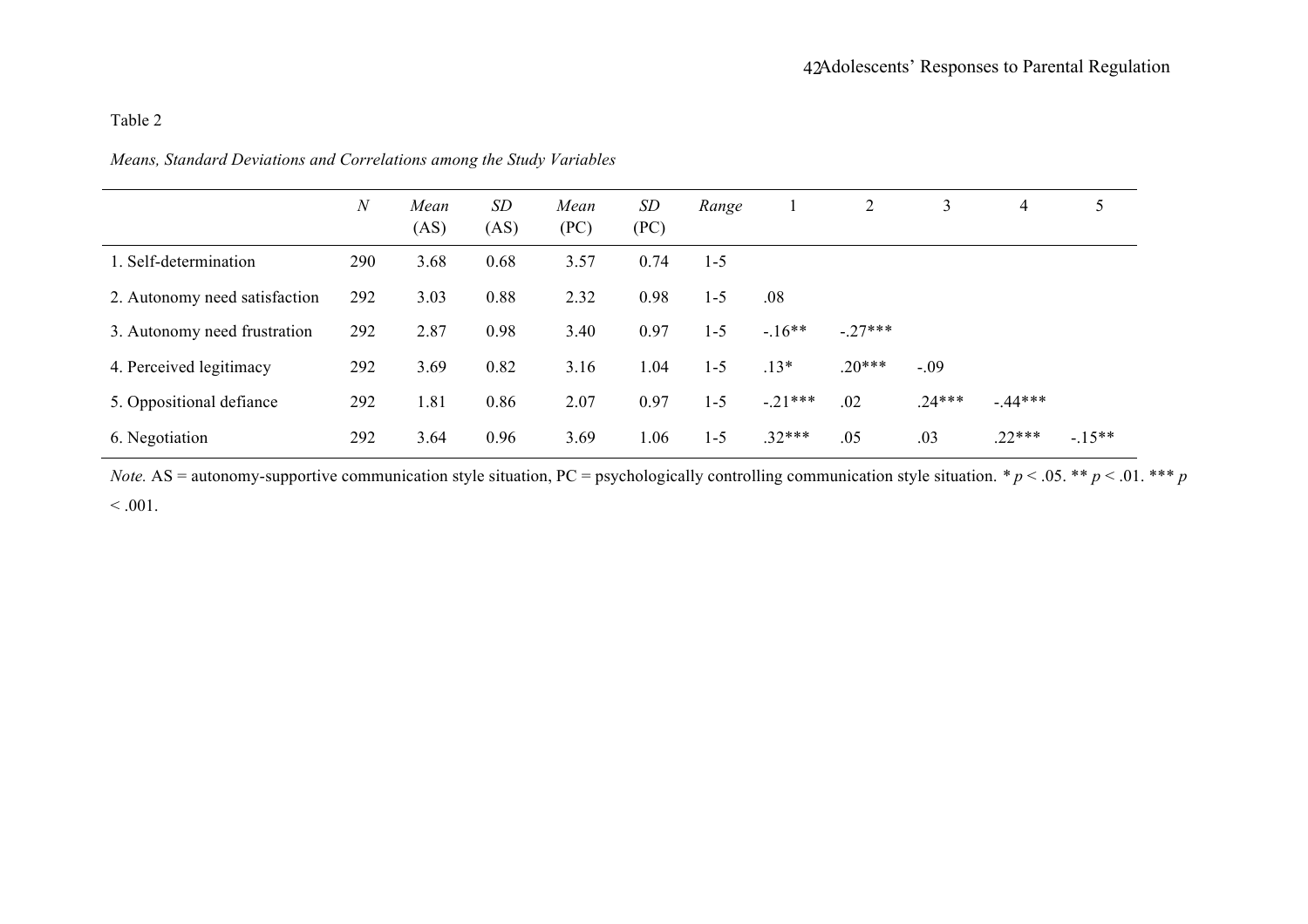# Table 3

*Results of Regression Analyses Examining Adolescents' Responses to Parental Regulation as a Function of Parents' Communication Style, Adolescents' Self-Determination, and the Interaction between Communication Style and Self-Determination*

|                                                 |                          | Perceptions, $B(SE)$    | Reactions, $B(SE)$      |                          |                |  |
|-------------------------------------------------|--------------------------|-------------------------|-------------------------|--------------------------|----------------|--|
|                                                 | Autonomy<br>satisfaction | Autonomy<br>frustration | Perceived<br>legitimacy | Oppositional<br>defiance | Negotiation    |  |
| $Sex^a$                                         | $-.14(.11)$              | $-.18(.12)$             | $-.04(.11)$             | $-.26(.11)*$             | .10(.12)       |  |
| Age                                             | $-.08(.07)$              | .00(.07)                | $-.07(.07)$             | .05(.06)                 | .04(.07)       |  |
| Communication style <sup>b</sup>                | $-.72(.11)***$           | $.50(.11)$ ***          | $-.52(.11)***$          | $.21(.10)*$              | .10(.11)       |  |
| Self-determination                              | $-01(0.11)$              | $-.29(.11)**$           | $.37(.10)$ ***          | $-.47(.10)$ ***          | $.57(.11)$ *** |  |
| Communication style $\times$ self-determination | $-.11(.15)$              | $-.16$                  | $.51(.15)$ ***          | $-.40(.15)**$            | .27(.16)       |  |
| $R^2$                                           | $.14***$                 | $10***$                 | $12***$                 | $10***$                  | $.11***$       |  |

*Note.*  $a_0 = b_0$ ,  $1 = girl$ ,  $b_0 = autonomy-supportionive communication style, 1 = psychologically controlling communication style. Unstandardized parameter$ estimates are shown in the table, standard errors are reported between brackets. *\* p* < .05, \*\* *p* < .01, \*\*\* *p* < .001.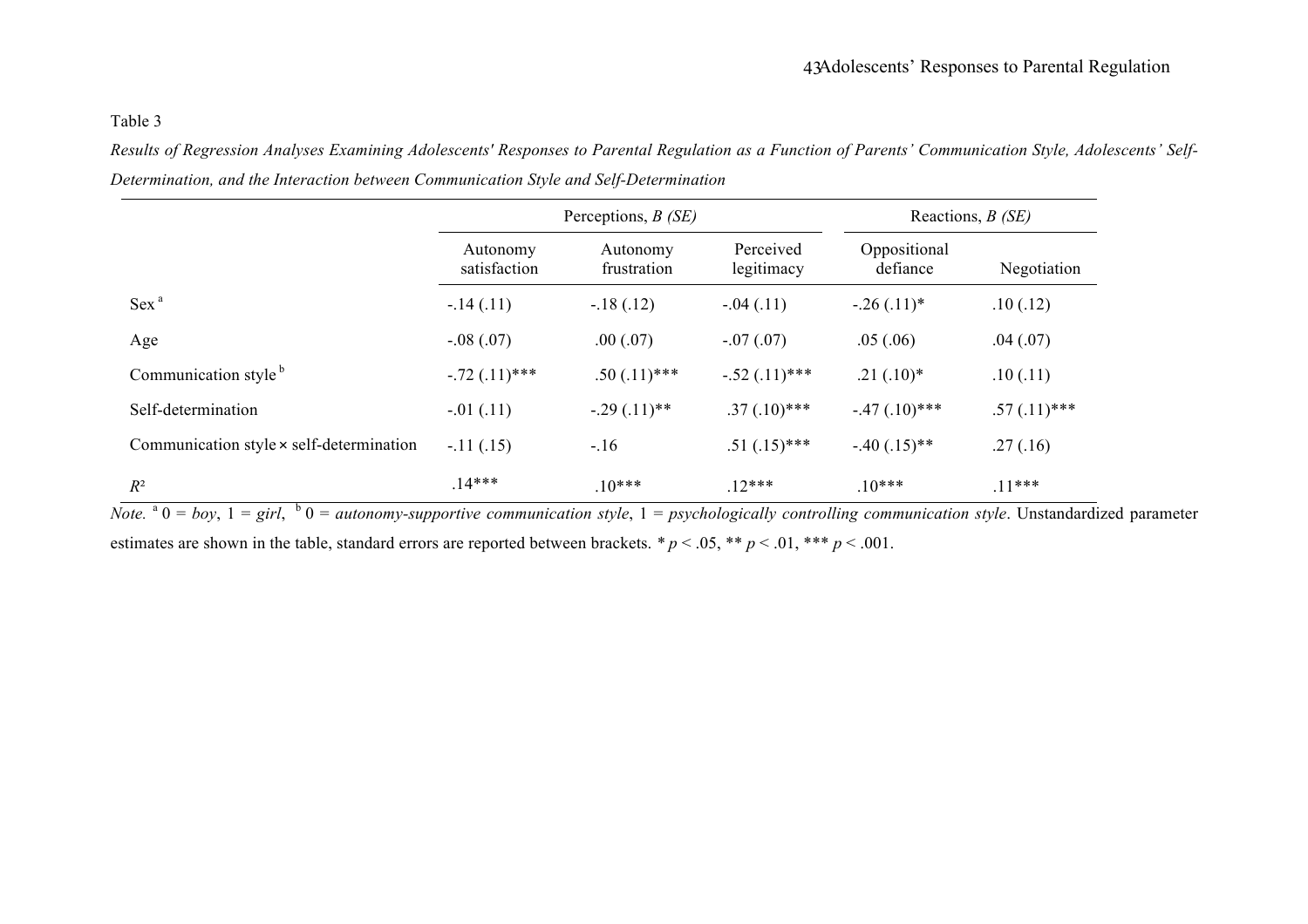

*Figure 1.* Interaction between communication style and self-determination in the prediction of perceived legitimacy. Scores on perceived legitimacy range from 1 to 5. The slope of communication style was statistically significant at low (-1 *SD*) levels of self-determination (*B* = .88, *SE* = .15, *p* < .001), but not at high (+1 *SD*) levels of self-determination ( $B = .16$ ,  $SE = .15$ ,  $p = .30$ ).